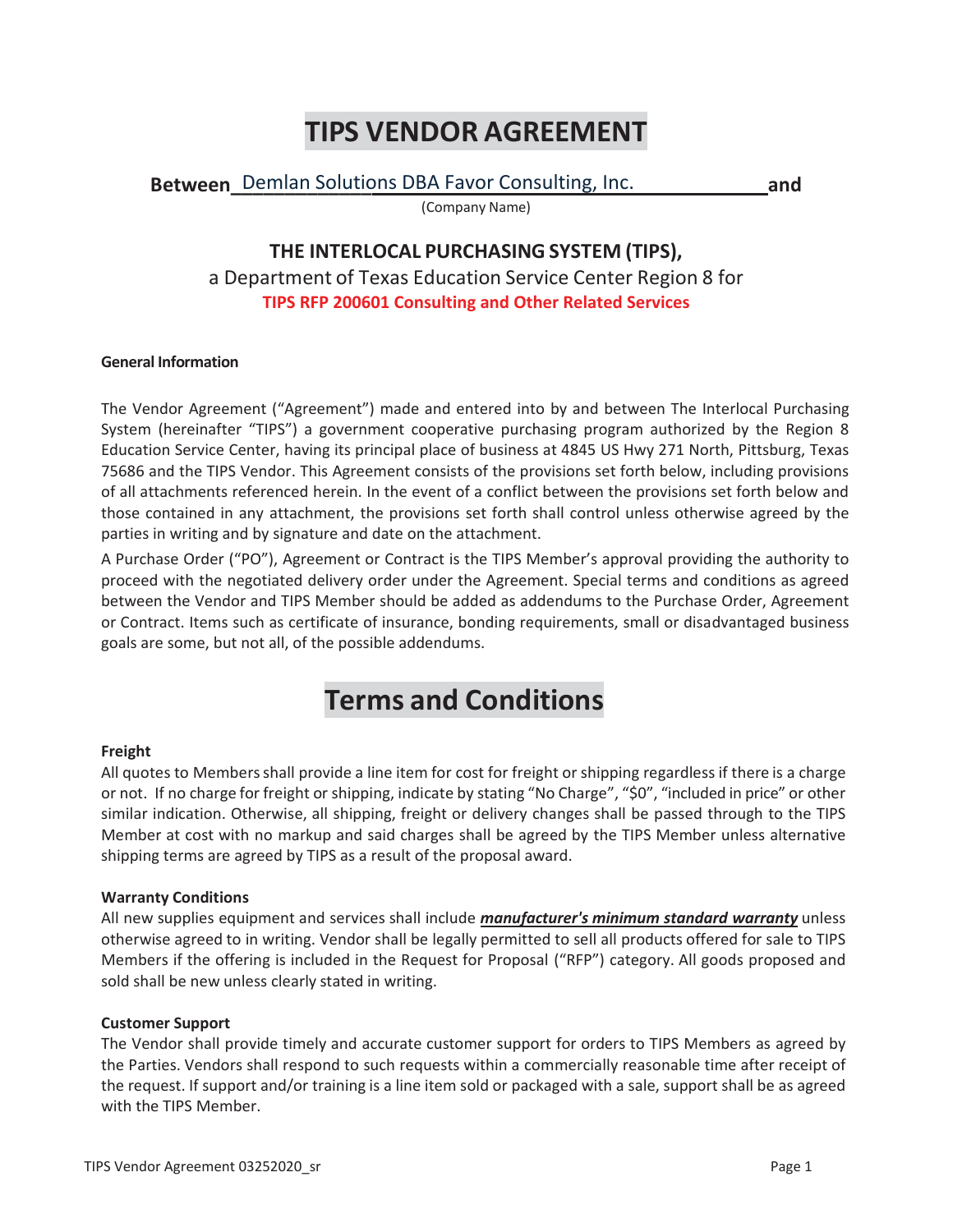# **Agreements**

Agreements for purchase will normally be put into effect by means of a purchase order(s) executed by authorized agents of the TIPS Member participating government entities, but other means of placing an order may be used at the Member's discretion.

# **Tax exempt status**

Most TIPS Members are tax exempt and the related laws and/or regulations of the controlling jurisdiction(s) of the TIPS Member shall apply.

# **Assignments of Agreements**

No assignment of this Agreement may be made without the prior notification of TIPS. Written approval of TIPS shall not be unreasonably withheld. Payment for delivered goods and services can only be made to the awarded Vendor, Vendor designated reseller or vendor assigned company.

# **Disclosures**

- Vendor and TIPS affirm that he/she, or any authorized employees or agents, has not given, offered to give, nor intends to give at any time hereafter any economic opportunity, future employment, gift, loan, gratuity, special discount, trip, favor or service to a public servant in connection with this Agreement.
- Vendor shall attach, in writing, a complete description of any and all relationships that might be considered a conflict of interest in doing business with the TIPS program.
- The Vendor affirms that, to the best of his/her knowledge, the offer has been arrived at independently, and is submitted without collusion with anyone to obtain information or gain any favoritism that would in any way limit competition or give an unfair advantage over other vendors in the award of this Agreement.

# **Term of Agreement and Renewals**

The Agreement with TIPS is for approximately three (3) years with an option for renewal for an additional one (1) consecutive year if both parties agree. TIPS may or may not exercise the available extension(s) provided in the original solicitation beyond the base three-year term. Whether or not to offer the extension is at the sole discretion of TIPS.

**"Start Date" for Term Calculation Purposes Only:** Regardless of actual award/effective date of Contract, for Agreement "term" calculation purposes only, the Agreement "start date" is the last day of the month that Award Notifications are anticipated as published in the Solicitation.

**Example:** *If the anticipated award date published in the Solicitation is May 22, but extended negotiations delay award until June 27, the end date of the resulting initial "three-year" term Agreement, (which is subject to an extension(s)) will still be May 31, 2023.*

**"Termination Date":** The scheduled Agreement "termination date" shall be the last day of the month of the month of the Solicitation's Anticipated Award Date, published in the Solicitation, plus three years.

**Example:** *If the original term is approximately three years, and the solicitation provides an anticipated award date of May 22, 2020, the expiration date of the original three-year term shall be May 31, 2023.*

**Extensions:** Any extensions of the original term shall begin on the next day after the day the original term expires. Example Following the Previous Example: *If TIPS offers a one-year extension, the expiration of the extended term shall*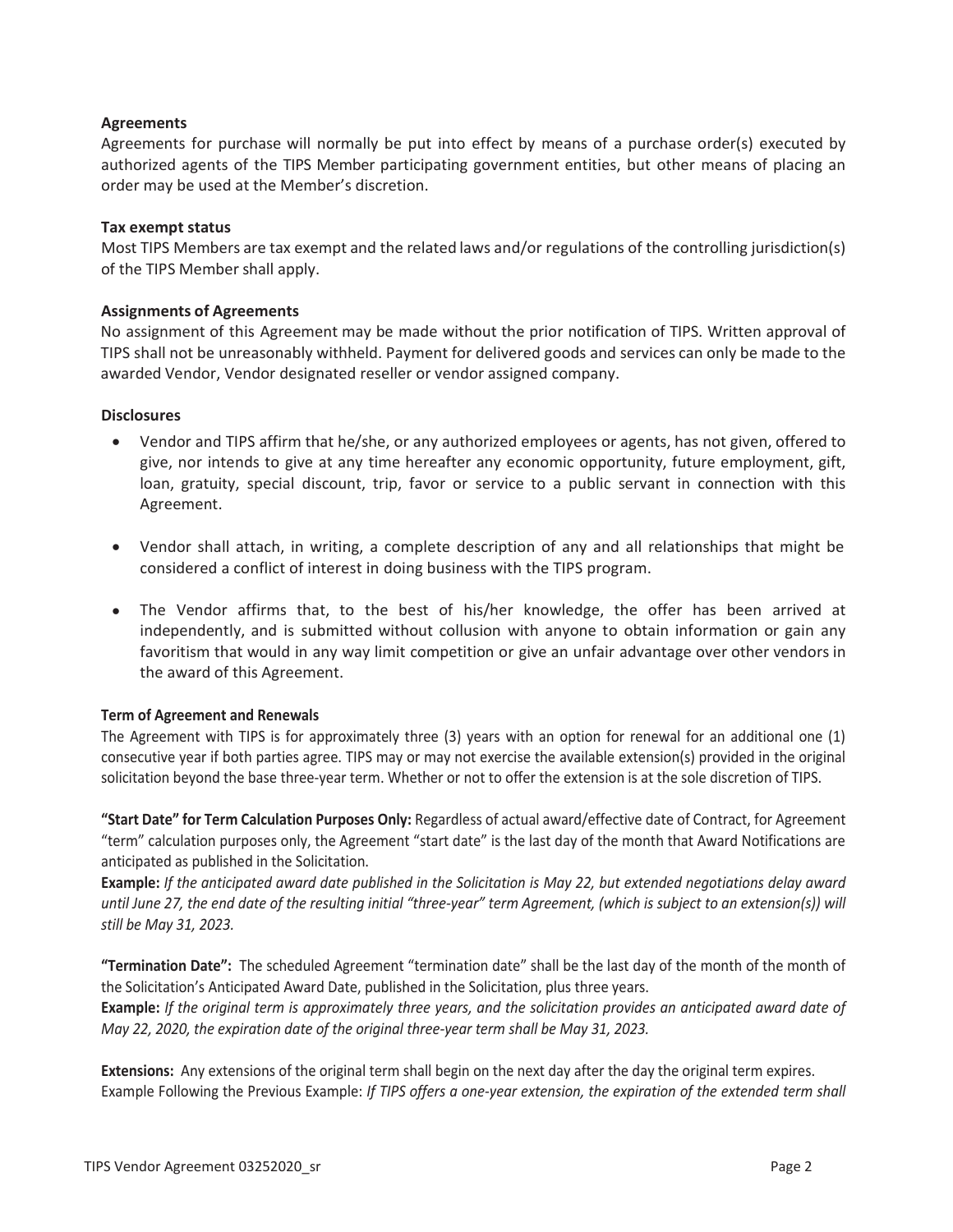# *be May 31, 2024.*

TIPS may offer to extend Vendor Agreements to the fullest extent the original Solicitation permits.

# **Automatic Renewal Clauses Incorporated in Awarded Vendor Agreements with TIPS Members Resulting from the Solicitation and with the Vendor Named in this Agreement.**

No Agreement for goods or services with a TIPS Member by the awarded vendor named in this Agreement that results from the solicitation award named in this Agreement, may incorporate an automatic renewal clause that exceeds month to month terms with which the TIPS Member must comply. All renewal terms incorporated in an Agreement by the vendor with the TIPS Member shall only be valid and enforceable when the vendor receives written confirmation by purchase order, executed Agreement or other written instruction issued by the TIPS Member for any renewal period. The purpose of this clause is to avoid a TIPS Member inadvertently renewing an Agreement during a period in which the governing body of the TIPS Member has not properly appropriated and budgeted the funds to satisfy the Agreement renewal. This term is not negotiable and any Agreement between a TIPS Member and a TIPS awarded vendor with an automatic renewal clause that conflicts with these terms is rendered void and unenforceable.

# **Shipments**

The Vendor shall ship, deliver or provide ordered products or services within a commercially reasonable time after the receipt of the order from the TIPS Member. If a delay in said delivery is anticipated, the Vendor shall notify TIPS Member as to why delivery is delayed and shall provide an estimated time for completion of the order. TIPS or the requesting entity may cancel the order if estimated delivery time is not acceptable or not as agreed by the parties.

# **Invoices**

Each invoice or pay request shall include the TIPS Member's purchase order number or other identifying designation as provided in the order by the TIPS Member. If applicable, the shipment tracking number or pertinent information for verification of TIPS Member receipt shall be made available upon request.

# **Payments**

The TIPS Member will make payments directly to the Vendor, the Vendor Assigned Dealer or as agreed by the Vendor and the TIPS Member after receiving invoice and in compliance with applicable payment statute(s), whichever is the greater time or as otherwise provided by an agreement of the parties.

# **Pricing**

Price increases will be honored according to the terms of the solicitation. All pricing submitted to TIPS shall include the participation fee, as provided in the solicitation, to be remitted to TIPS by the Vendor. Vendor will not show adding the fee to the invoice presented to TIPS Member customer.

# **Participation Fees and Reporting of Sales to TIPS by Vendor**

The Participation Fee that was published as part of the Solicitation and the fee published is the legally effective fee, along with any fee conditions stated in the Solicitation. Collection of the fees by TIPS is required under Texas Government Code §791.011 Et seq. Fees are due on all TIPS purchases reported by either Vendor or Member. Fees are due to TIPS upon payment by the Member to the Vendor, Reseller or Vendor Assigned Dealer. Vendor, Reseller or Vendor Assigned Dealer agrees to pay the participation fee to TIPS for all Agreement sales upon receipt of payment including partial payment, from the Member Entity or as otherwise agreed by TIPS in writing and signed by an authorized signatory of TIPS. Thus, when an awarded Vendor, Reseller or Vendor Assigned Dealer receives any amount of payment, even partial payment, for a TIPS sale, the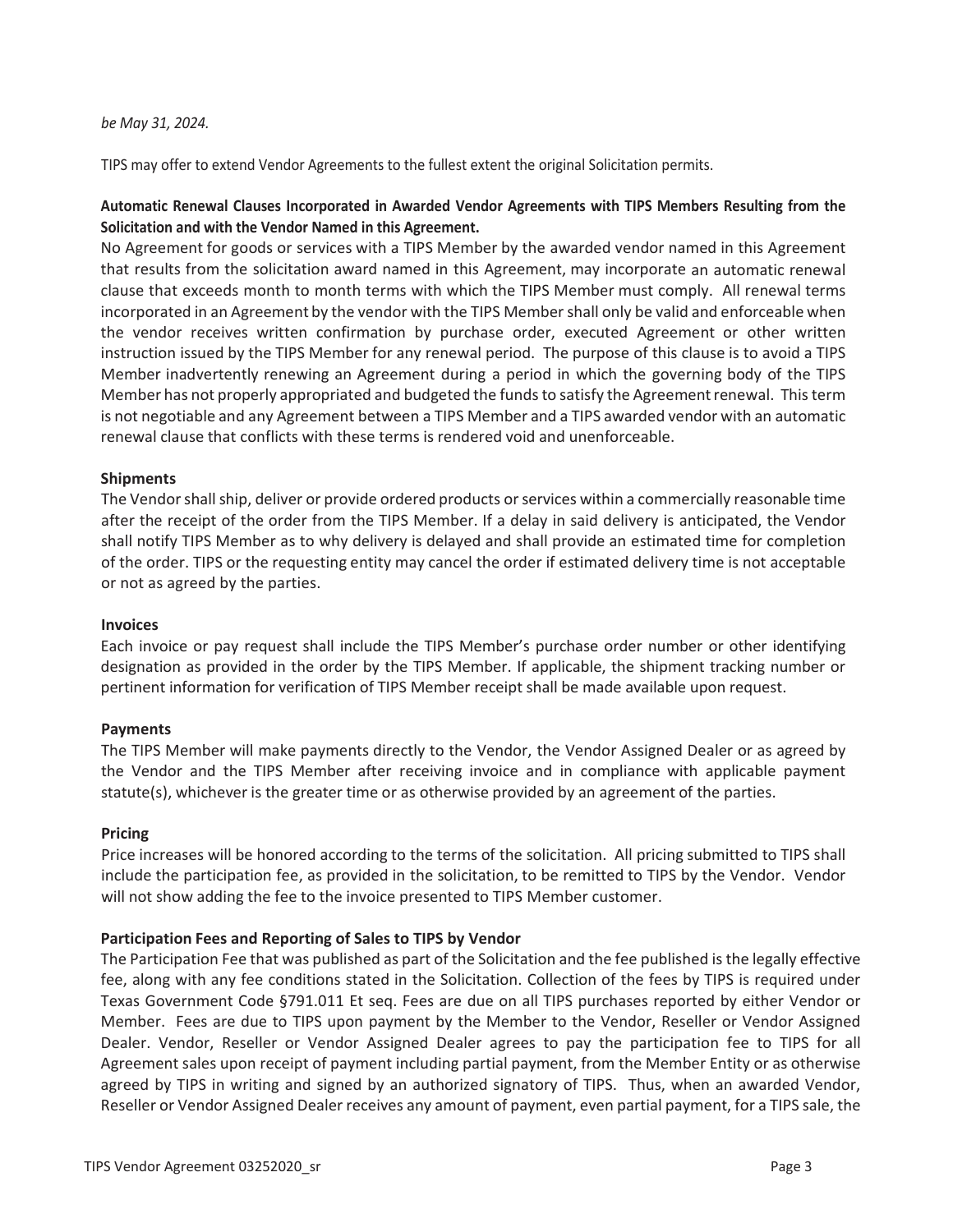legally effective fee for that amount is due to TIPS from the Vendor.

# **Reporting of Sales to TIPS by Vendor**

Vendor is required to report all sales under the TIPS contract to TIPS. When a public entity initiates a purchase with a TIPS Awarded Vendor, if the Member inquires verbally or in writing whether the Vendor holds a TIPS Contract, it is the duty of the Vendor to verify whether or not the Member is seeking a TIPS purchase. Once verified, the Vendor must include the TIPS Contract number on any communications and related sales documents exchanged with the TIPS Member entity. To report sales, the Vendor must login to the TIPS Vendor Portal online at https://www.tips-usa.com/vendors\_form.cfm and click on the PO's and Payments tab. Pages 3-7 of the Vendor Portal User Guide will walk you through the process of reporting sales to TIPS. Please refer to the TIPS Accounting FAQ's for more information about reporting sales and if you have further questions, contact the Accounting Team at accounting@tips-usa.com. The Vendor or vendor assigned dealers are responsible for keeping record of all sales that go through the TIPS Agreement and submitting same to TIPS. Failure to render the participation fee to TIPS shall constitute a breach of this agreement with our parent governmental entity, Texas Education Service Center Region 8, as established by the Texas legislature and shall be grounds for termination of this agreement and any other agreement held with TIPS and possible legal action. Any overpayment of participation fees to TIPS by a Vendor will be refunded to the Vendor within ninety (90) days of receipt of notification if TIPS receives written notification of the overpayment not later than the expiration of six (6) months from the date of overpayment and TIPS determines that the amount was not legally due to TIPS pursuant to this agreement and applicable law. It is the Vendor's responsibility to identify which sales are TIPS Agreement sales and pay the correct participation fee due for TIPS Agreement sales. Any notification of overpayment received by TIPS after the expiration of six (6) months from the date of overpayment will be non-refundable. Region 8 ESC and TIPS reserve the right to extend the six (6) month deadline to notify if approved by the Region 8 ESC Board of Directors. TIPS reserves all rights under the law to collect the fees due. Please contact TIPS at tips@tips-usa.com or call (866) 839-8477 if you have questions about paying fees.

# **Indemnity**

The Vendor agrees to indemnify and hold harmless and defend TIPS, TIPS Member(s), officers and employees from and against all claims and suits by third parties for damages, injuries to persons (including death), property damages, losses, and expenses including court costs and reasonable attorney's fees, arising out of, or resulting from, Vendor's performance under this Agreement, including all such causes of action based upon common, constitutional, or statutory law, or based in whole or in part, upon allegations of negligent or intentional acts on the part of the Vendor, its officers, employees, agents, subcontractors, licensees, or invitees. Parties found liable shall pay their proportionate share of damages as agreed by the parties or as ordered by a court of competent jurisdiction over the case. **NO LIMITATION OF LIABILITY FOR DAMAGES FOR PERSONAL INJURY OR PROPERTY DAMAGE ARE PERMITTED OR AGREED BY TIPS/ESC REGION 8.** Per Texas Education Code §44.032(f), and pursuant to its requirements only, reasonable Attorney's fees are recoverable by the prevailing party in any dispute resulting in litigation.

# **State of Texas Franchise Tax**

By signature hereon, the Vendor hereby certifies that he/she is not currently delinquent in the payment of any franchise taxes owed the State of Texas under Chapter 171, Tax Code.

# **Miscellaneous**

The Vendor acknowledges and agrees that continued participation in TIPS is subject to TIPS sole discretion and that any Vendor may be removed from the participation in the Program at any time with or without cause. Nothing in the Agreement or in any other communication between TIPS and the Vendor may be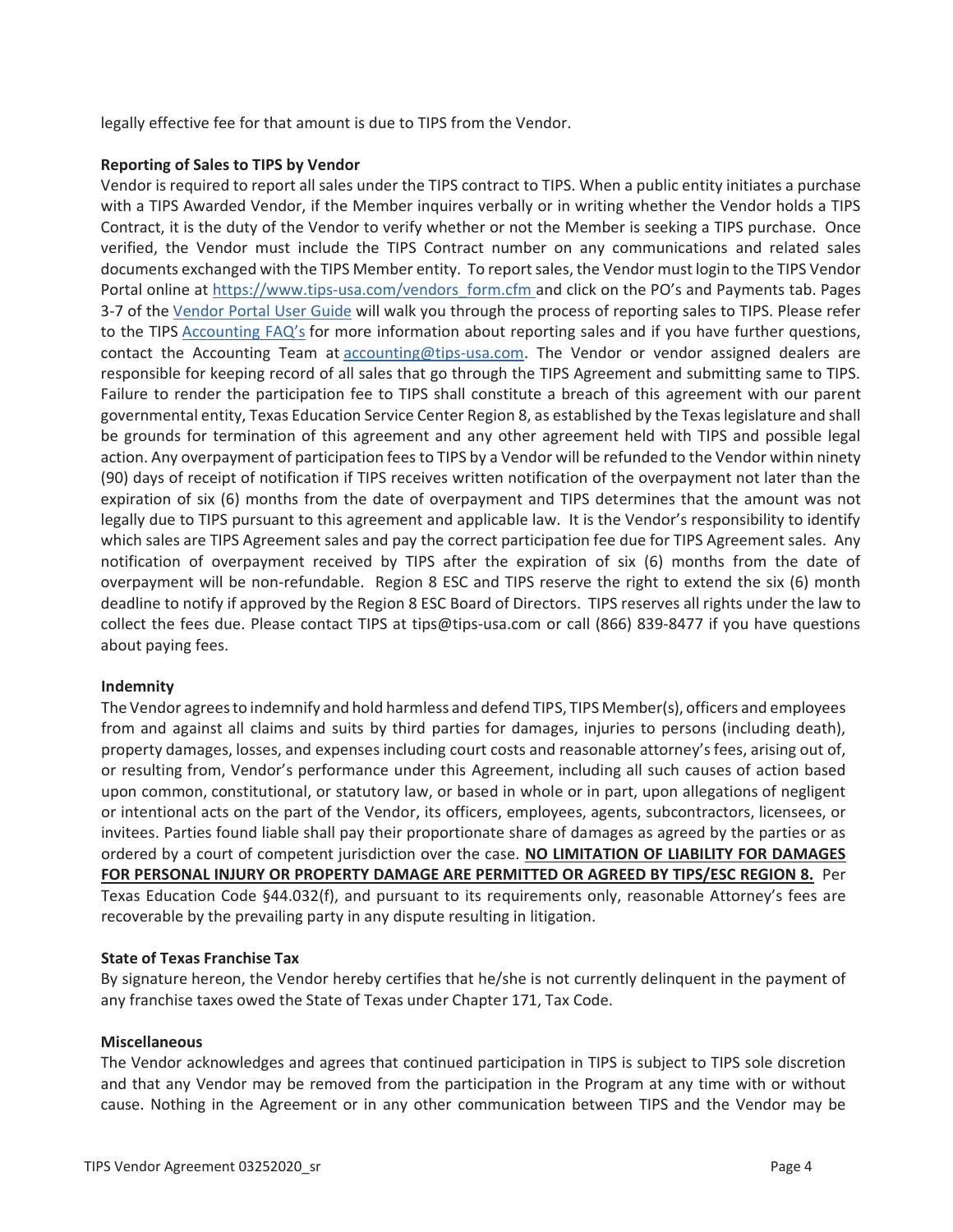construed as a guarantee that TIPS or TIPS Members will submit any orders at any time. TIPS reserves the right to request additional proposals for items or services already on Agreement at any time.

# **Purchase Order Pricing/Product Deviation**

If a deviation of pricing/product on a Purchase Order or contract modification occurs between the Vendor and the TIPS Member, TIPS must be notified within five (5) business days of receipt of change order.

# **Termination for Convenience of TIPS Agreement Only**

TIPS reserves the right to terminate this agreement for cause or no cause for convenience with a thirty (30) days prior written notice. Termination for convenience is conditionally required under Federal Regulations 2 CFR part 200 if the customer is using federal funds for the procurement. All purchase orders presented to the Vendor, but not fulfilled by the Vendor, by a TIPS Member prior to the actual termination of this agreement shall be honored at the option of the TIPS Member. The awarded Vendor may terminate the agreement with ninety (90) days prior written notice to TIPS 4845 US Hwy North, Pittsburg, Texas 75686. The vendor will be paid for goods and services delivered prior to the termination provided that the goods and services were delivered in accordance with the terms and conditions of the terminated agreement. This termination clause does not affect the sales agreements executed by the Vendor and the TIPS Member customer pursuant to this agreement. TIPS Members may negotiate a termination for convenience clause that meets the needs of the transaction based on applicable factors, such as funding sources or other needs.

# **TIPS Member Purchasing Procedures**

Usually, purchase orders or their equal are issued by participating TIPS Member to the awarded vendor and should indicate on the order that the purchase is per the applicable TIPS Agreement Number. Orders are typically emailed to TIPS at tipspo@tips-usa.com.

- Awarded Vendor delivers goods/services directly to the participating member.
- Awarded Vendor invoices the participating TIPS Member directly.
- Awarded Vendor receives payment directly from the participating member.

• Fees are due to TIPS upon payment by the Member to the Vendor. Vendor agrees to pay the participation fee to TIPS for all Agreement sales upon receipt of payment including partial payment, from the Member Entity or as otherwise agreed by TIPS in writing and signed by an authorized signatory of TIPS.

# **Licenses**

Awarded Vendor shall maintain, in current status, all federal, state and local licenses, bonds and permits required for the operation of the business conducted by awarded Vendor. Awarded Vendor shall remain reasonably fully informed of and in compliance with all ordinances and regulations pertaining to the lawful provision of goods or services under the Agreement. TIPS and TIPS Members reserves the right to stop work and/or cancel an order or terminate this or any other sales Agreement of any awarded Vendor whose license(s) required for performance under this Agreement have expired, lapsed, are suspended or terminated subject to a 30-day cure period unless prohibited by applicable statue or regulation.

# **Novation**

If awarded Vendor sells or transfers all assets, rights or the entire portion of the assets or rights required to perform this Agreement, a successor in interest must guarantee to perform all obligations under this Agreement. A simple change of name agreement will not change the Agreement obligations of awarded vendor. TIPS will consider Contract Assignments on a case by case basis. TIPS must be notified within five (5) business days of the transfer of assets or rights.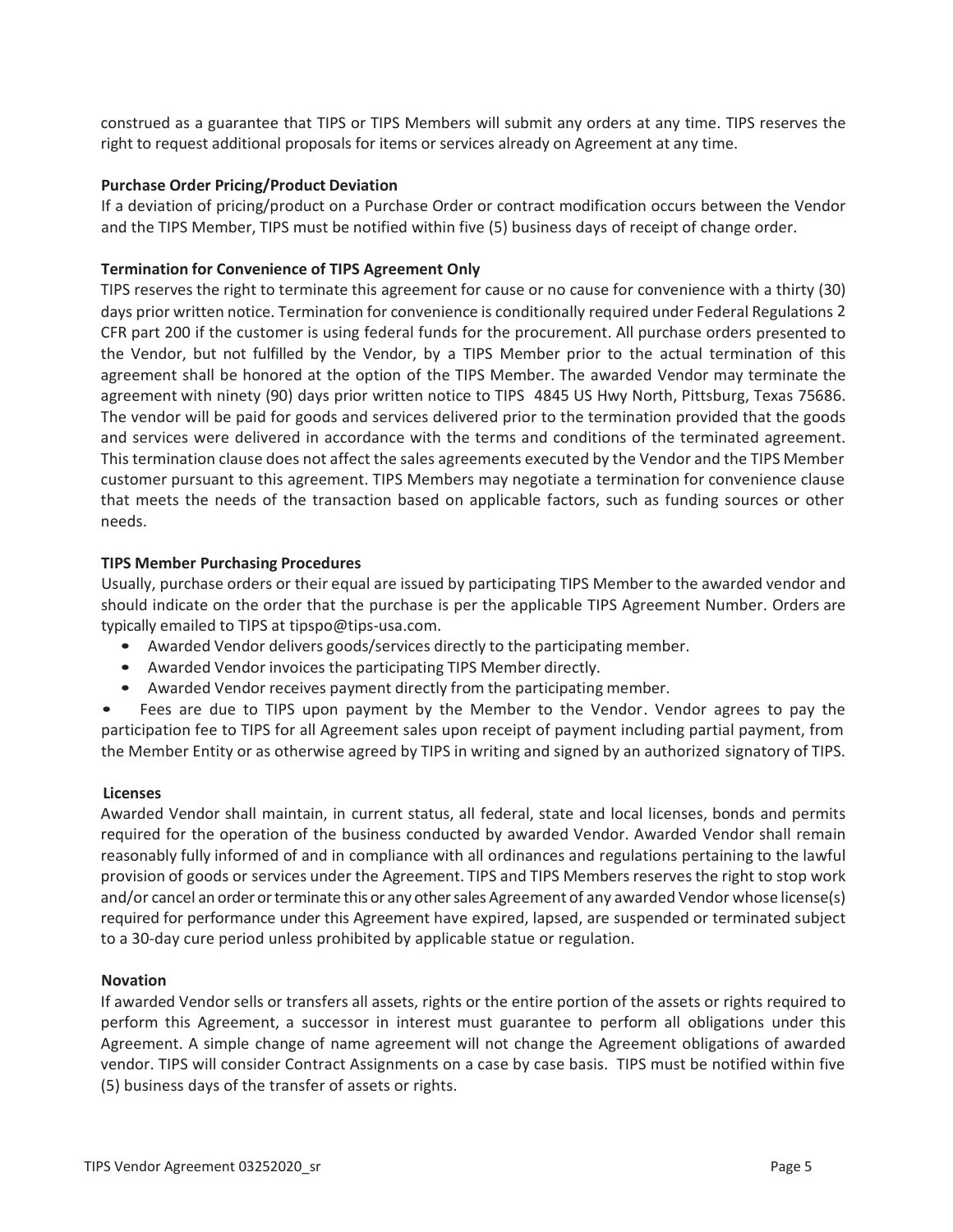# **Site Requirements (***only when applicable to service or job***)**

**Cleanup**: When performing work on site at a TIPS Member's property, awarded Vendor shall clean up and remove all debris and rubbish resulting from their work as required or directed by TIPS Member or as agreed by the parties. Upon completion of work, the premises shall be left in good repair and an orderly, neat, clean and unobstructed condition.

**Preparation:** Awarded Vendor shall not begin a project for which TIPS Member has not prepared the site, unless awarded Vendor does the preparation work at no cost, or until TIPS Member includes the cost of site preparation in a purchase order. Site preparation includes, but is not limited to: moving furniture, installing wiring for networks or power, and similar pre-installation requirements.

**Registered sex offender restrictions:** For work to be performed at schools, awarded Vendor agrees that no employee of a subcontractor who has been adjudicated to be a registered sex offender will perform work at any time when students are, or reasonably expected to be, present unless otherwise agreed by the TIPS Member. Awarded Vendor agrees that a violation of this condition shall be considered a material breach and may result in the cancellation of the purchase order at the TIPS Member's discretion. Awarded Vendor must identify any additional costs associated with compliance of this term. If no costs are specified, compliance with this term will be provided at no additional charge. **Safety measures:** Awarded Vendor shall take all reasonable precautions for the safety of employees on the worksite, and shall erect and properly maintain all necessary safeguards for protection of workers and the public. Awarded Vendor shall post warning signs against all hazards created by the operation and work in progress. Proper precautions shall be taken pursuant to state law and standard practices to protect workers, general public and existing structures from injury or damage.

# **Safety Measures**

Awarded Vendor shall take all reasonable precautions for the safety of employees on the worksite, and shall erect and properly maintain all necessary safeguards for protection of workers and the public. Awarded vendor shall post warning signs against all hazards created by the operation and work in progress. Proper precautions shall be taken pursuant to state law and standard practices to protect workers, general public and existing structures from injury or damage.

# **Smoking**

Persons working under Agreement shall adhere to the TIPS Member's or local smoking statutes, codes or policies.

# **Marketing**

Awarded Vendor agrees to allow TIPS to use their name and logo within TIPS website, marketing materials and advertisement subject to any reasonable restrictions provided to TIPS in the Proposal to the Solicitation. The Vendor may submit an acceptable use directive for Vendor's names and logos with which TIPS agrees to comply. Any use of TIPS name and logo or any form of publicity, inclusive of press release, regarding this Agreement by awarded vendor must have prior approval from TIPS which will not be unreasonably withheld. Request may be made by email to TIPS@TIPS-USA.COM.

# **Supplemental Agreements**

The TIPS Member entity participating in the TIPS Agreement and awarded Vendor may enter into a separate Supplemental Agreement or contract to further define the level of service requirements over and above the minimum defined in this Agreement such as but not limited to, invoice requirements, ordering requirements, specialized delivery, etc. Any Supplemental Agreement or contract developed as a result of this Agreement is exclusively between the TIPS Member entity customer and the Vendor. TIPS, its agents, TIPS Members and employees not a party to the Supplemental Agreement with the TIPS Member customer,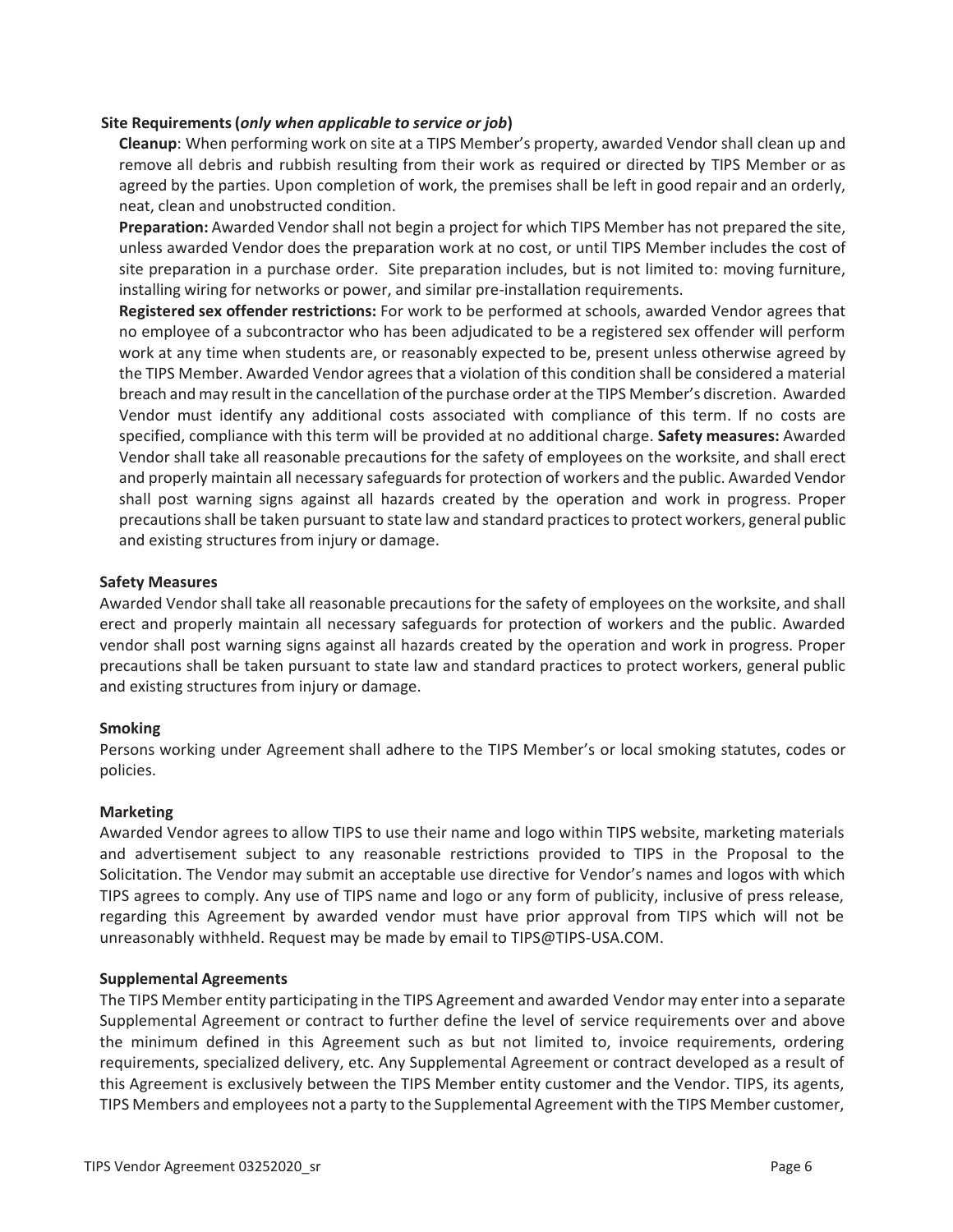shall not be made party to any claim for breach of such agreement unless named and agreed by the Party in question in writing in the agreement. If a Vendor submitting a Proposal requires TIPS and/or TIPS Member to sign an additional agreement, those agreements shall comply with the award made by TIPS to the Vendor. Supplemental Vendor's Agreement documents may not become part of TIPS' Agreement with Vendor unless and until an authorized representative of TIPS reviews and approves it. TIPS review and approval may be at any time during the life of this Vendor Agreement. TIPS permits TIPS Members to negotiate additional terms and conditions with the Vendor for the provision of goods or services under the Vendor's TIPS Agreement so long as they do not materially conflict with this Agreement.

# **Survival Clause**

All applicable sales, leases, Supplemental Agreements, contracts, software license agreements, warranties or service agreements that were entered into between Vendor and TIPS or the TIPS Member Customer under the terms and conditions of this Agreement shall survive the expiration or termination of this Agreement. All Orders, Purchase Orders issued or contracts executed by TIPS or a TIPS Member and accepted by the Vendor prior to the expiration or termination of this agreement, shall survive expiration or termination of the Agreement, subject to previously agreed terms and conditions agreed by the parties or as otherwise specified herein relating to termination of this agreement.

# **Legal obligations**

It is the responding Vendor's responsibility to be aware of and comply with all local, state and federal laws governing the sale of products/services identified in the applicable Solicitation that resulted in this Vendor Agreement and any awarded Agreement thereof. Applicable laws and regulations must be followed even if not specifically identified herein.

# **Audit rights**

Due to transparency statutes and public accountability requirements of TIPS and TIPS Members', the awarded Vendor shall, at their sole expense, maintain appropriate due diligence of all purchases made by TIPS Member that utilizes this Agreement. TIPS and Region 8 ESC each reserve the right to audit the accounting of TIPS related purchases for a period of three (3) years from the time such purchases are made. This audit right shall survive termination of this Agreement for a period of one (1) year from the effective date of termination. In order to ensure and confirm compliance with this agreement, TIPS shall have authority to conduct audits of Awarded Vendor's pricing or TIPS transaction documentation with TIPS Members with 30 days' notice unless the audit is ordered by a Court Order or by a Government Agency with authority to do so without notice. Notwithstanding the foregoing, in the event that TIPS is made aware of any pricing being offered to eligible entities that is materially inconsistent with the pricing under this agreement, TIPS shall have the ability to conduct the audit internally or may engage a third- party auditing firm to investigate any possible non- compliant conduct or may terminate the Agreement according to the terms of this Agreement. In the event of an audit, the requested materials shall be reasonably provided in the time, format and at the location acceptable to Region 8 ESC or TIPS. TIPS agrees not to perform a random audit the TIPS transaction documentation more than once per calendar year, but reserves the right to audit for just cause or as required by any governmental agency or court with regulatory authority over TIPS or the TIPS Member.

# **Force Majeure**

If by reason of Force Majeure, either party hereto shall be rendered unable wholly or in part to carry out its obligations under this Agreement then such party shall give notice and full particulars of Force Majeure in writing to the other party within a reasonable time after occurrence of the event or cause relied upon, and the obligation of the party giving such notice, so far as it is affected by such Force Majeure, shall be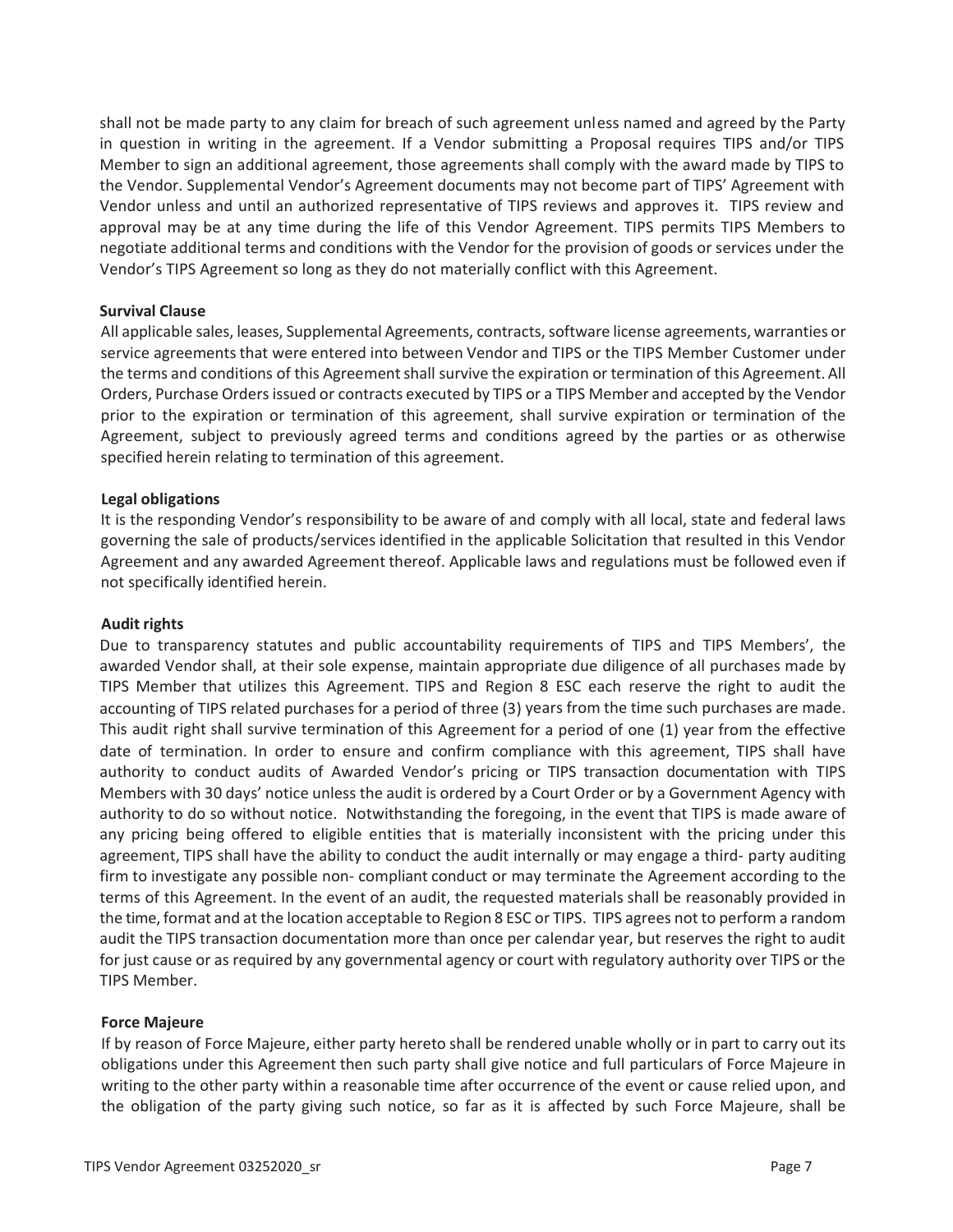suspended during the continuance of the inability then claimed, except as hereinafter provided, but for no longer period, and such party shall endeavor to remove or overcome such inability with all reasonable dispatch.

# **Choice of Law**

The Agreement between the Vendor and TIPS/ESC Region 8 and any addenda or other additions resulting from this procurement process, however described, shall be governed by, construed and enforced in accordance with the laws of the State of Texas, regardless of any conflict of laws principles.

# **Venue, Jurisdiction and Service of Process**

Any Proceeding arising out of or relating to this procurement process or any contract issued by TIPS resulting from or any contemplated transaction shall be brought in a court of competent jurisdiction in Camp County, Texas and each of the parties irrevocably submits to the exclusive jurisdiction of said court in any such proceeding, waives any objection it may now or hereafter have to venue or to convenience of forum, agrees that all claims in respect of the Proceeding shall be heard and determined only in any such court, and agrees not to bring any proceeding arising out of or relating to this procurement process or any contract resulting from or any contemplated transaction in any other court. The parties agree that either or both of them may file a copy of this paragraph with any court as written evidence of the knowing, voluntary and freely bargained for agreement between the parties irrevocably to waive any objections to venue or to convenience of forum. Process in any Proceeding referred to in the first sentence of this Section may be served on any party anywhere in the world. Venue for any dispute resolution process, other than litigation, between TIPS and the Vendor shall be located in Camp or Titus County, Texas.

# **Project Delivery Order Procedures**

The TIPS Member having approved and signed an interlocal agreement, or other TIPS Membership document, may make a request of the awarded Vendor under this Agreement when the TIPS Member desires goods or services awarded to the Vendor. Notification may occur via phone, the web, courier, email, fax, or in person. Upon notification of a pending request, the awarded Vendor shall acknowledge the TIPS Member's request as soon as possible, but must make contact with the TIPS Member within two working days.

# **Status of TIPS Members as Related to This Agreement**

TIPS Members stand in the place of TIPS as related to this agreement and have the same access to the proposal information and all related documents. TIPS Members have all the same rights under the awarded Agreement as TIPS.

# **Vendor's Resellers as Related to This Agreement**

Vendor's Named Resellers ("Resellers") under this Agreement shall comply with all terms and conditions of this agreement and all addenda or incorporated documents. All actions related to sales by Authorized Vendor's Resellers under this Agreement are the responsibility of the awarded Vendor. If Resellers fail to report sales to TIPS under your Agreement, the awarded Vendor is responsible for their contractual failures and shall be billed for the fees. The awarded Vendor may then recover the fees from their named reseller.

# **Support Requirements**

If there is a dispute between the awarded Vendor and TIPS Member, TIPS or its representatives may, at TIPS sole discretion, assist in conflict resolution if requested by either party. TIPS, or its representatives, reserves the right to inspect any project and audit the awarded Vendor's TIPS project files, documentation and correspondence related to the requesting TIPS Member's order. If there are confidentiality requirements by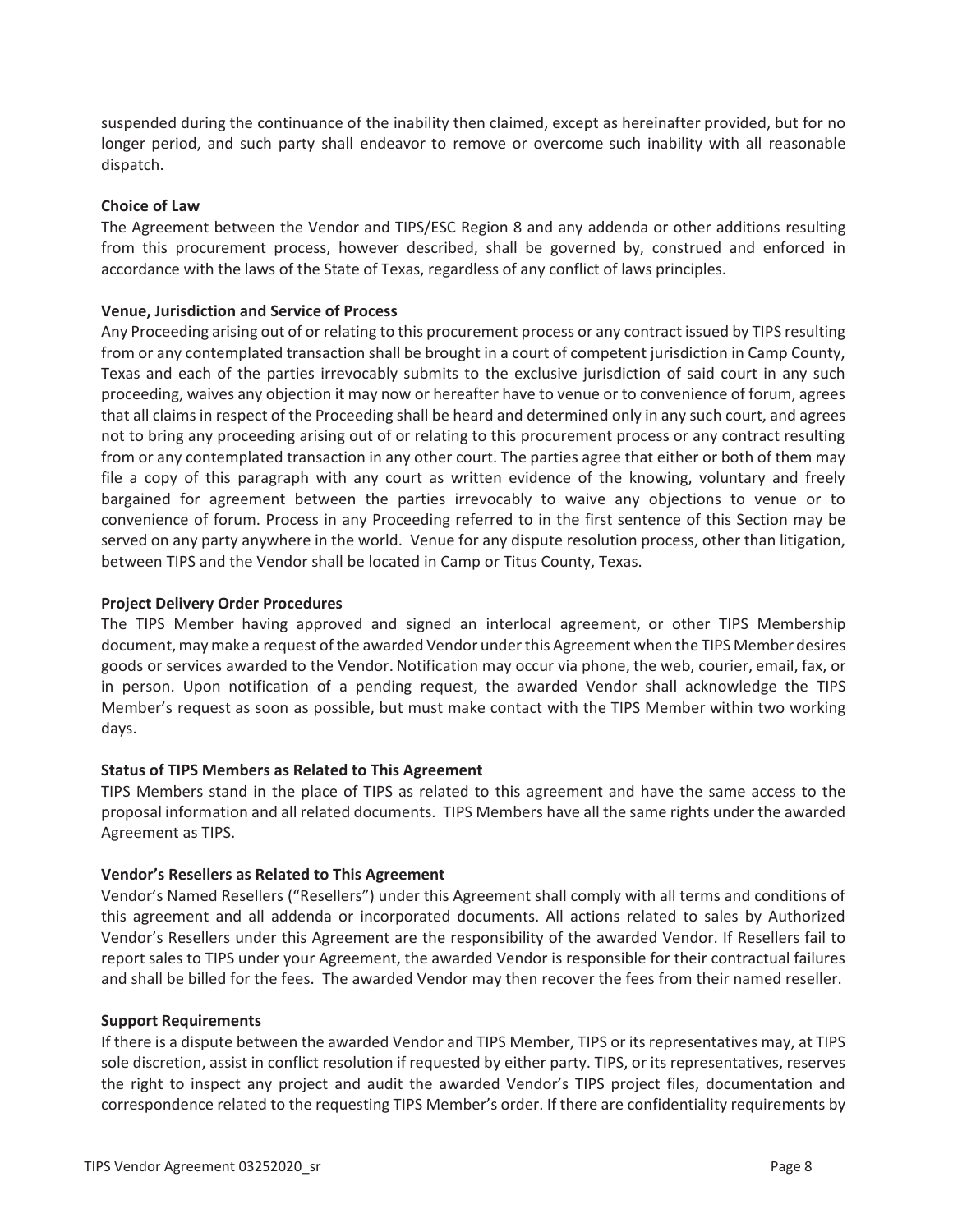either party, TIPS shall comply to the extent permitted by law.

# **Incorporation of Solicitation**

The TIPS Solicitation which resulted in this Vendor Agreement, whether a Request for Proposals, the Request for Competitive Sealed Proposals or Request for Qualifications solicitation, or other, the Vendor's response to same and all associated documents and forms made part of the solicitation process, including any addenda, are hereby incorporated by reference into this Agreement as if copied verbatim.

# **SECTION HEADERS OR TITLES**

THE SECTON HEADERS OR TITLES WITHIN THIS DOCUMENT ARE MERELY GUIDES FOR CONVENIENCE AND ARE NOT FOR CLASSIFICATION OR LIMITING OF THE RESPONSIBILITES OF THE PARTIES TO THIS DOCUMENT.

# **STATUTORY REQUIREMENTS**

Texas governmental entities are prohibited from doing business with companies that fail to certify to this condition as required by Texas Government Code Sec. 2270.

By executing this agreement, you certify that you are authorized to bind the undersigned Vendor and that your company (1) does not boycott Israel; and (2) will not boycott Israel during the term of the Agreement.

You certify that your company is not listed on and does not and will not do business with companies that are on the Texas Comptroller of Public Accounts list of Designated Foreign Terrorists Organizations per Texas Gov't Code 2270.0153 found at https://comptroller.texas.gov/purchasing/docs/foreign-terrorist.pdf

You certify that if the certified statements above become untrue at any time during the life of this Agreement that the Vendor will notify TIPS within three (3) business day of the change by a letter on Vendor's letterhead from and signed by an authorized representative of the Vendor stating the non-compliance decision and the TIPS Agreement number and description at:

Attention: General Counsel ESC Region 8/The Interlocal Purchasing System (TIPS) 4845 Highway 271 North Pittsburg, TX,75686 And by an email sent to bids@tips-usa.com

# **Insurance Requirements**

The undersigned Vendor agrees to maintain the below minimum insurance requirements for TIPS Contract Holders:

| <b>General Liability</b>     | \$1,000,000 each Occurrence/ Aggregate                                                      |
|------------------------------|---------------------------------------------------------------------------------------------|
| <b>Automobile Liability</b>  | \$300,000 Includes owned, hired & non-owned                                                 |
| <b>Workers' Compensation</b> | Statutory limits for the jurisdiction in which<br>the Vendor performs under this Agreement. |
| <b>Umbrella Liability</b>    | \$1,000,000                                                                                 |

When the Vendor or its subcontractors are liable for any damages or claims, the Vendor's policy, when the Vendor is responsible for the claim, must be primary over any other valid and collectible insurance carried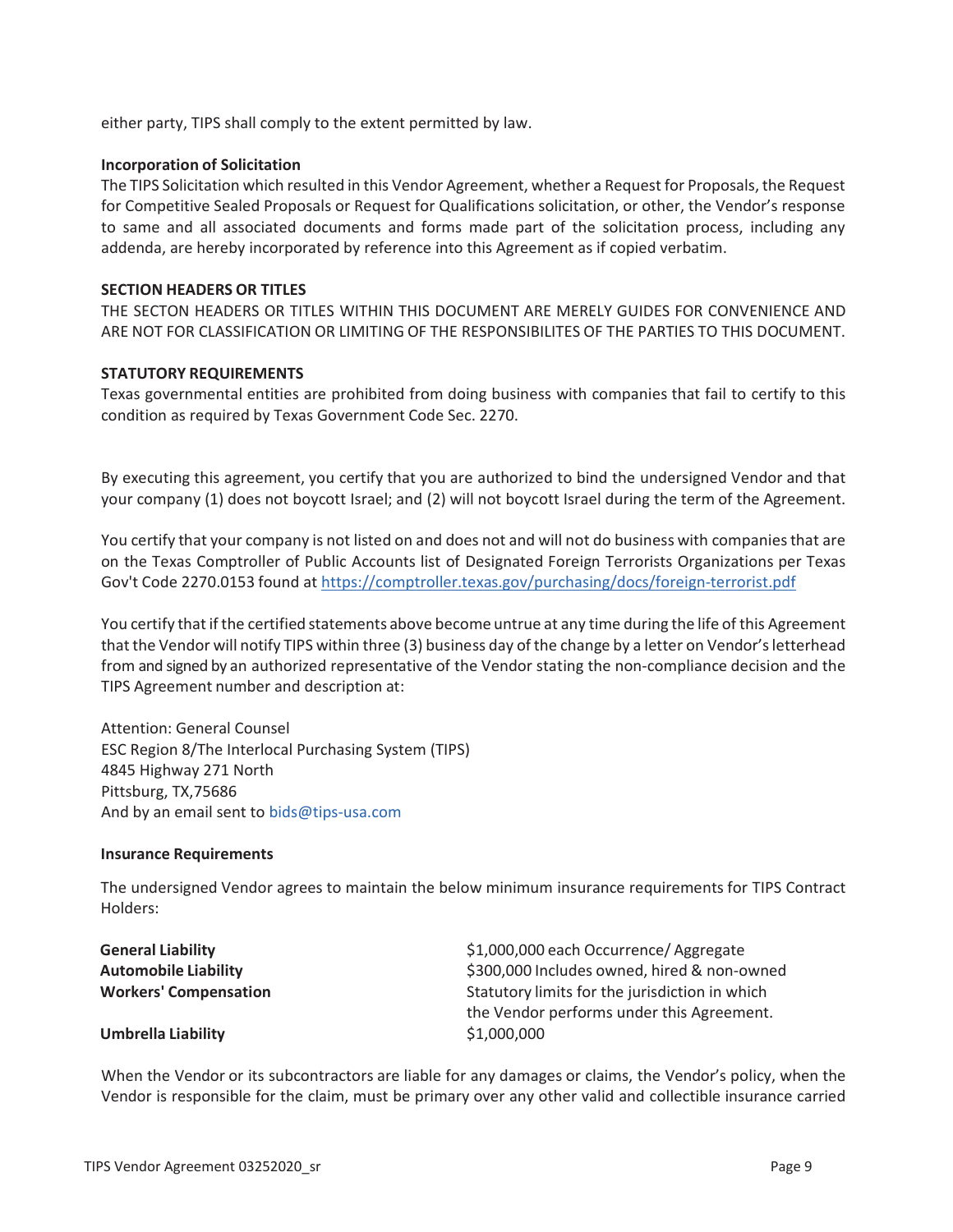by the Member. Any immunity available to TIPS or TIPS Members shall not be used as a defense by the contractor's insurance policy. The coverages and limits are to be considered minimum requirements and in no way limit the liability of the Vendor(s). Insurance shall be written by a carrier with an A-; VII or better rating in accordance with current A.M. Best Key Rating Guide. Only deductibles applicable to property damage are acceptable, unless proof of retention funds to cover said deductibles is provided. "Claims made" policies will not be accepted. Vendor's required minimum coverage shall not be suspended, voided, cancelled, non-renewed or reduced in coverage or in limits unless replaced by a policy that provides the minimum required coverage except after thirty (30) days prior written notice by certified mail, return receipt requested has been given to TIPS or the TIPS Member if a project or pending delivery of an order is ongoing. Upon request, certified copies of all insurance policies shall be furnished to the TIPS or the TIPS Member.

# **Special Terms and Conditions**

- **Orders:** All Vendor orders received from TIPS Members must be emailed to TIPS at tipspo@tipsusa.com. Should a TIPS Member send an order directly to the Vendor, it is the Vendor's responsibility to forward a copy of the order to TIPS at the email above within 3 business days and confirm its receipt with TIPS.
- **Vendor Encouraging Members to bypass TIPS agreement:** Encouraging TIPS Members to purchase directly from the Vendor or through another agreement, when the Member has requested using the TIPS cooperative Agreement or price, and thereby bypassing the TIPS Agreement is a violation of the terms and conditions of this Agreement and will result in removal of the Vendor from the TIPS Program.
- **Order Confirmation**: All TIPS Member Agreement orders are approved daily by TIPS and sent to the Vendor. The Vendor should confirm receipt of orders to the TIPS Member (customer) within 3 business days.
- **Vendor custom website for TIPS**: If Vendor is hosting a custom TIPS website, updated pricing when effective. TIPS shall be notified when prices change in accordance with the award.
- **Back Ordered Products**: If product is not expected to ship within the time provided to the TIPS Member by the Vendor, the Member is to be notified within 3 business days and appropriate action taken based on customer request.

The TIPS Vendor Agreement Signature Page is inserted here.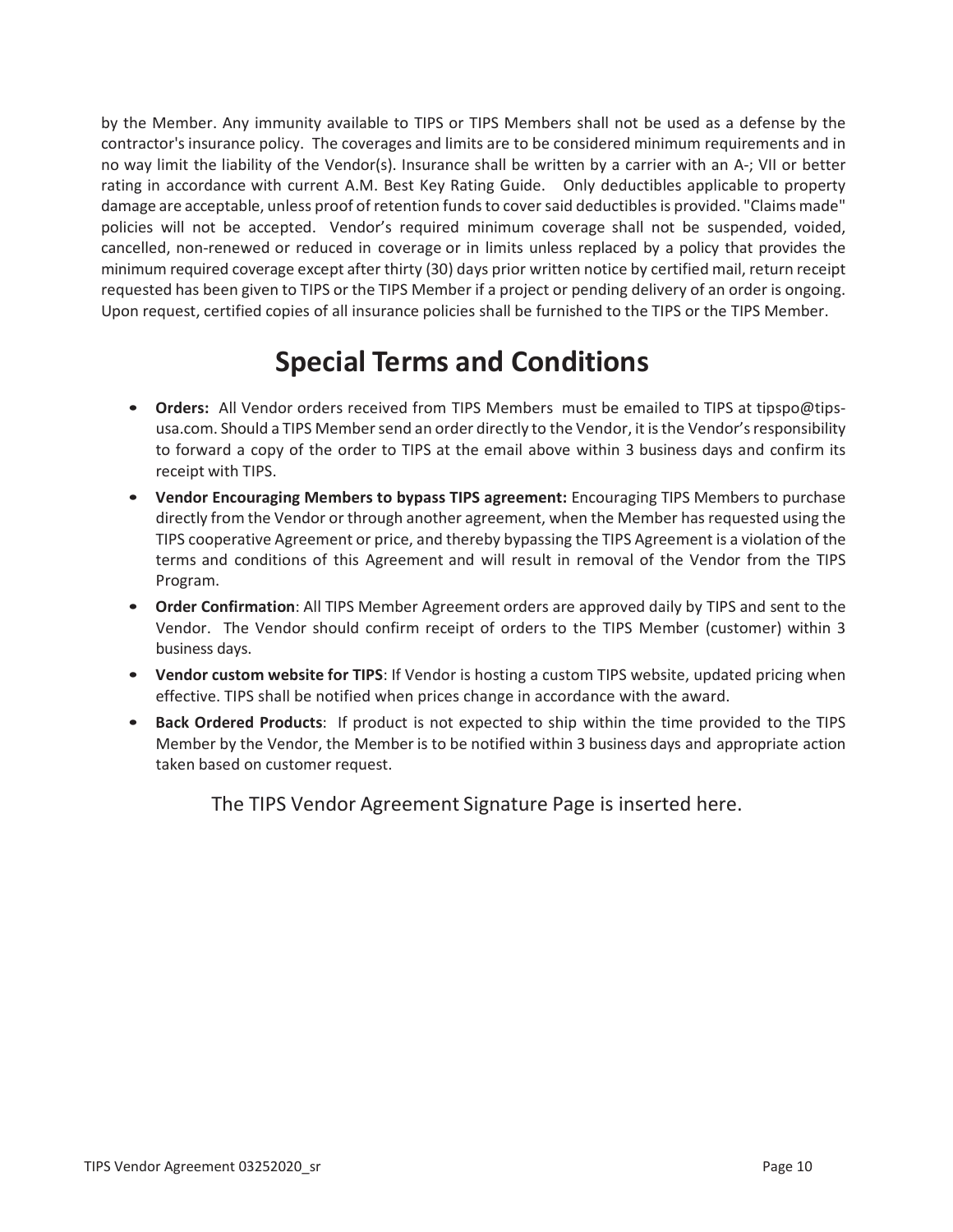# TIPS Vendor Agreement Signature Form

RFP 200601 Consulting and Other Related Services

| Demlan Solutions DBA Favor Consulting, Inc.<br>Company Name _______                   |
|---------------------------------------------------------------------------------------|
| Address 8008 Lone Oak Dr                                                              |
| City North Richland Hills<br>State <u>TX</u> Zip 76182                                |
| Phone 1(800) 558-2209/(682) 444-3832 Fax 817-423-7741                                 |
| Email of Authorized Representative ann@demlansolutions.com/ann@favorconsultinginc.com |
| Name of Authorized Representative Ann Adekunle                                        |
| Title <b>No. 2020</b> Project Officer/Management Consultant                           |
| Signature of Authorized Representative__________                                      |
| Date 7/22/20                                                                          |
| TIPS Authorized Representative Name Meredith Barton                                   |
| Title Chief Operating Officer                                                         |
| TIPS Authorized Representative Signature Wesedith Barton                              |
| Approved by ESC Region 8 Aavrd Nazne Fitts                                            |
| Date 8/27/2020                                                                        |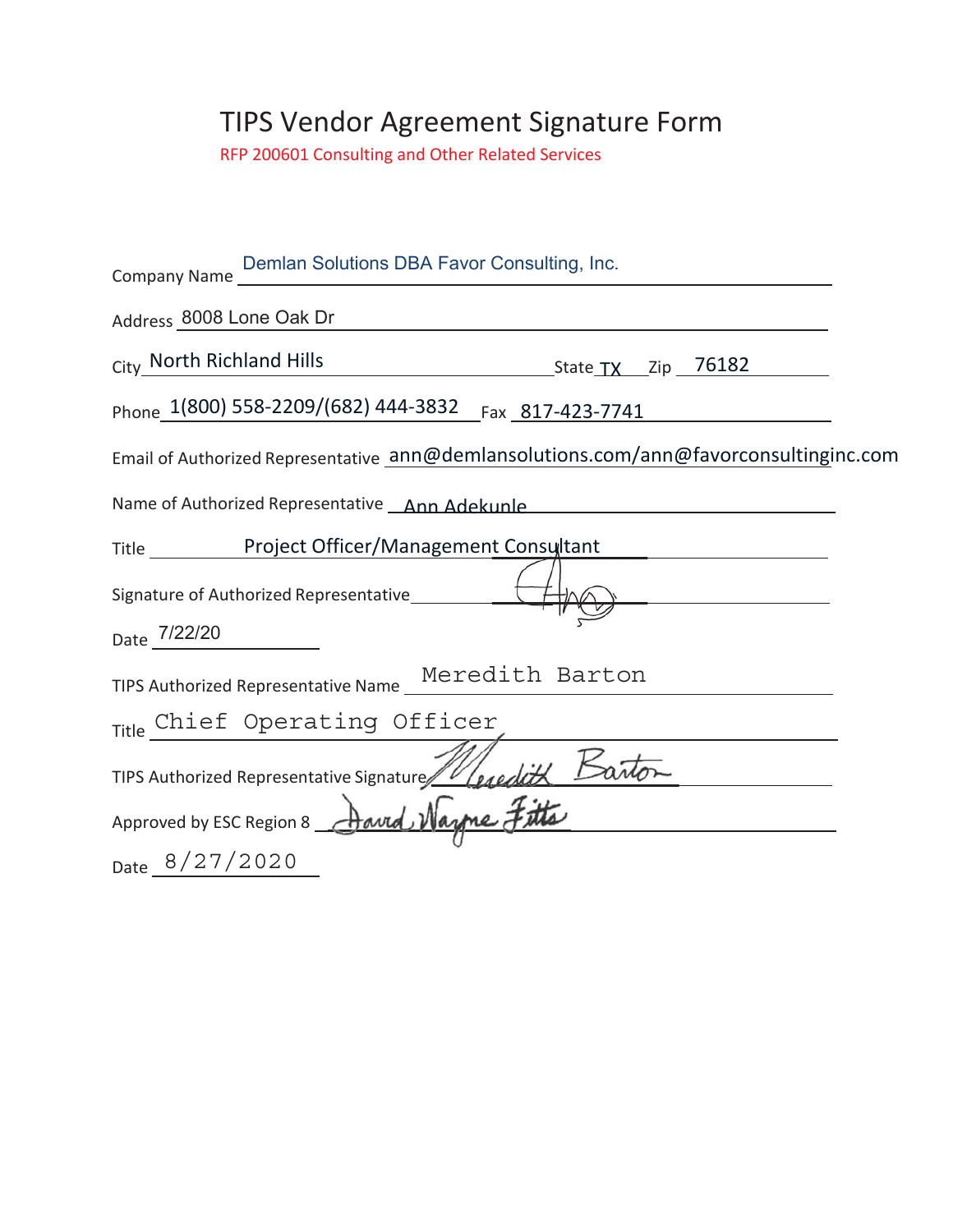# **NOTICE TO MEMBERS REGARDING ATTRIBUTE RESPONSES**

TIPS VENDORS RESPOND TO ATTRIBUTE QUESTIONS AS PART OF TIPS COMPETITIVE SOLICITATION PROCESS. THE VENDOR'S RESPONSES TO ATTRIBUTE QUESTIONS ARE INCLUDED HEREIN AS "SUPPLIER RESPONSE." PLEASE BE ADVISED THAT DEVIATIONS, IF ANY, IN VENDOR'S RESPONSE TO ATTRIBUTE QUESTIONS MAY NOT REFLECT VENDOR'S FINAL ATTRIBUTE RESPONSE, WHICH IS SUBJECT TO NEGOTIATIONS PRIOR TO AWARD. PLEASE CONTACT THE TIPS OFFICE AT 866-839- 8477 WITH QUESTIONS OR CONCERNS REGARDING VENDOR ATTRIBUTE RESPONSE DEVIATIONS. PLEASE KEEP IN MIND THAT TIPS DOES NOT PROVIDE LEGAL COUNSEL TO MEMBERS. TIPS RECOMMENDS THAT YOU CONSULT YOUR LEGAL COUNSEL WHEN EXECUTING CONTRACTS WITH OR MAKING PURCHASES FROM TIPS VENDORS.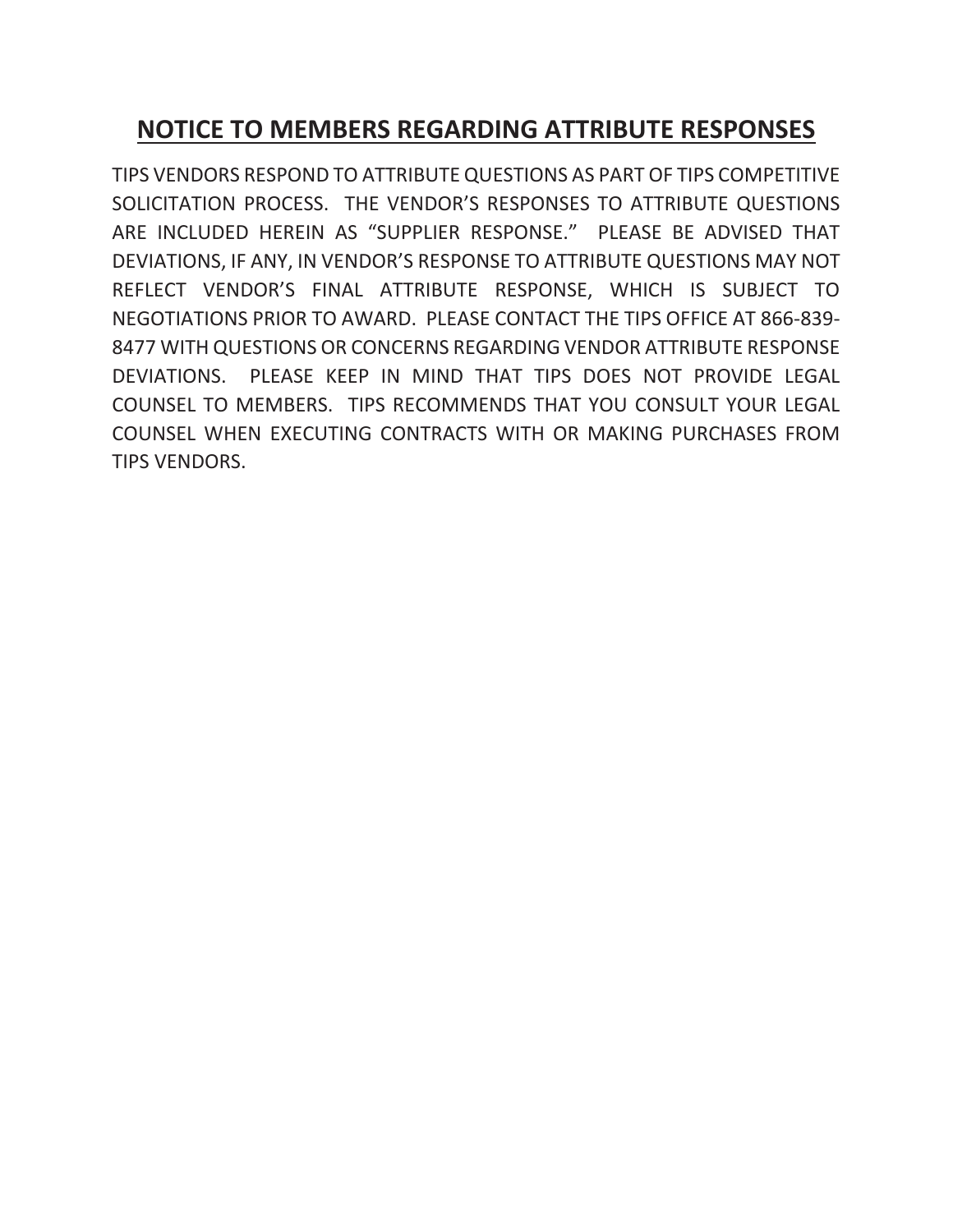

# **200601 Addendum 1 Favor Consulting Inc Supplier Response**

# **Event Information**

Number: 200601 Addendum 1 Title: Consulting and Other Related Services Type: Request for Proposal Issue Date: 6/4/2020 Deadline: 7/24/2020 03:00 PM (CT)

# **Contact Information**

Address: Region 8 Education Service Center 4845 US Highway 271 North Pittsburg, TX 75686 Phone: +1 (866) 839-8477 Email: bids@tips-usa.com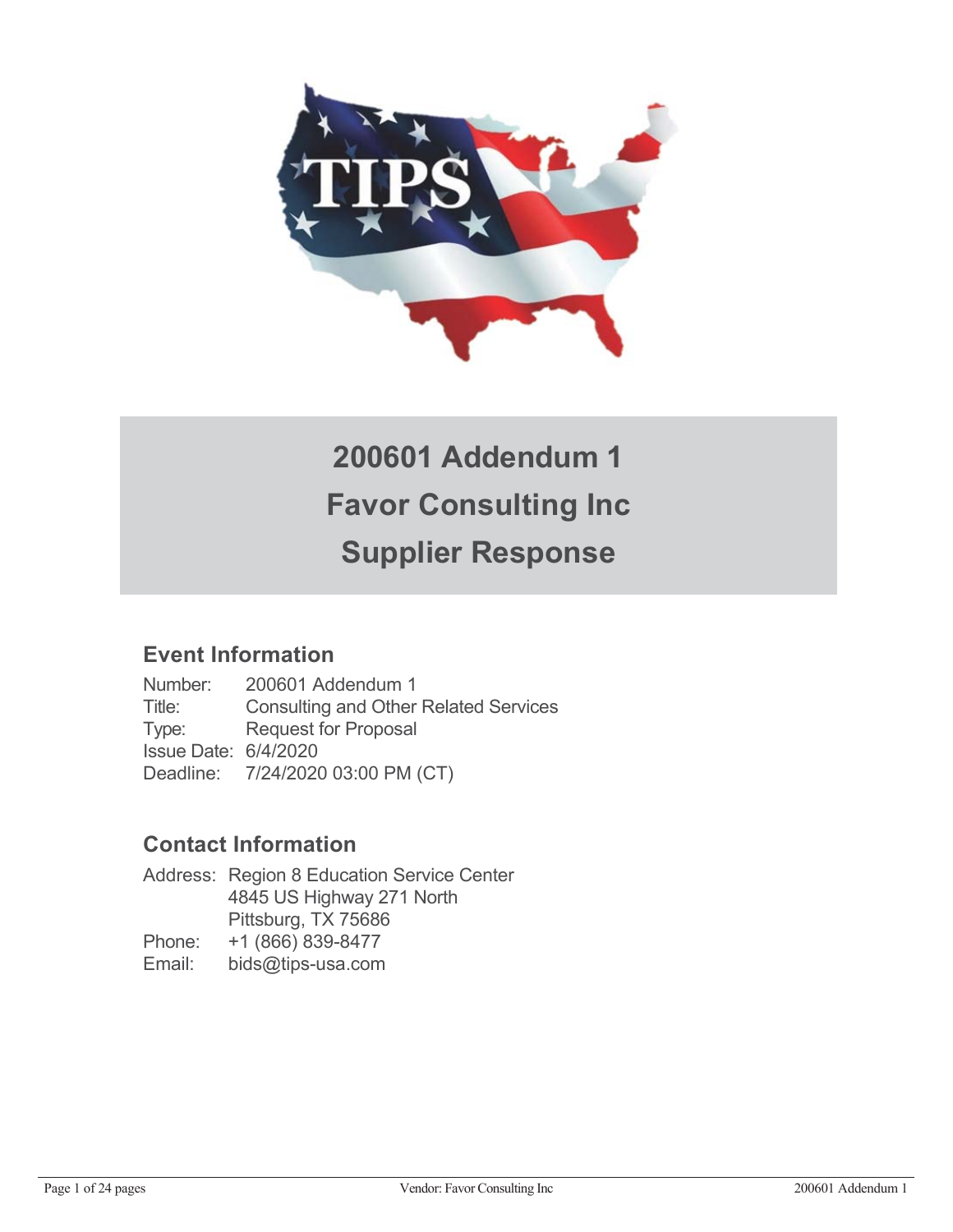# **Favor Consulting Inc Information**

Contact: Ann Adekunle Address: 9500 Ray White Rd Suite 200 Fort Worth, TX 76244 Phone: (682) 444-3832 Fax: (817) 423-7741 Toll Free: (800) 558-2209 Email: ann@demlansolutions.com

By submitting your response, you certify that you are authorized to represent and bind your company.

| Ann Adekunle                      | ann@  |
|-----------------------------------|-------|
| Signature                         | Email |
| Submitted at 7/24/2020 2:40:04 PM |       |

# **Requested Attachments**

**Vendor Agreement** 200601 Vendor Agreement-Demlan Solutions DBA Favor Consulting Inc.pd

The vendor must download the Vendor Agreement from the attachment tab, fill in the requested information and upload the completed agreement.

DO NOT UPLOAD encrypted or password protected files.

**Agreement Signature Form** 200601 Agreement\_Signature\_Form\_Demlan\_Solutions DBA Favor Consulting Inc.pd

If you have not taken exception or deviation to the agreement language in the solicitation attributes, download the AGREEMENT SIGNATURE FORM from the "ATTACHMENTS" tab. This PDF document is a fillable form. Download the document to your computer, fill in the requested company information, print the file, SIGN the form, SCAN the completed and signed AGREEMENT SIGNATURE FORM, and upload here.

If you have taken exception to any of the agreement language and noted the exception in the deviations section of the attributes for the agreement, complete the AGREEMENT SIGNATURE FORM, but DO NOT SIGN until those deviations have been negotiated and resolved with TIPS management. Upload the unsigned form here, because this is a requirec document.

# **Pricing Spreadsheet #1** 200601 Pricing\_form\_1.xlsx

The vendor must download the PRICING SPREADSHEET SHEET from the attachment tab, fill in the requested information and upload the completed spreadsheet.

DO NOT UPLOAD encrypted or password protected files.

# **Pricing Spreadsheet #2** 200601 Pricing\_form\_2.xlsx

The vendor must download the PRICING SPREADSHEET SHEET from the attachment tab, fill in the requested information and upload the completed spreadsheet.

DO NOT UPLOAD encrypted or password protected files.

**References Reference Form - Demlan Solutions DBA Favor Consulting Inc.xls** 

The vendor must download the References spreadsheet from the attachment tab, fill in the requested information and upload the completed spreadsheet. DO NOT UPLOAD encrypted or password protected files.

# **Proposed Goods and Services Proposed Goods and Services Proposed Coods and Services**

Please upload one or more documents or sheets describing your offerings, line cards, catalogs, links to offerings OR list links to your offerings that illustrate the catalog of proposed lines of goods and or services you carry and offer under this proposal. I does not have to be exhaustive but should, at a minimum tell us what you are offering. It could be as simple as a sheet with your link to your online catalog of goods and services.

ann@demlansolutions.com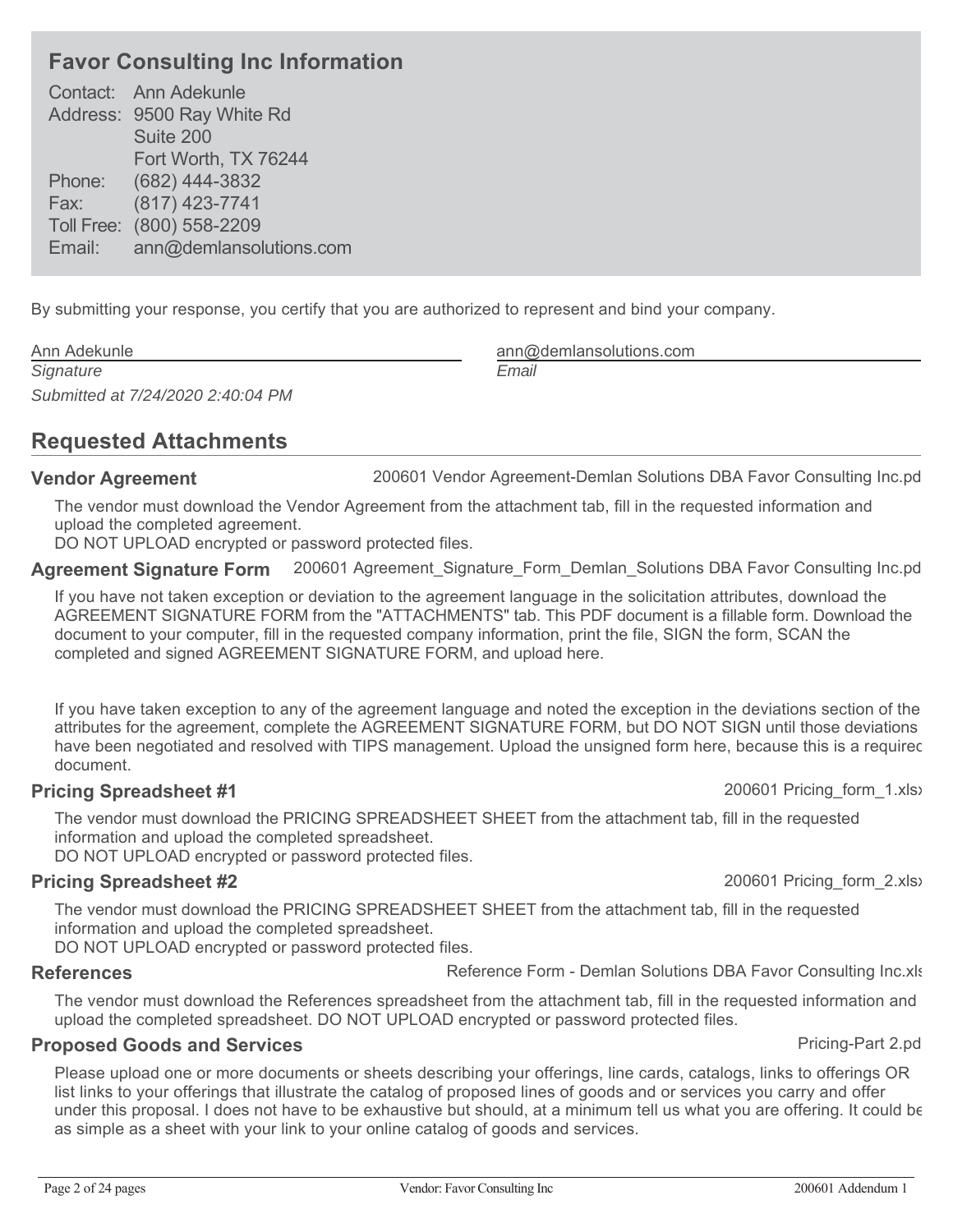If the PROPOSING vendor has resellers that will be selling for the vendor UNDER this contract, the vendor must download the Resellers/Dealers spreadsheet from the attachment tab, fill in the requested information and upload the completed spreadsheet.

DO NOT UPLOAD encrypted or password protected files.

# **D/M/WBE Certification OPTIONAL** *No response*

D/M/WBE Certification documentation may be scanned and uploaded if you desire to claim your status as one of the identified enterprises. (Disadvantaged Business Enterprise, Minority Business Enterprise and/or Woman Business Enterprise) If vendor has more than one certification scan into one document. (PDF Format ONLY) DO NOT UPLOAD encrypted or password protected files.

# **Warranty** *No response*

Warranty information (if applicable) must be scanned and uploaded. (PDF Format ONLY) DO NOT UPLOAD encrypted or password protected files.

# **Supplementary** *No response*

Supplementary information may be scanned and uploaded. (Company information, brochures, catalogs, etc.) (PDF Format ONLY)

DO NOT UPLOAD encrypted or password protected files.

# **All Other Certificates** *No response*

All Other Certificates (if applicable) must be scanned and uploaded. If vendor has more than one other certification scan into one document. (PDF Format ONLY)

DO NOT UPLOAD encrypted or password protected files.

# **Logo and Other Company Marks Logo-Demlan.jpg** Logo-Demlan.jpg

If you desire, please upload your company logo to be added to your individual profile page on the TIPS website. If any particular specifications are required for use of your company logo, please upload that information under the Supplementary section or another non-required section under the "Response Attachment" tab. Preferred Logo Format: 300 x 225 px - .png, .eps, .jpeg preferred

# **Conflict of Interest Form CIQ- ONLY REQUIRED IF A CONFLICT EXISTS PER THE INSTRUCTIONS**

ONLY REQUIRED IF A CONFLICT EXISTS PER THE INSTRUCTIONS

Conflict of Interest Form for Vendors that are required to submit the form. The Conflict of Interest Form is included in the Base documents or can be found at https://www.tips-usa.com/assets/documents/docs/CIQ.pdf.

**Certificate of Corporate** CERTIFICATION OF CORPORATE OFFERER FORM-Demlan Solutions DBA Favor Consulting Inc.pd

**Offerer - COMPLETE ONLY IF OFFERER IS A CORPORATION**

COMPLETE AND UPLOAD FORM IN ATTACHMENTS SECTION ONLY IF OFFERER IS A CORPORATION

### **Disclosure of Lobbying Activities Standard Form LLL** Disclosure of Lobbying Activities Standard Form LLL.pd

ONLY IF you answered "I HAVE Lobbied per above" to attribute #66, please download and complete and upload the Standard Form-LLL, "disclosure Form to Report Lobbying," in the Response attachments section.

Reseller\_Dealers\_Sheet-Demlan Solutions DBA Favor Consulting Inc.xlsx

*No response*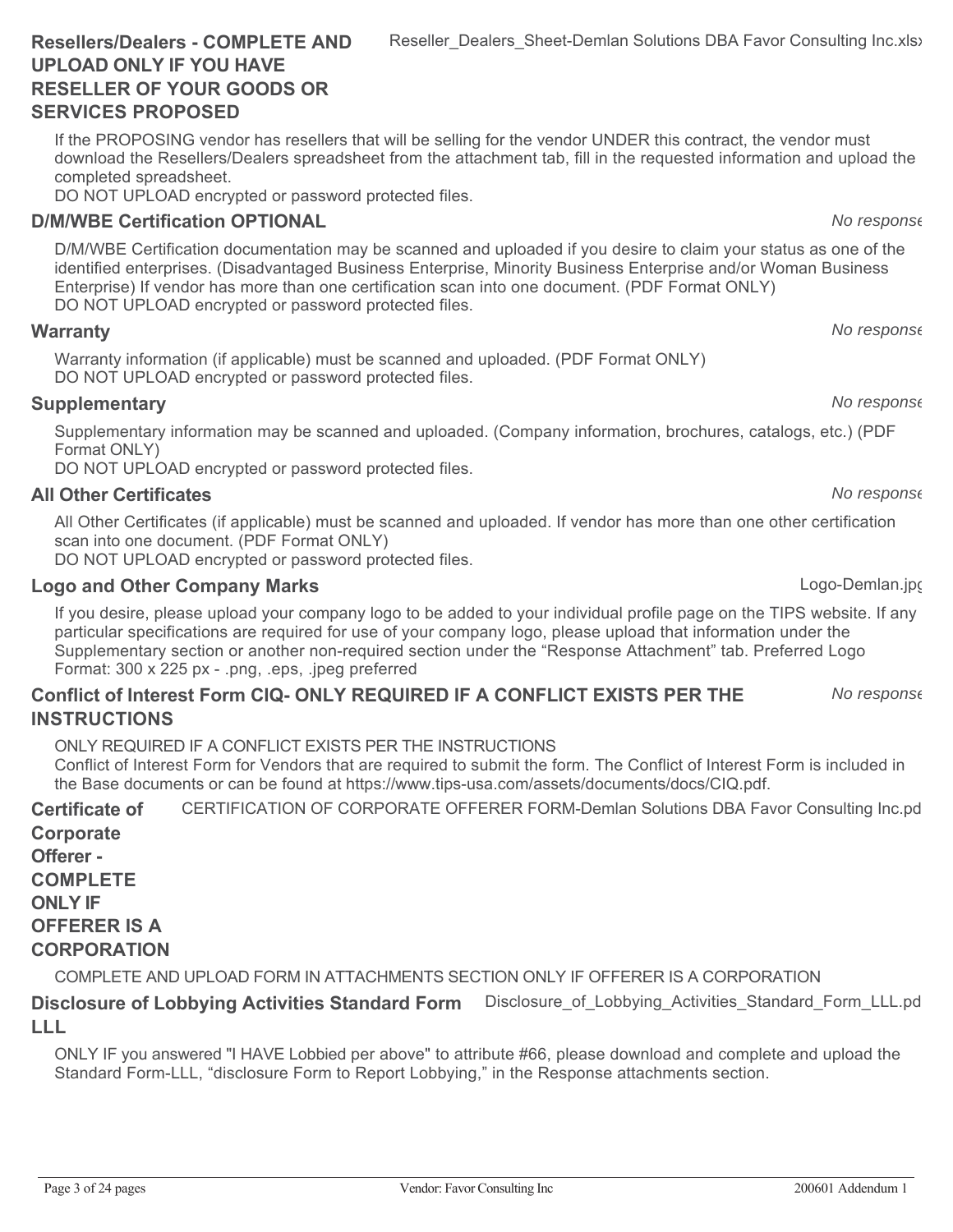**Confidentiality Form** 200601 CONFIDENTIALITY\_CLAIM\_FORM-Demlan Solutions DBA Favor Consulting Inc.pd

REQUIRED CONFIDENTIALITY FORM. Complete the form according to your company requirements, make any desirec attachments and upload to the appropriate section under "Response Attachments" THIS FORM DETERMINES HOW ESC8/TIPS RESPONDS TO LEGAL PUBLIC INFORMATION REQUESTS.

# **Current W-9 Tax Form was a strategies and the contract of the contract of the contract of the contract of the contract of the contract of the contract of the contract of the contract of the contract of the contract of t**

You are required by TIPS to upload a current W-9 Internal Revenue Service (IRS) Tax Form for your entity. This form will be utilized by TIPS to properly identify your entity. Additionally, if not designated "Confidential" in your proposal response, this W-9 may be accessed by TIPS Members for the purpose of making TIPS purchases from you in the event that you are awarded. If you wish to designate your required W-9 confidential, please do so according to the terms of the Confidentiality Claim Form which is an attachment to this solicitation.

# **Response Attachments**

# **Pricing-Part 2.pdf**

Pricing Form 2 Details.

# **Bid Attributes**

| 1                       | Yes - No                                                                                                                                                                                                                                                                                                                                                     |
|-------------------------|--------------------------------------------------------------------------------------------------------------------------------------------------------------------------------------------------------------------------------------------------------------------------------------------------------------------------------------------------------------|
|                         | Disadvantaged/Minority/Women Business Enterprise - D/M/WBE (Required by some participating governmental<br>entities) Vendor certifies that their firm is a D/M/WBE? Vendor must upload proof of certification to the "Response<br>Attachments" D/M/WBE CERTIFICATES section.                                                                                 |
|                         | <b>YES</b>                                                                                                                                                                                                                                                                                                                                                   |
| $\overline{2}$          | Yes - No                                                                                                                                                                                                                                                                                                                                                     |
|                         | Historically Underutilized Business - HUB (Required by some participating governmental entities) Vendor certifies that<br>their firm is a HUB as defined by the State of Texas at https://comptroller.texas.gov/purchasing/vendor/hub/ or in a<br>HUBZone as defined by the US Small Business Administration at https://www.sba.gov/offices/headquarters/ohp |
|                         | Proof of one or both may be submitted. Vendor must upload proof of certification to the "Response Attachments"<br><b>HUB CERTIFICATES section.</b>                                                                                                                                                                                                           |
|                         | Yes                                                                                                                                                                                                                                                                                                                                                          |
| $\overline{3}$          | Yes - No                                                                                                                                                                                                                                                                                                                                                     |
|                         | The Vendor can provide services and/or products to all 50 US States?                                                                                                                                                                                                                                                                                         |
|                         | Yes                                                                                                                                                                                                                                                                                                                                                          |
| $\overline{\mathbf{4}}$ | <b>States Served:</b>                                                                                                                                                                                                                                                                                                                                        |
|                         | If answer is NO to question #3, please list which states can be served. (Example: AR, OK, TX)                                                                                                                                                                                                                                                                |
|                         | No response                                                                                                                                                                                                                                                                                                                                                  |
| 5                       | <b>Company and/or Product Description:</b>                                                                                                                                                                                                                                                                                                                   |
|                         | This information will appear on the TIPS website in the company profile section, if awarded a TIPS contract. (Limit<br>750 characters.)                                                                                                                                                                                                                      |
|                         | Consulting and other related services.                                                                                                                                                                                                                                                                                                                       |
| 6                       | <b>Primary Contact Name</b>                                                                                                                                                                                                                                                                                                                                  |
|                         | <b>Primary Contact Name</b>                                                                                                                                                                                                                                                                                                                                  |
|                         | Ann Adekunle                                                                                                                                                                                                                                                                                                                                                 |
|                         |                                                                                                                                                                                                                                                                                                                                                              |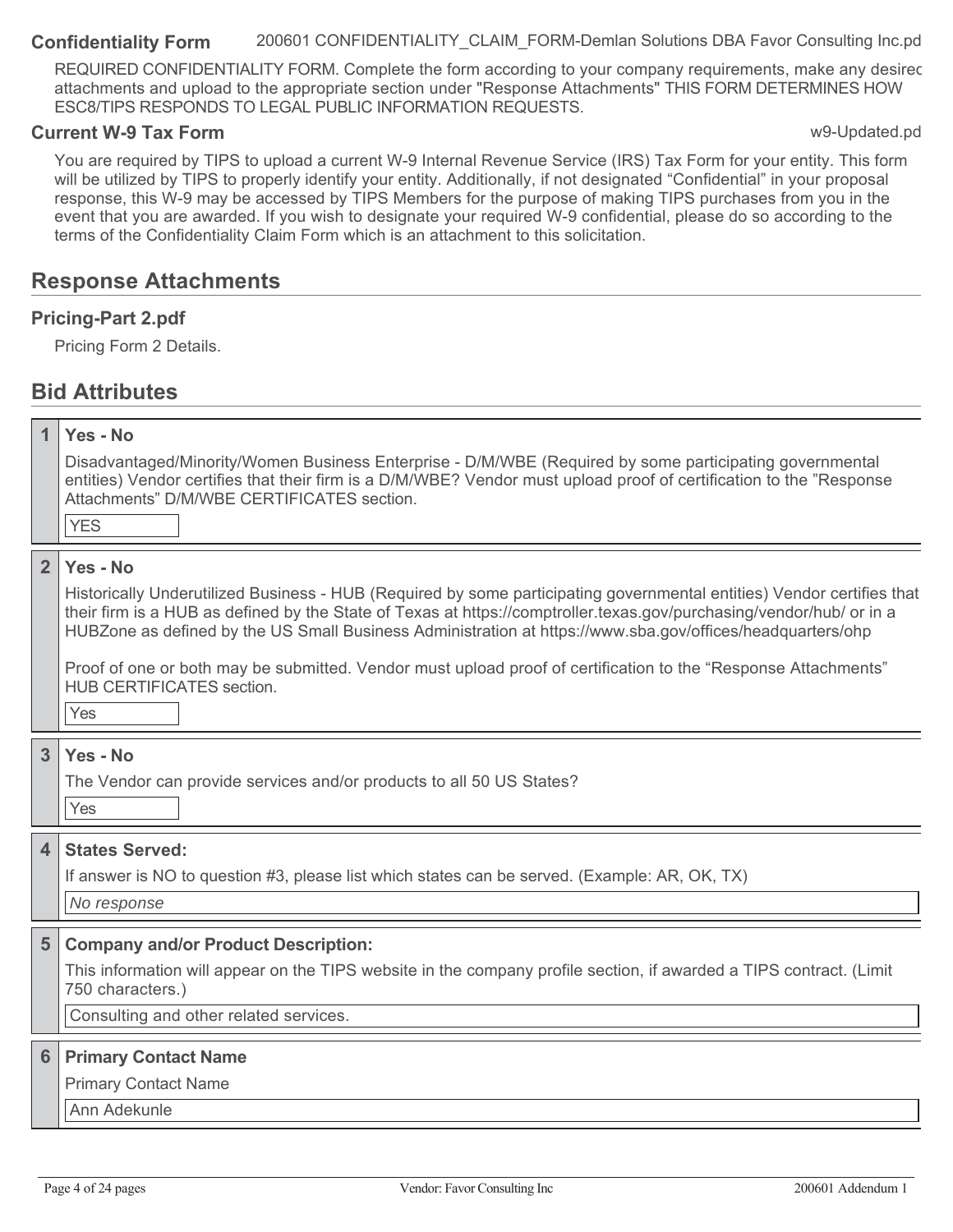| $\overline{7}$          | <b>Primary Contact Title</b><br><b>Primary Contact Title</b><br>Project Officer                                               |
|-------------------------|-------------------------------------------------------------------------------------------------------------------------------|
| 8                       | <b>Primary Contact Email</b><br><b>Primary Contact Email</b><br>ann@demlansolutions.com                                       |
| 9                       | <b>Primary Contact Phone</b><br>Enter 10 digit phone number. (No dashes or extensions)<br>Example: 8668398477<br>8005582209   |
| $\bf{0}$                | <b>Primary Contact Fax</b><br>Enter 10 digit phone number. (No dashes or extensions)<br>Example: 8668398477<br>$-1$           |
| 1                       | <b>Primary Contact Mobile</b><br>Enter 10 digit phone number. (No dashes or extensions)<br>Example: 8668398477<br>6824443832  |
| $\frac{1}{2}$           | <b>Secondary Contact Name</b><br><b>Secondary Contact Name</b><br><b>Customer Care</b>                                        |
| $\frac{1}{3}$           | <b>Secondary Contact Title</b><br><b>Secondary Contact Title</b><br><b>Customer Care Professional</b>                         |
| $\overline{\mathbf{4}}$ | <b>Secondary Contact Email</b><br><b>Secondary Contact Email</b><br>info@demlansolutions.com                                  |
| $\frac{1}{5}$           | <b>Secondary Contact Phone</b><br>Enter 10 digit phone number. (No dashes or extensions)<br>Example: 8668398477<br>8005582209 |
| $\frac{1}{6}$           | <b>Secondary Contact Fax</b><br>Enter 10 digit phone number. (No dashes or extensions)<br>Example: 8668398477<br>8174237741   |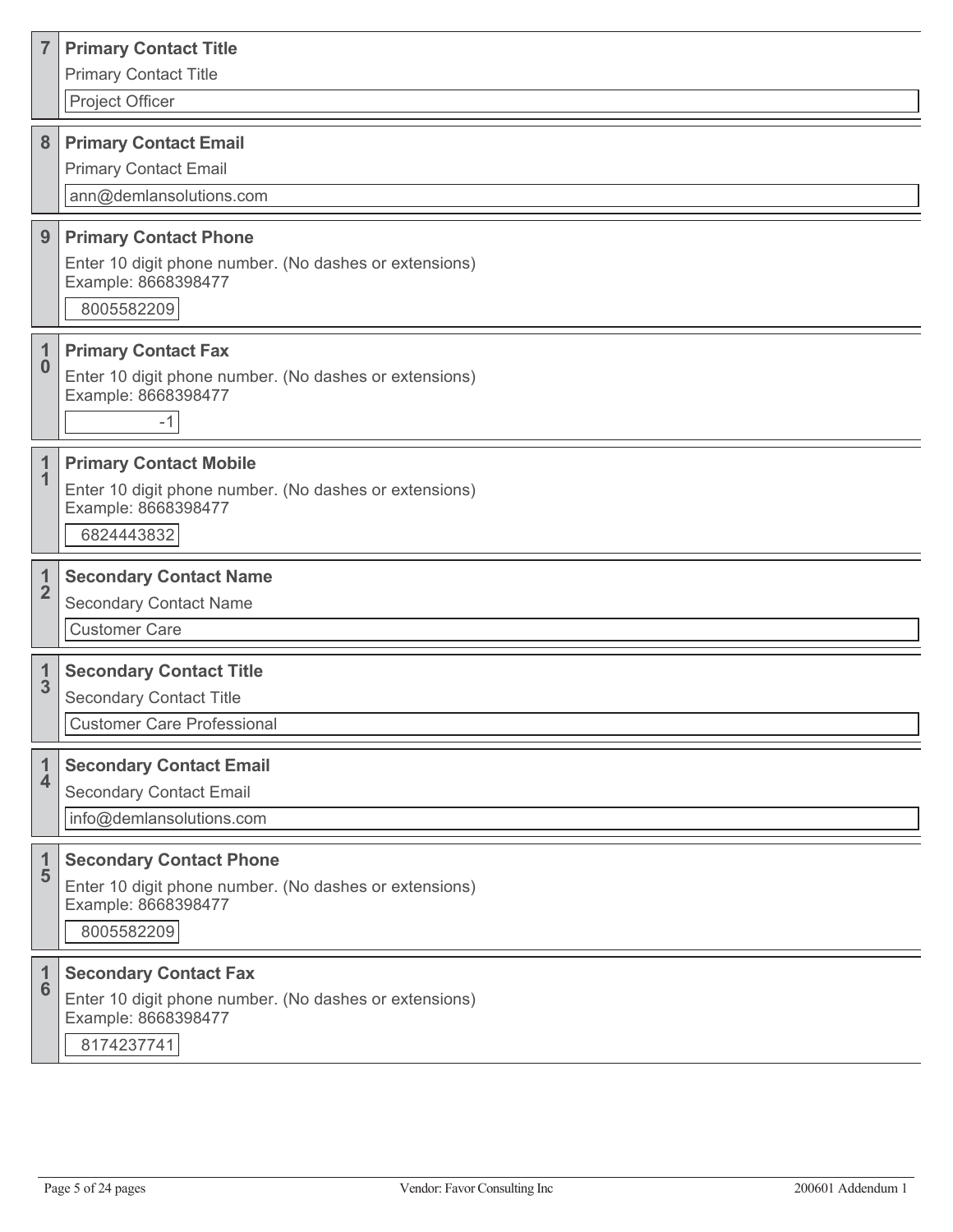| 1<br>$\overline{7}$        | <b>Secondary Contact Mobile</b><br>Enter 10 digit phone number. (No dashes or extensions)<br>Example: 8668398477<br>6824443832                          |
|----------------------------|---------------------------------------------------------------------------------------------------------------------------------------------------------|
| 1<br>8                     | <b>Admin Fee Contact Name</b><br>Admin Fee Contact Name. This person is responsible for paying the admin fee to TIPS.<br><b>Customer Care Personnel</b> |
| 1<br>9                     | <b>Admin Fee Contact Email</b><br><b>Admin Fee Contact Email</b><br>bids@demlansolutions.com                                                            |
| $\overline{2}$<br>$\bf{0}$ | <b>Admin Fee Contact Phone</b><br>Enter 10 digit phone number. (No dashes or extensions)<br>Example: 8668398477<br>8005582209                           |
| $\frac{2}{1}$              | <b>Purchase Order Contact Name</b><br>Purchase Order Contact Name. This person is responsible for receiving Purchase Orders from TIPS.<br>Ann Adekunle  |
| $\frac{2}{2}$              | <b>Purchase Order Contact Email</b><br><b>Purchase Order Contact Email</b><br>ann@demlansolutions.com                                                   |
| $\frac{2}{3}$              | <b>Purchase Order Contact Phone</b><br>Enter 10 digit phone number. (No dashes or extensions)<br>Example: 8668398477<br>8005582209                      |
| $\frac{2}{4}$              | <b>Company Website</b><br>Company Website (Format - www.company.com)<br>www.favorconsultinginc.com                                                      |
| $rac{2}{5}$                | <b>Federal ID Number</b><br>Federal ID Number also known as the Employer Identification Number (EIN). Numeric only. (Format: 123456789)<br>263257701    |
| $rac{2}{6}$                | <b>Primary Address</b><br><b>Primary Address</b><br>8008 Lone Oak Dr                                                                                    |
| $rac{2}{7}$                | <b>Primary Address City</b><br><b>Primary Address City</b><br>North Richland Hills                                                                      |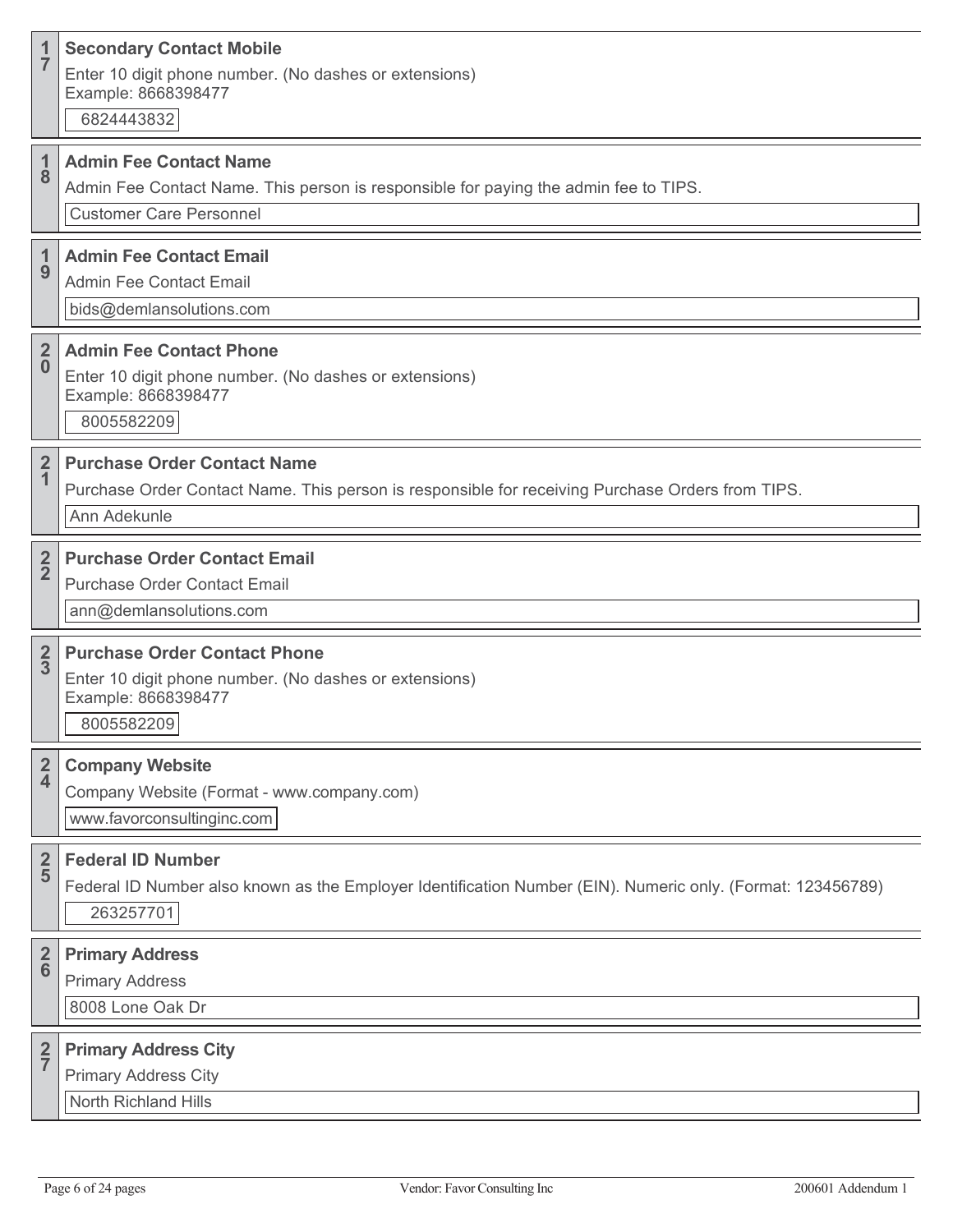| $rac{2}{8}$                   | <b>Primary Address State</b>                                                                                                                                                                                                                                                                                                                                                                                                                                                                                          |
|-------------------------------|-----------------------------------------------------------------------------------------------------------------------------------------------------------------------------------------------------------------------------------------------------------------------------------------------------------------------------------------------------------------------------------------------------------------------------------------------------------------------------------------------------------------------|
|                               | Primary Address State (2 Digit Abbreviation)<br><b>TX</b>                                                                                                                                                                                                                                                                                                                                                                                                                                                             |
| $rac{2}{9}$                   | <b>Primary Address Zip</b><br><b>Primary Address Zip</b><br>76182                                                                                                                                                                                                                                                                                                                                                                                                                                                     |
| $\frac{3}{0}$                 | <b>Search Words:</b><br>Please list search words to be posted in the TIPS database about your company that TIPS website users might<br>search. Words may be product names, manufacturers, or other words associated with the category of award. YOU<br>MAY NOT LIST NON-CATEGORY ITEMS. (Limit 500 words) (Format: product, paper, construction, manufacturer<br>name, etc.)<br>Consulting, web design, development, services, general supplies, computer products, internet services, email                          |
|                               | services, documentation management services, proposal development, meeting facilitation and collaboration,<br>project management, staffing, resource scheduling, budgeting, Software-as-a-Service (SaaS), Commercially-off-<br>the-Shelf (COTS) products and systems, support and trainings, etc.                                                                                                                                                                                                                     |
| $\overline{3}$<br>$\mathbf 1$ | Do you want TIPS Members to be able to spend Federal grant funds with you if awarded? Is it your<br>intent to be able to sell to our members regardless of the fund source, whether it be local, state or<br>federal?                                                                                                                                                                                                                                                                                                 |
|                               | Most of our members receive Federal Government grants and they make up a significant portion of their budgets.<br>The Members need to know if your company is willing to sell to them when they spend federal budget funds on their<br>purchase. There are attributes that follow that include provisions from the federal regulations in 2 CFR part 200.<br>Your answers will determine if your award will be designated as Federal or Education Department General<br>Administrative Regulations (EDGAR) compliant. |
|                               | Do you want TIPS Members to be able to spend Federal grant funds with you if awarded and is it your intent to be<br>able to sell to TIPS Members regardless of the fund source, whether it be local, state or federal?<br>Yes                                                                                                                                                                                                                                                                                         |
| $\frac{3}{2}$                 | Yes - No<br>Certification of Residency (Required by the State of Texas) The vendor's ultimate parent company or majority owner:                                                                                                                                                                                                                                                                                                                                                                                       |
|                               | (A) has its principal place of business in Texas;                                                                                                                                                                                                                                                                                                                                                                                                                                                                     |
|                               | <b>OR</b>                                                                                                                                                                                                                                                                                                                                                                                                                                                                                                             |
|                               | (B) employs at least 500 persons in Texas?                                                                                                                                                                                                                                                                                                                                                                                                                                                                            |
|                               | This question is required as a data gathering function for information to our members making purchases with<br>awarded vendors. It does not affect scoring with TIPS.<br>Yes                                                                                                                                                                                                                                                                                                                                          |
| $\frac{3}{3}$                 | <b>Company Residence (City)</b>                                                                                                                                                                                                                                                                                                                                                                                                                                                                                       |
|                               | Vendor's principal place of business is in the city of?                                                                                                                                                                                                                                                                                                                                                                                                                                                               |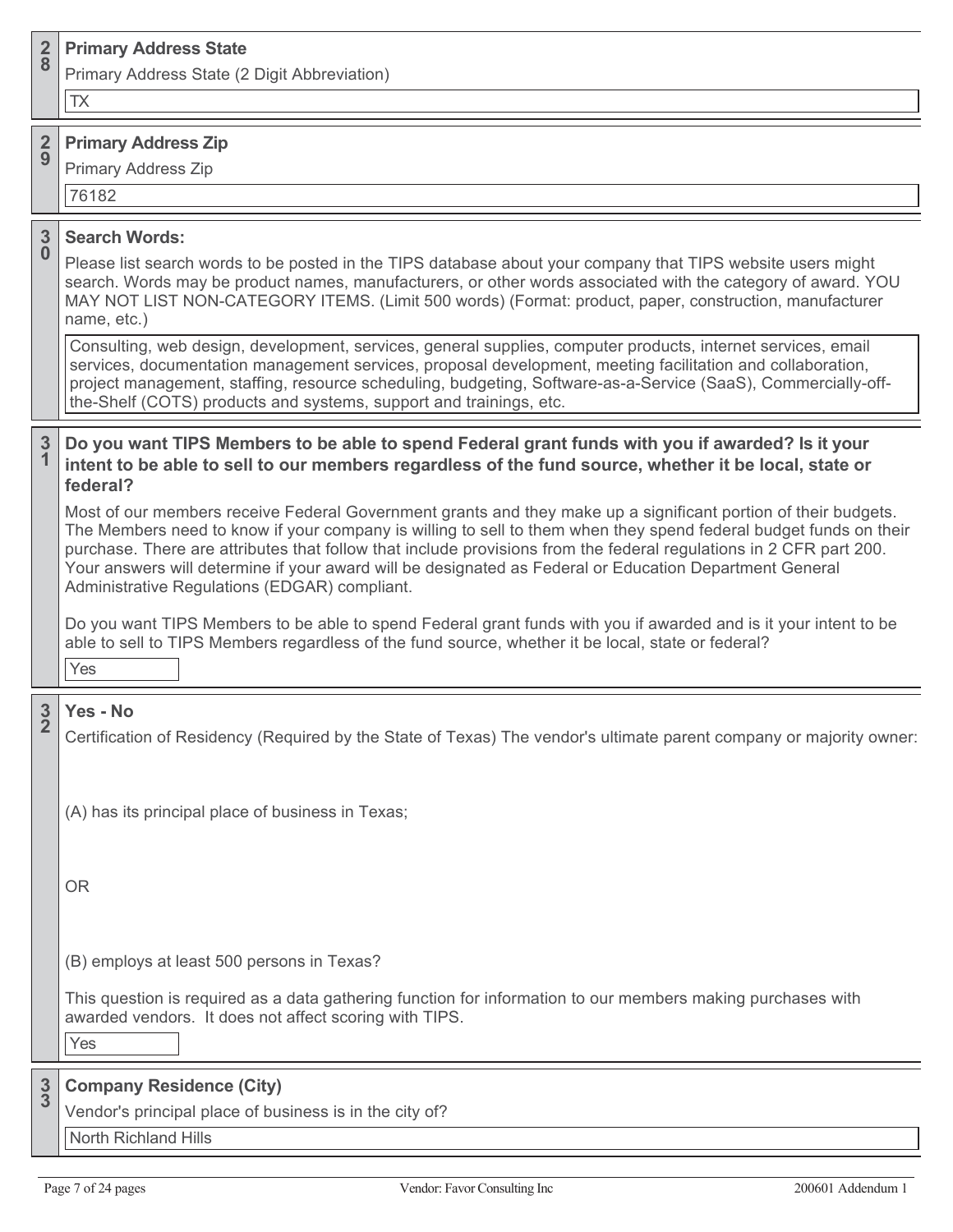### **3 <sup>4</sup> Company Residence (State)**

Vendor's principal place of business is in the state of?

Texas

### **3 5 Discount Offered - CAUTION READ CAREFULLY BECAUSE VENDORS FREQUENTLY MAKE MISTAKES ON THIS ATTRIBUTE QUESTION**

Remember this is a MINIMUM discount percentage. So, be sure that the discount percentage inserted here can be applied to ANY OFFERING OF GOODS OR SERVICES THROUGHOUT THE LIFE OF THE CONTRACT

CAUTION: BE CERTAIN YOU CAN HONOR THIS MINIMUM DISCOUNT PERCENTAGE ON ANY OFFERED SERVICE OR GOOD NOW OR DURING THE LIFE OF THE CONTRACT.

What is the MINIMUM percentage discount off of any item or service you offer to TIPS Members that is in your regular catalog (as defined in the solicitation specifications document), website, store or shelf pricing or when adding new goods or services to your offerings during the life of the contract? The resulting price of any goods or services Catalog list prices after this discount is applied is a ceiling on your pricing and not a floor because, in order to be more competitive in the individual circumstance, you may offer a larger discount depending on the items or services purchased and the quantity at time of sale.

Must answer with a number between 0% and 100%.

10%

### **3 6 Yes - No**

For the duration of the Contract, Vendor agrees to provide catalog pricing, as defined in the solicitation and below, to TIPS upon request for any goods and services offered on the Vendor's TIPS Contract.

"Catalog" means the available list of tangible personal property or services, in the most current listing, regardless of date, during the life of the contract, that takes the form of a catalog, price list, schedule, shelf price or other form that:

A. is regularly maintained by the manufacturer or Vendor of an item; and

B. is either published or otherwise available for inspection by a customerduring the purchase process;

C. to which the minimum discount proposed by the proposing Vendor may be applied.

Yes

### **3 7 TIPS Administration Fee**

By submitting a proposal, I agree that all pricing submitted to TIPS shall include the Administration Fee, as designated in the solicitation or as otherwise agreed in writing which shall be remitted to TIPS by the Vendor, or the vendor's named resellers, and as agreed to in the Vendor Agreement. I agree that the fee shall not and will not be added by the Vendor as a separate line item on a TIPS member invoice, quote, proposal or any other written communications with the TIPS member.

### **3 8 Yes - No**

Vendor agrees to remit to TIPS the required administration fee or, if resellers are named, Vendor agrees to guarantee the fee remittance by or for the reseller named by the vendor?

TIPS/ESC Region 8 is required by Texas Government Code § 791 to be compensated for its work and thus, failure to agree shall render your response void and it will not be considered.

Agreed

### **3 9 Yes - No**

Do you offer additional discounts to TIPS members for large order quantities or large scope of work?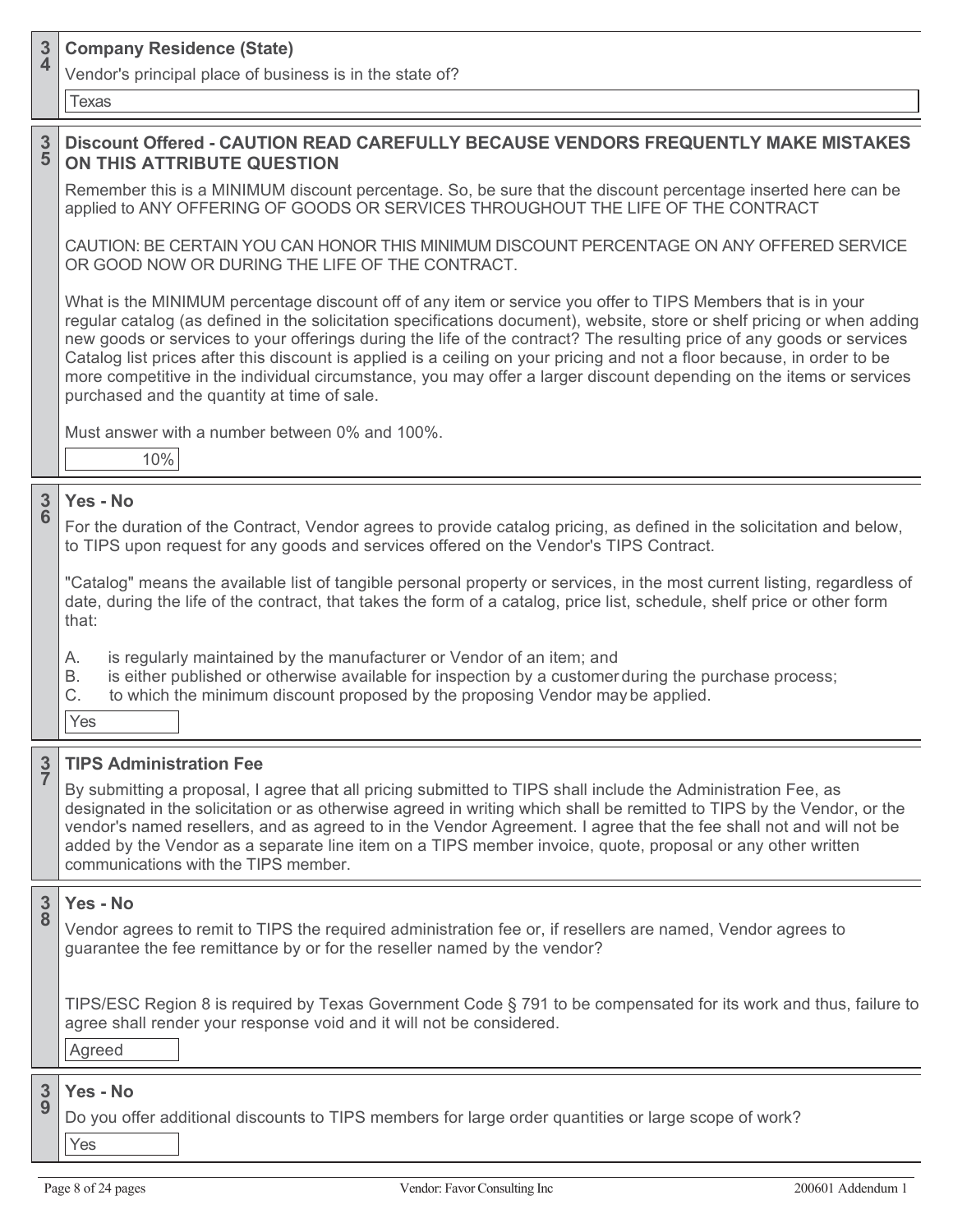| $\overline{4}$<br>$\bf{0}$              | Years experience in category of goods or services<br>Company years experience in this category of goods or services? This is an evaluation criterion worth a maximum of<br>10 points. See RFP for more information.<br>15                                                      |
|-----------------------------------------|--------------------------------------------------------------------------------------------------------------------------------------------------------------------------------------------------------------------------------------------------------------------------------|
| $\overline{\mathbf{4}}$<br>$\mathbf{1}$ | <b>Resellers:</b><br>Does the vendor have resellers that it will name under this contract? Resellers are defined as other companies that<br>sell your products under an agreement with you, the awarded vendor of TIPS.                                                        |
|                                         | EXAMPLE: BIGmart is a reseller of ACME brand televisions. If ACME were a TIPS awarded vendor, then ACME would<br>list BIGmart as a reseller.                                                                                                                                   |
|                                         | (If applicable, vendor should download the Reseller/Dealers spreadsheet from the Attachments section, fill out the<br>form and submit the document in the "Response Attachments" RESELLERS section.<br>Yes                                                                     |
| $\frac{4}{2}$                           | Pricing discount percentage are guaranteed for?<br>Does the vendor agrees to honor the proposed pricing discount percentage off regular catalog (as defined in the<br>RFP document), website, store or shelf pricing for the term of the award?<br><b>YES</b>                  |
| $\frac{4}{3}$                           | <b>Right of Refusal</b><br>Does the proposing vendor wish to reserve the right not to perform under the awarded agreement with a TIPS<br>member at vendor's discretion?<br><b>No</b>                                                                                           |
| 4<br>$\overline{\mathbf{4}}$            | <b>NON-COLLUSIVE BIDDING CERTIFICATE</b><br>By submission of this bid or proposal, the Bidder certifies that:                                                                                                                                                                  |
|                                         | 1) This bid or proposal has been independently arrived at without collusion with any other Bidder or with any<br>Competitor;                                                                                                                                                   |
|                                         | 2) This bid or proposal has not been knowingly disclosed and will not be knowingly disclosed, prior to the opening of<br>bids, or proposals for this project, to any other Bidder, Competitor or potential competitor:                                                         |
|                                         | 3) No attempt has been or will be made to induce any other person, partnership or corporation to submit or not to<br>submit a bid or proposal;                                                                                                                                 |
|                                         | 4) The person signing this bid or proposal certifies that he has fully informed himself regarding the accuracy of the<br>statements contained in this certification, and under the penalties being applicable to the Bidder as well as to the<br>person signing in its behalf. |
|                                         | Not a negotiable term. Failure to agree will render your proposal non-responsive and it will not be considered.                                                                                                                                                                |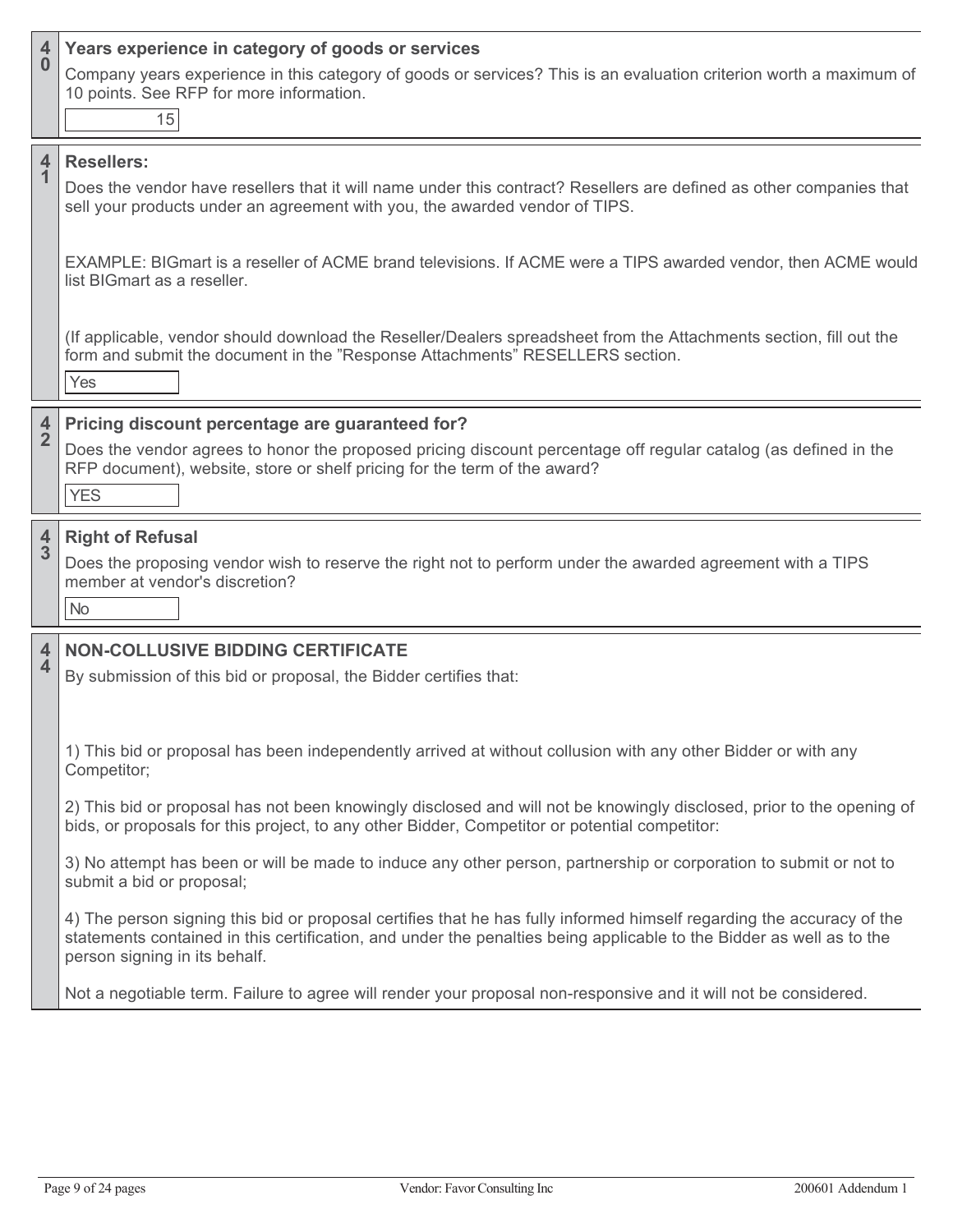| $\overline{\mathbf{r}}$<br>5              | <b>CONFLICT OF INTEREST QUESTIONNAIRE - FORM CIQ - Do you have any CONFLICT OF INTEREST</b><br>TO REPORT OR DISCLOSE under this statutory requirement?                                                                                                                                   |
|-------------------------------------------|------------------------------------------------------------------------------------------------------------------------------------------------------------------------------------------------------------------------------------------------------------------------------------------|
|                                           | Do you have any CONFLICT OF INTEREST TO REPORT OR DISCLOSE under this statutory requirement? YES or<br>NO                                                                                                                                                                                |
|                                           | If you have a conflict of interest as described in this form or the Local Government Code Chapter 176, cited therein-<br>you are required to complete and file with TIPS.                                                                                                                |
|                                           | You may find the Blank CIQ form on our website at:                                                                                                                                                                                                                                       |
|                                           | Copy and Paste the following link into a new browser or tab:                                                                                                                                                                                                                             |
|                                           | https://www.tips-usa.com/assets/documents/docs/CIQ.pdf                                                                                                                                                                                                                                   |
|                                           | There is an optional upload for this form provided if you have a conflict and must file the form.<br>No                                                                                                                                                                                  |
|                                           | <b>Filing of Form CIQ</b>                                                                                                                                                                                                                                                                |
| $\frac{4}{6}$                             | If yes (above), have you filed a form CIQ by uploading the form to this RFP as directed above?<br>No response                                                                                                                                                                            |
| $\frac{4}{7}$                             | <b>Regulatory Standing</b><br>I certify to TIPS for the proposal attached that my company is in good standing with all governmental agencies<br>Federal or state that regulate any part of our business operations. If not, please explain in the next attribute<br>question.<br>Yes     |
|                                           |                                                                                                                                                                                                                                                                                          |
| $\overline{\mathbf{r}}$<br>$\overline{8}$ | <b>Regulatory Standing</b><br>Regulatory Standing explanation of no answer on previous question.<br>N/A                                                                                                                                                                                  |
|                                           |                                                                                                                                                                                                                                                                                          |
| 4<br>9                                    | Antitrust Certification Statements (Tex. Government Code § 2155.005)<br>By submission of this bid or proposal, the Bidder certifies that:                                                                                                                                                |
|                                           | I affirm under penalty of perjury of the laws of the State of Texas that:                                                                                                                                                                                                                |
|                                           | (1) I am duly authorized to execute this contract on my own behalf or on behalf of the company, corporation, firm,<br>partnership or individual (Company) listed below;                                                                                                                  |
|                                           | (2) In connection with this bid, neither I nor any representative of the Company has violated any provision of the<br>Texas Free Enterprise and Antitrust Act, Tex. Bus. & Comm. Code Chapter 15;                                                                                        |
|                                           | (3) In connection with this bid, neither I nor any representative of the Company has violated any federal antitrust law;                                                                                                                                                                 |
|                                           | (4) Neither I nor any representative of the Company has directly or indirectly communicated any of the contents of<br>this bid to a competitor of the Company or any other company, corporation, firm, partnership or individual engaged<br>in the same line of business as the Company. |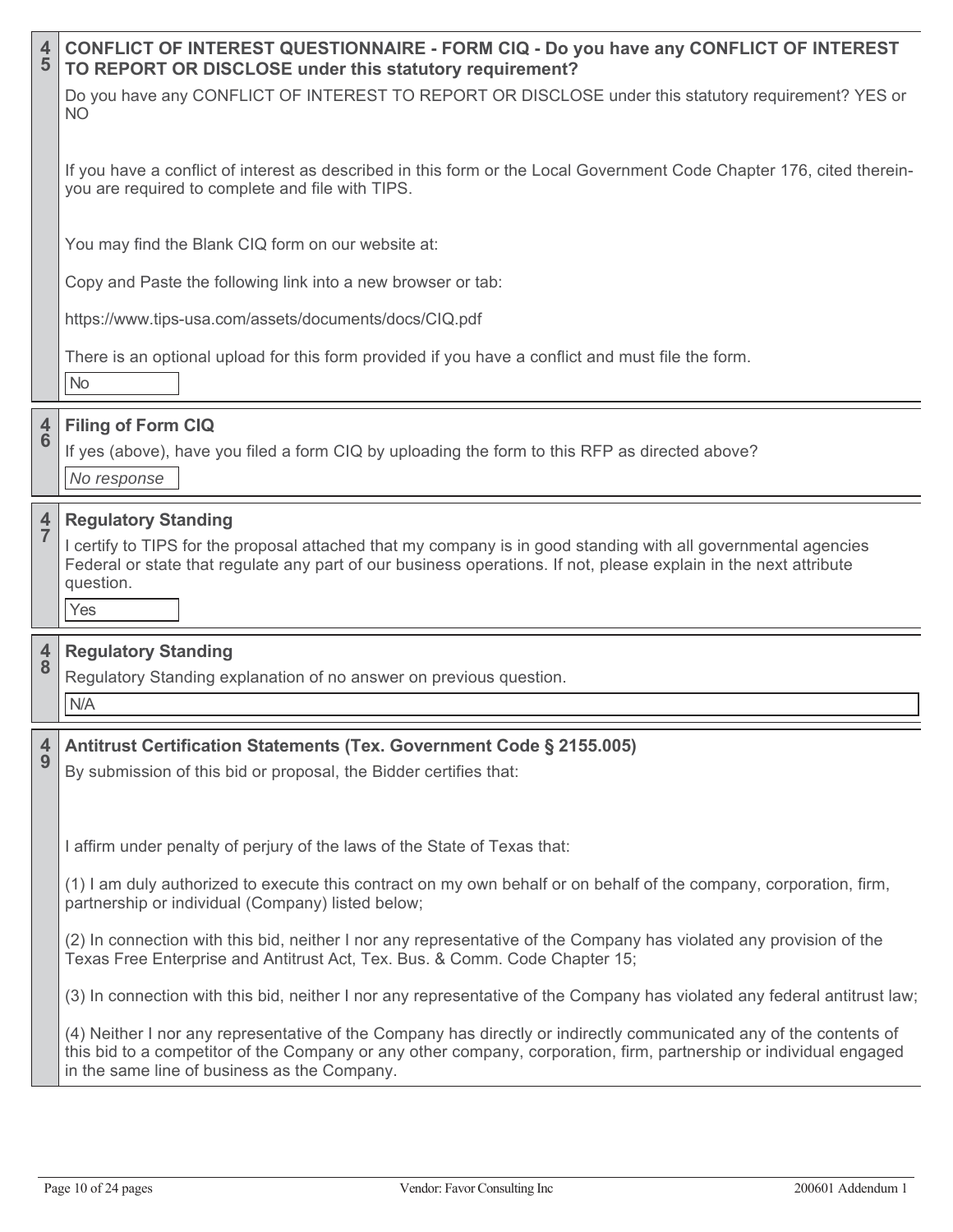### **5 <sup>0</sup> Suspension or Debarment Instructions**

Instructions for Certification:

1. By answering yes to the next Attribute question below, the vendor and prospective lower tier participant is providing the certification set out herein in accordance with these instructions.

2. The certification in this clause is a material representation of fact upon which reliance was placed when this transaction was entered into. If it is later determined that the prospective lower tier participant knowingly rendered an erroneous certification in addition to other remedies available to the federal government, the department or agency with which this transaction originated may pursue available remedies, including suspension and / or debarment.

3. The prospective lower tier participant shall provide immediate written notice to the person to which this proposal is submitted if at any time the prospective lower tier participant learns that its certification was erroneous when submitted or has become erroneous by reason of changed circumstances.

4. The terms "covered transaction," "debarred," "suspended," "ineligible," "lower tier covered transaction," "participants," "person," "primary covered transaction," "principal," "proposal" and "voluntarily excluded," as used in this clause, have the meanings set out in the Definitions and Coverage sections of rules implementing Executive Order 12549. You may contact the person to which this proposal is submitted for assistance in obtaining a copy of those regulations.

5. The prospective lower tier participant agrees by submitting this form that, should the proposed covered transaction be entered into, it shall not knowingly enter into any lower tier covered transaction with a person who is debarred, suspended, declared ineligible or voluntarily excluded from participation in this covered transaction, unless authorized by the department or agency with which this transaction originated.

6. The prospective lower tier participant further agrees by submitting this form that it will include this clause titled "Certification Regarding Debarment, Suspension, Ineligibility and Voluntary Exclusion-Lower Tier Covered Transaction" without modification in all lower tier covered transactions and in all solicitations for lower tier covered transactions.

7. A participant in a covered transaction may rely upon a certification of a prospective participant in a lower tier covered transaction that it is not debarred, suspended, ineligible or voluntarily excluded from the covered transaction, unless it knows that the certification is erroneous. A participant may decide the method and frequency by which it determines the eligibility of its principals. Each participant may, but is not required to, check the Nonprocurement List.

8. Nothing contained in the foregoing shall be construed to require establishment of a system of records in order to render in good faith the certification required by this clause. The knowledge and information of a participant is not required to exceed that which is normally possessed by a prudent person in the ordinary course of business dealings.

9. Except for transactions authorized under paragraph 5 of these instructions, if a participant in a covered transaction knowingly enters into a lower tier covered transaction with a person who is suspended, debarred, ineligible or voluntarily excluded from participation in this transaction, in addition to other remedies available to the federal government, the department or agency with which this transaction originated may pursue available remedies, including suspension and / or debarment.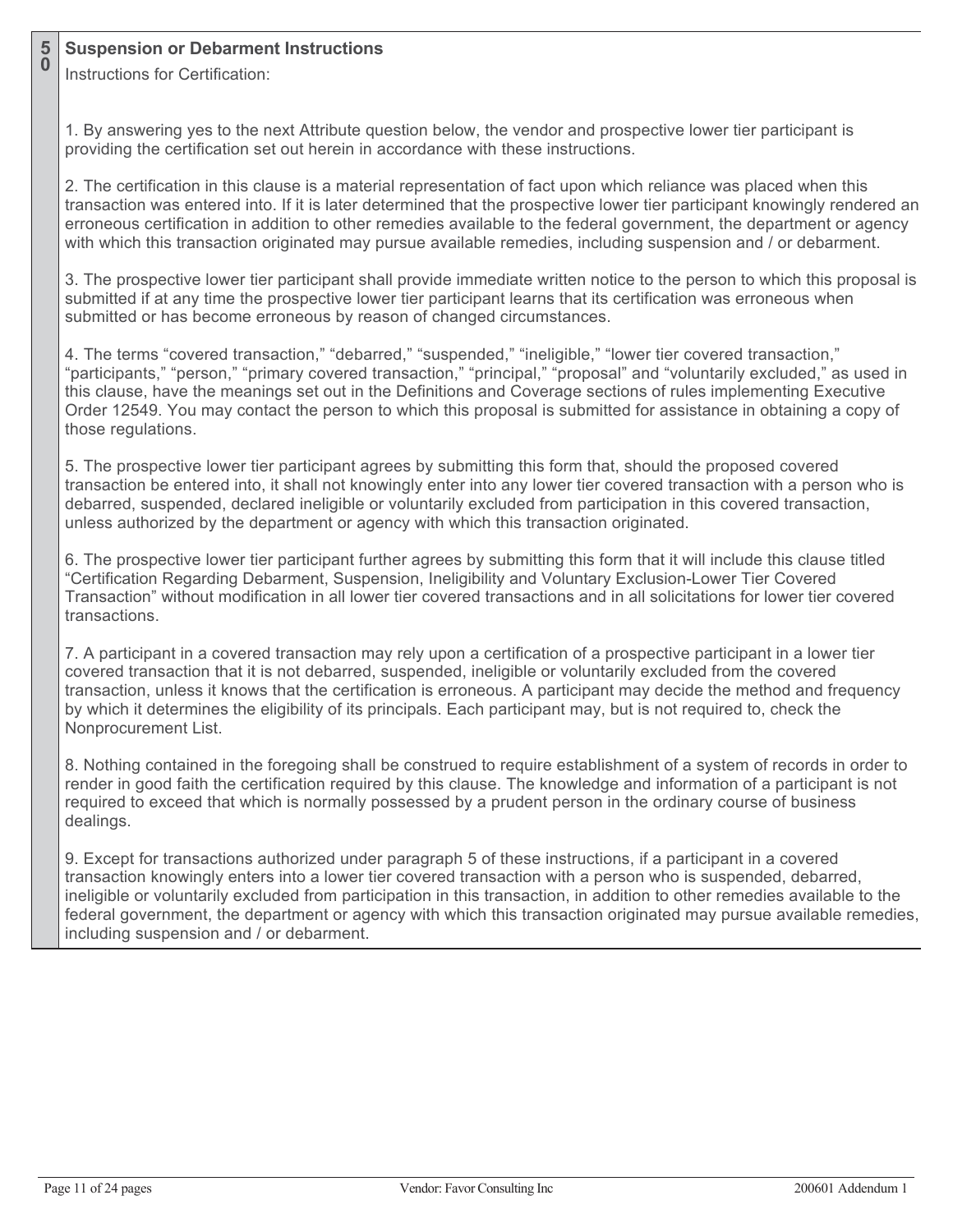### **5 <sup>1</sup> Suspension or Debarment Certification**

By answering yes, you certify that no federal suspension or debarment is in place, which would preclude receiving a federally funded contract as described above.

Debarment and Suspension (Executive Orders 12549 and 12689)—A contract award (see 2 CFR 180.220) must not be made to parties listed on the government-wide exclusions in the System for Award Management (SAM), in accordance with the OMB guidelines at 2 CFR 180 that implement Executive Orders 12549 (3 CFR part 1986 Comp., p. 189) and 12689 (3 CFR part 1989 Comp., p. 235), "Debarment and Suspension." SAM Exclusions contains the names of parties debarred, suspended, or otherwise excluded by agencies, as well as parties declared ineligible under statutory or regulatory authority other than Executive Order 12549.

By answering yes, you certify that no federal suspension or debarment is in place, which would preclude receiving a federally funded contract as described above.

Yes

### **5 2 Non-Discrimination Statement and Certification**

In accordance with Federal civil rights law, all U.S. Departments, including the U.S. Department of Agriculture (USDA) civil rights regulations and policies, the USDA, its Agencies, offices, and employees, and institutions participating in or administering USDA programs are prohibited from discriminating based on race, color, national origin, religion, sex, gender identity (including gender expression), sexual orientation, disability, age, marital status, family/parental status, income derived from a public assistance program, political beliefs, or reprisal or retaliation for prior civil rights activity, in any program or activity conducted or funded by USDA (not all bases apply to all programs). Remedies and complaint filing deadlines vary by program or incident.

Persons with disabilities who require alternative means of communication for program information (e.g., Braille, large print, audiotape, American Sign Language, etc.) should contact the responsible Agency or USDA's TARGET Center at (202) 720-2600 (voice and TTY) or contact USDA through the Federal Relay Service at (800) 877-8339. Additionally, program information may be made available in languages other than English.

To file a program discrimination complaint, complete the USDA Program Discrimination Complaint Form, AD-3027, found online at How to File a Program Discrimination Complaint and at any USDA office or write a letter addressed to USDA and provide in the letter all of the information requested in the form. To request a copy of the complaint form, call (866) 632-9992. Submit your completed form or letter to USDA by: (1) mail: U.S. Department of Agriculture, Office of the Assistant Secretary for Civil Rights, 1400 Independence Avenue, SW, Washington, D.C. 20250-9410; (2) fax: (202) 690-7442; or (3)

email: program.intake@usda.gov.

(Title VI of the Education Amendments of 1972; Section 504 of the Rehabilitation Act of 1973; the Age Discrimination Act of 1975; Title 7 CFR Parts 15, 15a, and 15b; the Americans with Disabilities Act; and FNS Instruction 113-1, Civil Rights Compliance and Enforcement – Nutrition Programs and Activities)

All U.S. Departments, including the USDA are equal opportunity provider, employer, and lender.

Not a negotiable term. Failure to agree by answering YES will render your proposal non-responsive and it will not be considered. I certify that in the performance of a contract with TIPS or its members, that our company will conform to the foregoing anti-discrimination statement and comply with the cited and all other applicable laws and regulations.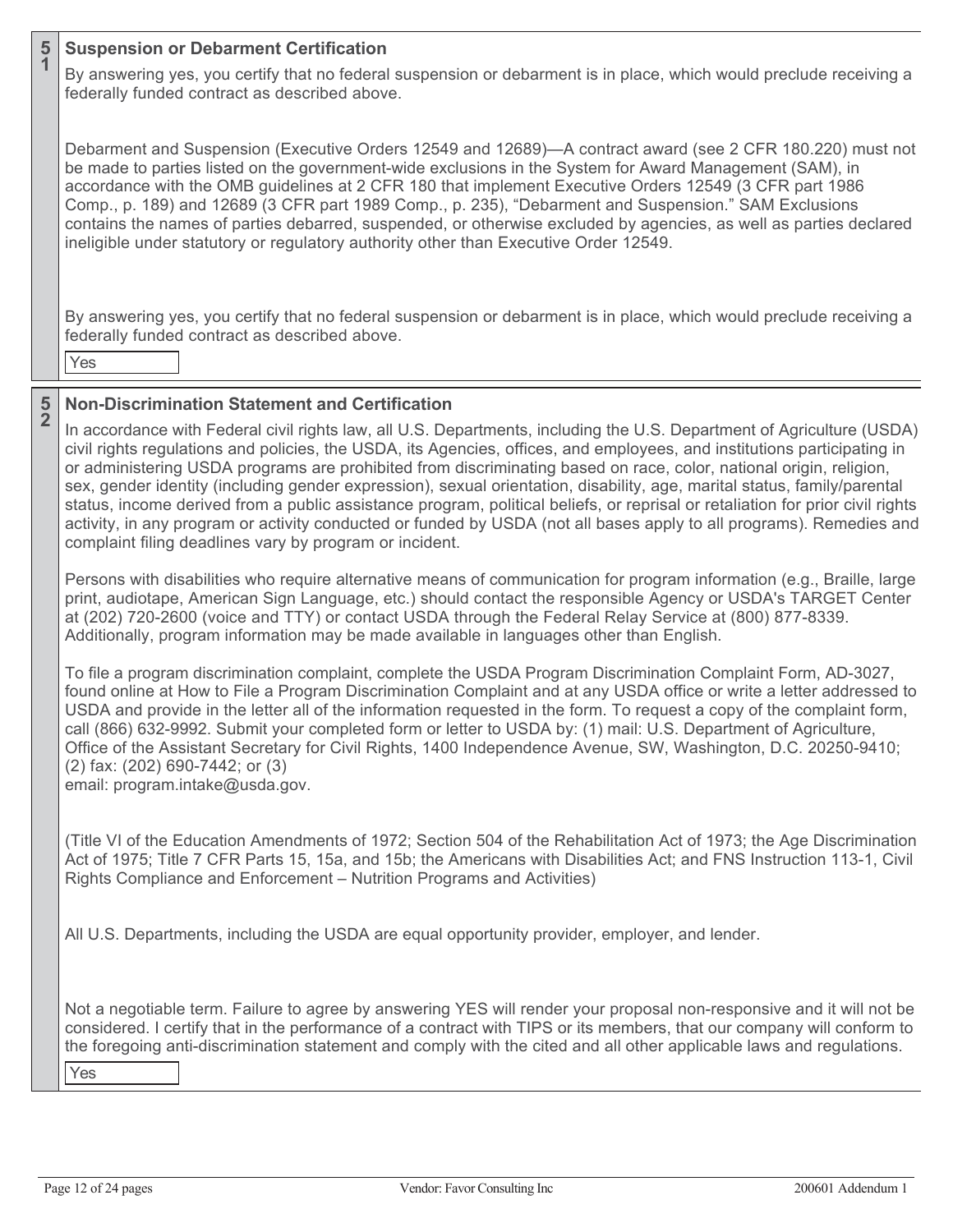### **5 <sup>3</sup> 2 CFR PART 200 Contract Provisions Explanation**

Required Federal contract provisions of Federal Regulations for Contracts for contracts with ESC Region 8 and TIPS Members:

The following provisions are required to be in place and agreed if the procurement is funded in any part with federal funds.

The ESC Region 8 and TIPS Members are the subgrantee or Subrecipient by definition. Most of the provisions are located in 2 CFR PART 200 - Appendix II to Part 200—Contract Provisions for Non-Federal Entity Contracts Under Federal Awards at 2 CFR PART 200. Others are included within 2 CFR part 200 et al.

In addition to other provisions required by the Federal agency or non-Federal entity, all contracts made by the non-Federal entity under the Federal award must contain provisions covering the following, as applicable.

### **5 4 2 CFR PART 200 Contracts**

Contracts for more than the simplified acquisition threshold currently set at \$150,000, which is the inflation adjusted amount determined by the Civilian Agency Acquisition Council and the Defense Acquisition Regulations Council (Councils) as authorized by 41 U.S.C. 1908, must address administrative, contractual, or legal remedies in instances where contractors violate or breach contract terms, and provide for such sanctions and penalties as appropriate.

Notice: Pursuant to the above, when federal funds are expended by ESC Region 8 and TIPS Members, ESC Region 8 and TIPS Members reserves all rights and privileges under the applicable laws and regulations with respect to this procurement in the event of breach of contract by either party.

Does vendor agree?

Yes

**5 5**

# **2 CFR PART 200 Termination**

Termination for cause and for convenience by the grantee or subgrantee including the manner by which it will be effected and the basis for settlement. (All contracts in excess of \$10,000)

Pursuant to the above, when federal funds are expended by ESC Region 8 and TIPS Members, ESC Region 8 and TIPS Members reserves the right to terminate any agreement in excess

of \$10,000 resulting from this procurement process for cause after giving the vendor an appropriate opportunity and up to 30 days, to cure the causal breach of terms and conditions. ESC Region 8 and

TIPS Members reserves the right to terminate any agreement in excess of \$10,000 resulting from this procurement process for convenience with 30 days notice in writing to the awarded vendor. The vendor

would be compensated for work performed and goods procured as of the termination date if for convenience of the ESC Region 8 and TIPS Members. Any award under this procurement process is not exclusive and the ESC Region 8 and TIPS reserves the right to purchase goods and services from other vendors when it is in the best interest of the ESC Region 8 and TIPS.

Does vendor agree?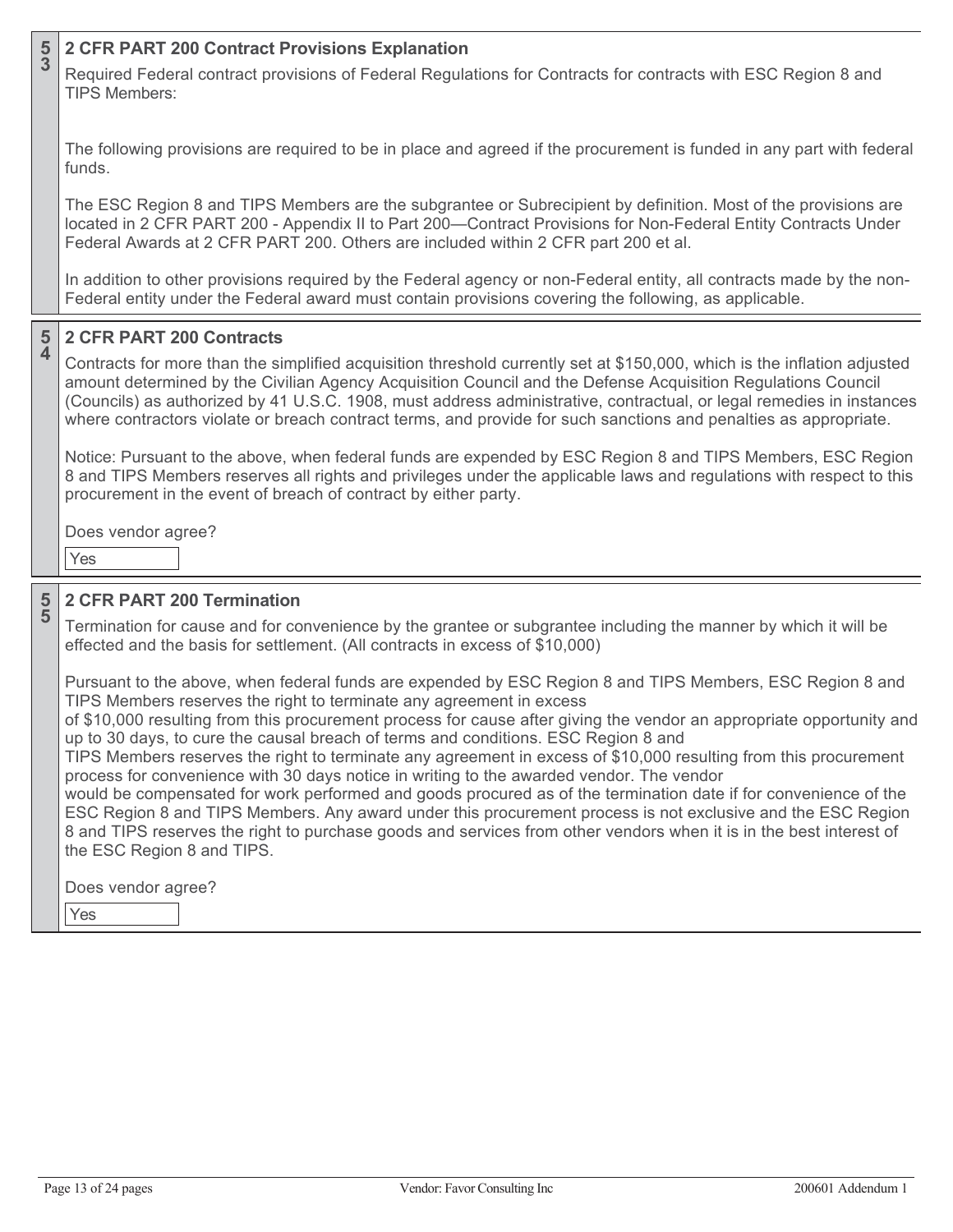# **2 CFR PART 200 Clean Air Act**

Clean Air Act (42 U.S.C. 7401-7671q.) and the Federal Water Pollution Control Act (33 U.S.C. 1251-1387), as amended—Contracts and subgrants of amounts in excess of \$150,000 must contain a provision that requires the non-Federal award to agree to comply with all applicable standards, orders or regulations issued pursuant to the Clean Air Act (42 U.S.C. 7401-7671q) and the Federal Water Pollution Control Act as amended (33 U.S.C. 1251- 1387). Violations must be reported to the Federal awarding agency and the Regional Office of the Environmental Protection Agency (EPA).

Pursuant to the Clean Air Act, et al above, when federal funds are expended by ESC Region 8 and TIPS Members, ESC Region 8 and TIPS Members requires that the proposer certify that during the term of an award by the ESC Region 8 and TIPS Members resulting from this procurement process the vendor agrees to comply with all of the above regulations, including all of the terms listed and referenced therein.

Does vendor agree?

Yes

**5 6**

### **5 <sup>7</sup> 2 CFR PART 200 Byrd Anti-Lobbying Amendment**

Byrd Anti-Lobbying Amendment (31 U.S.C. 1352)—Contractors that apply or bid for an award exceeding \$100,000 must file the required certification. Each tier certifies to the tier above that it will not and has not used Federal appropriated funds to pay any person or organization for influencing or attempting to influence an officer or employee of any agency, a member of Congress, officer or employee of Congress, or an employee of a member of Congress in connection with obtaining any Federal contract, grant or any other award covered by 31 U.S.C. 1352. Each tier must also disclose any lobbying with non-Federal funds that takes place in connection with obtaining any Federal award. Such disclosures are forwarded from tier to tier up to the non-Federal award.

Pursuant to the above, when federal funds are expended by ESC Region 8 and TIPS Members, ESC Region 8 and TIPS Members requires the proposer certify that during the term and during the life of any contract with ESC Region 8 and TIPS Members resulting from this procurement process the vendor certifies to the terms included or referenced herein.

Does vendor agree?

Yes

**5 8**

# **2 CFR PART 200 Federal Rule**

Compliance with all applicable standards, orders, or requirements issued under section 306 of the Clean Air Act (42 U.S.C. 1857(h)), section 508 of the Clean Water Act (33 U.S.C. 1368), Executive Order 11738, and Environmental Protection Agency regulations (40 CFR part 15). (Contracts, subcontracts, and subgrants of amounts in excess of \$100,000)

Pursuant to the above, when federal funds are expended by ESC Region 8 and TIPS Members, ESC Region 8 and TIPS Members requires the proposer certify that in performance of the contracts, subcontracts, and subgrants of amounts in excess of \$100,000, the vendor will be in compliance with all applicable standards, orders, or requirements issued under section 306 of the Clean Air Act (42 U.S.C. 1857(h)), section 508 of the Clean Water Act (33 U.S.C. 1368), Executive Order 11738, and Environmental Protection Agency regulations (40 CFR part 15).

Does vendor certify that it is in compliance with the Clean Air Act?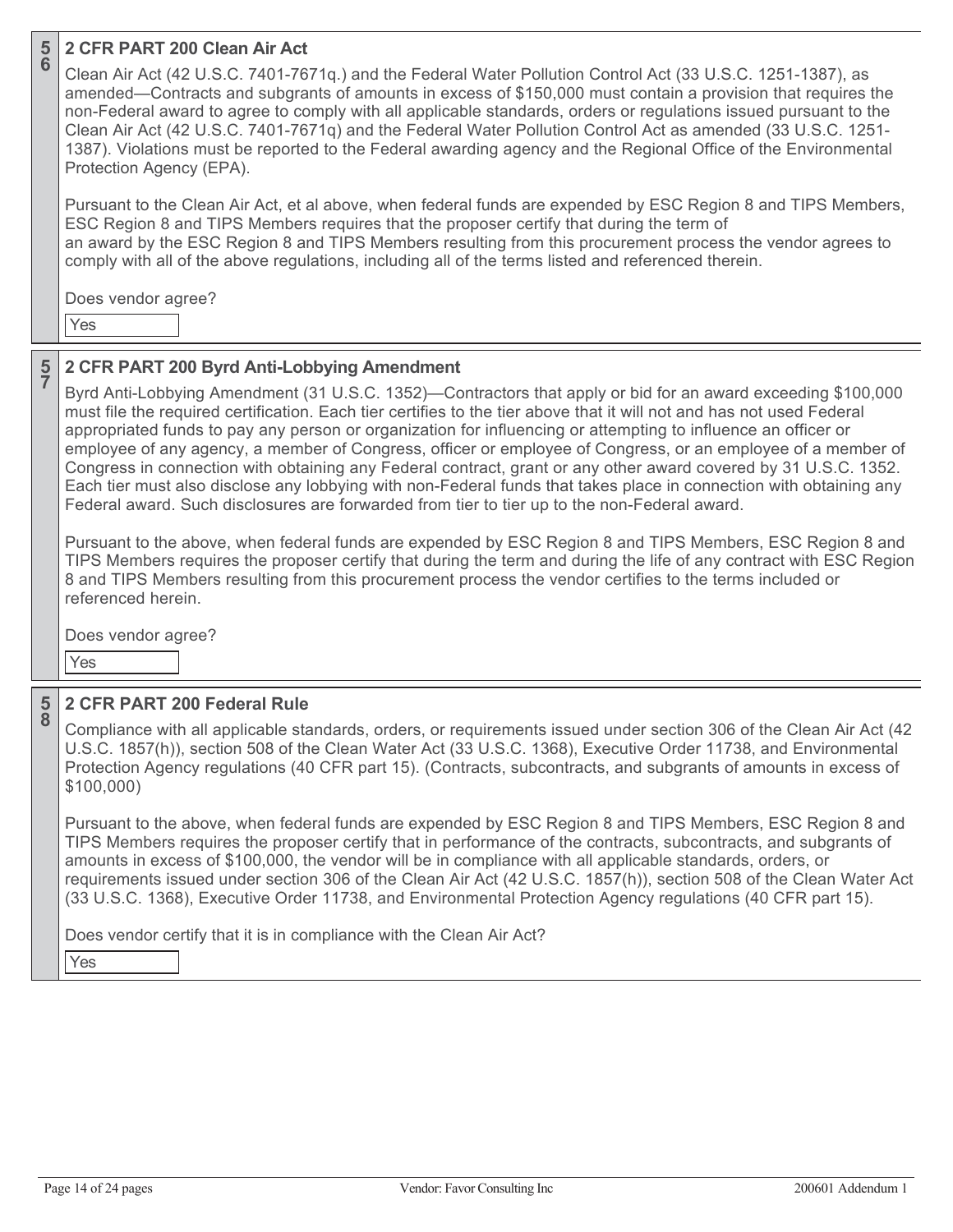| $\frac{5}{9}$                        | 2 CFR PART 200 Procurement of Recovered Materials                                                                                                                                                                                                                                                                                                                                                                                                                                                                                                                                                                     |
|--------------------------------------|-----------------------------------------------------------------------------------------------------------------------------------------------------------------------------------------------------------------------------------------------------------------------------------------------------------------------------------------------------------------------------------------------------------------------------------------------------------------------------------------------------------------------------------------------------------------------------------------------------------------------|
|                                      | A non-Federal entity that is a state agency or agency of a political subdivision of a state and its contractors must<br>comply with section 6002 of the Solid Waste Disposal Act, as amended by the Resource Conservation and Recovery<br>Act. The requirements of Section 6002 include procuring only items designated in guidelines of the Environmental<br>Protection Agency (EPA) at 40 CFR part 247 that contain the highest percentage of recovered materials practicable,<br>consistent with                                                                                                                   |
|                                      | maintaining a satisfactory level of competition, where the purchase price of the item exceeds \$10,000 or the value of<br>the quantity acquired during the preceding fiscal year exceeded \$10,000; procuring solid waste management<br>services in a manner that maximizes energy and resource recovery; and establishing an affirmative procurement<br>program for procurement of recovered materials identified in the EPA guidelines.                                                                                                                                                                             |
|                                      | Does vendor certify that it is in compliance with the Solid Waste Disposal Act as described above?<br>Yes                                                                                                                                                                                                                                                                                                                                                                                                                                                                                                             |
|                                      | <b>Certification Regarding Lobbying</b>                                                                                                                                                                                                                                                                                                                                                                                                                                                                                                                                                                               |
| $\begin{matrix} 6 \\ 0 \end{matrix}$ | Applicable to Grants, Subgrants, Cooperative Agreements, and Contracts Exceeding \$100,000 in Federal Funds                                                                                                                                                                                                                                                                                                                                                                                                                                                                                                           |
|                                      | Submission of this certification is a prerequisite for making or entering into this transaction and is imposed by section<br>1352, Title 31, U.S. Code. This certification is a material representation of fact upon which reliance was placed when<br>this transaction was made or entered into. Any person who fails to file the required certification shall be subject to a<br>civil penalty of not less than \$10,000 and not more than \$100,000 for each such failure.                                                                                                                                         |
|                                      | The undersigned certifies, to the best of his or her knowledge and belief, that:                                                                                                                                                                                                                                                                                                                                                                                                                                                                                                                                      |
|                                      | (1) No Federal appropriated funds have been paid or will be paid by or on behalf of the undersigned, to any person<br>for influencing or attempting to influence an officer or employee of any agency, a Member of Congress, an officer or<br>employee of congress, or an employee of a Member of Congress in connection with the awarding of a Federal<br>contract, the making of a Federal grant, the making of a Federal loan, the entering into a cooperative agreement,<br>and the extension, continuation, renewal, amendment, or modification of a Federal contract, grant, loan, or<br>cooperative agreement. |
|                                      | (2) If any funds other than Federal appropriated funds have been paid or will be paid to any person for influencing<br>or attempting to influence an officer or employee of any agency, a Member of Congress, an officer or employee of<br>congress, or an employee of a Member of Congress in connection with this Federal grant or cooperative agreement,<br>the undersigned shall complete and submit Standard Form-LLL, "disclosure Form to Report Lobbying," in<br>accordance with its instructions.                                                                                                             |
|                                      | (3) The undersigned shall require that the language of this certification be included in the award documents for all<br>covered subawards exceeding \$100,000 in Federal funds at all appropriate tiers and that all subrecipients shall<br>certify and disclose accordingly.                                                                                                                                                                                                                                                                                                                                         |
|                                      | I HAVE NOT Lobbied per above                                                                                                                                                                                                                                                                                                                                                                                                                                                                                                                                                                                          |
|                                      | If you answered "I HAVE lobbied" to the above Attribute Question                                                                                                                                                                                                                                                                                                                                                                                                                                                                                                                                                      |
| $\frac{6}{1}$                        | If you answered "I HAVE lobbied" to the above Attribute question, you must download the Lobbying Report "Standard<br>From LLL, disclosure Form to Report Lobbying" which includes instruction on completing the form, complete and<br>submit it in the Response Attachments section as a report of the lobbying activities you performed or paid others to<br>perform.                                                                                                                                                                                                                                                |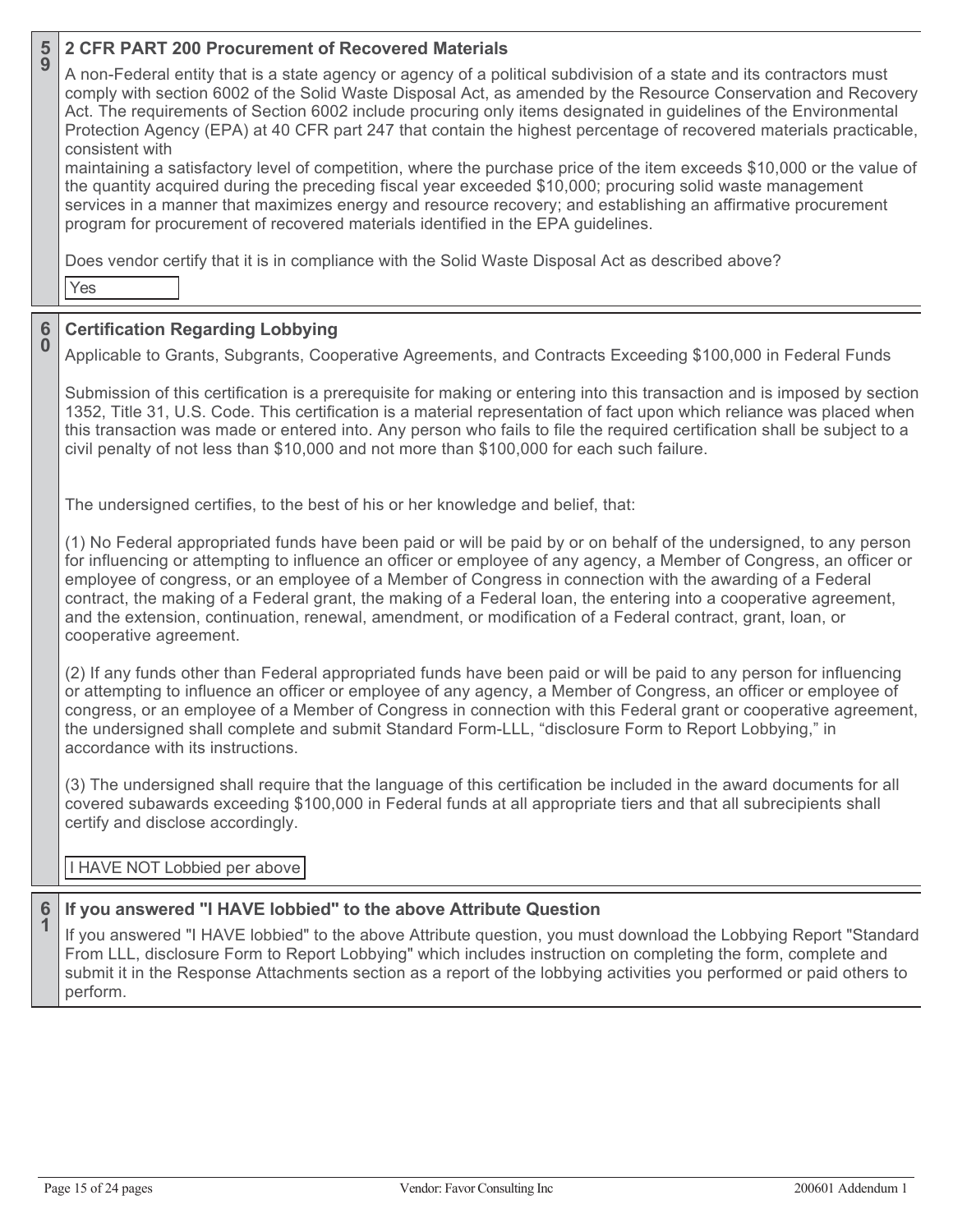| $\frac{6}{2}$ | Subcontracting with Small and Minority Businesses, Women's Business Enterprises, and Labor Surplus<br><b>Area Firms.</b>                                                                                                                                                                                                                                                                                                                                                                                                                                 |
|---------------|----------------------------------------------------------------------------------------------------------------------------------------------------------------------------------------------------------------------------------------------------------------------------------------------------------------------------------------------------------------------------------------------------------------------------------------------------------------------------------------------------------------------------------------------------------|
|               | Do you ever anticipate the possibility of subcontracting any of your work under this award if you are successful?                                                                                                                                                                                                                                                                                                                                                                                                                                        |
|               | IF NO, DO NOT ANSWER THE NEXT ATTRIBUTE QUESTION. . IF YES, and ONLY IF YES, you must answer the next<br>question YES if you want a TIPS Member to be authorized to spend Federal Grant Funds for Procurement.<br><b>YES</b>                                                                                                                                                                                                                                                                                                                             |
| $\frac{6}{3}$ | ONLY IF YES TO THE PREVIOUS QUESTION OR if you ever do subcontract any part of your<br>performance under the TIPS Agreement, do you agree to comply with the following federal<br>requirements?                                                                                                                                                                                                                                                                                                                                                          |
|               | ONLY IF YES TO THE PREVIOUS QUESTION OR if you ever do subcontract any part of your performance under the<br><b>TIPS Agreement,</b><br>do you agree to comply with the following federal requirements?<br>Federal Regulation 2 CFR §200.321 Contracting with small and minority businesses, women's business enterprises,<br>and labor surplus area firms. (a)The non-Federal entity must take all necessary affirmative steps to assure that<br>minority businesses, women's business enterprises, and labor surplus area firms are used when possible. |
|               | (b) Affirmative steps must include:                                                                                                                                                                                                                                                                                                                                                                                                                                                                                                                      |
|               | (1) Placing qualified small and minority businesses and women's business enterprises on solicitation lists;                                                                                                                                                                                                                                                                                                                                                                                                                                              |
|               | (2) Assuring that small and minority businesses, and women's business enterprises are solicited whenever they are<br>potential sources;                                                                                                                                                                                                                                                                                                                                                                                                                  |
|               | (3) Dividing total requirements, when economically feasible, into smaller tasks or quantities to permit maximum<br>participation by small and minority businesses, and women's business enterprises;                                                                                                                                                                                                                                                                                                                                                     |
|               | (4) Establishing delivery schedules, where the requirement permits, which encourage participation by small and<br>minority businesses, and women's business enterprises;                                                                                                                                                                                                                                                                                                                                                                                 |
|               | (5) Using the services and assistance, as appropriate, of such organizations as the Small Business Administration<br>and the Minority Business Development Agency of the Department of Commerce; and                                                                                                                                                                                                                                                                                                                                                     |
|               | (6) Requiring the prime contractor, if subcontracts are to be let, to take the affirmative steps listed in paragraphs(1)<br>through (5) of this section.<br><b>YES</b>                                                                                                                                                                                                                                                                                                                                                                                   |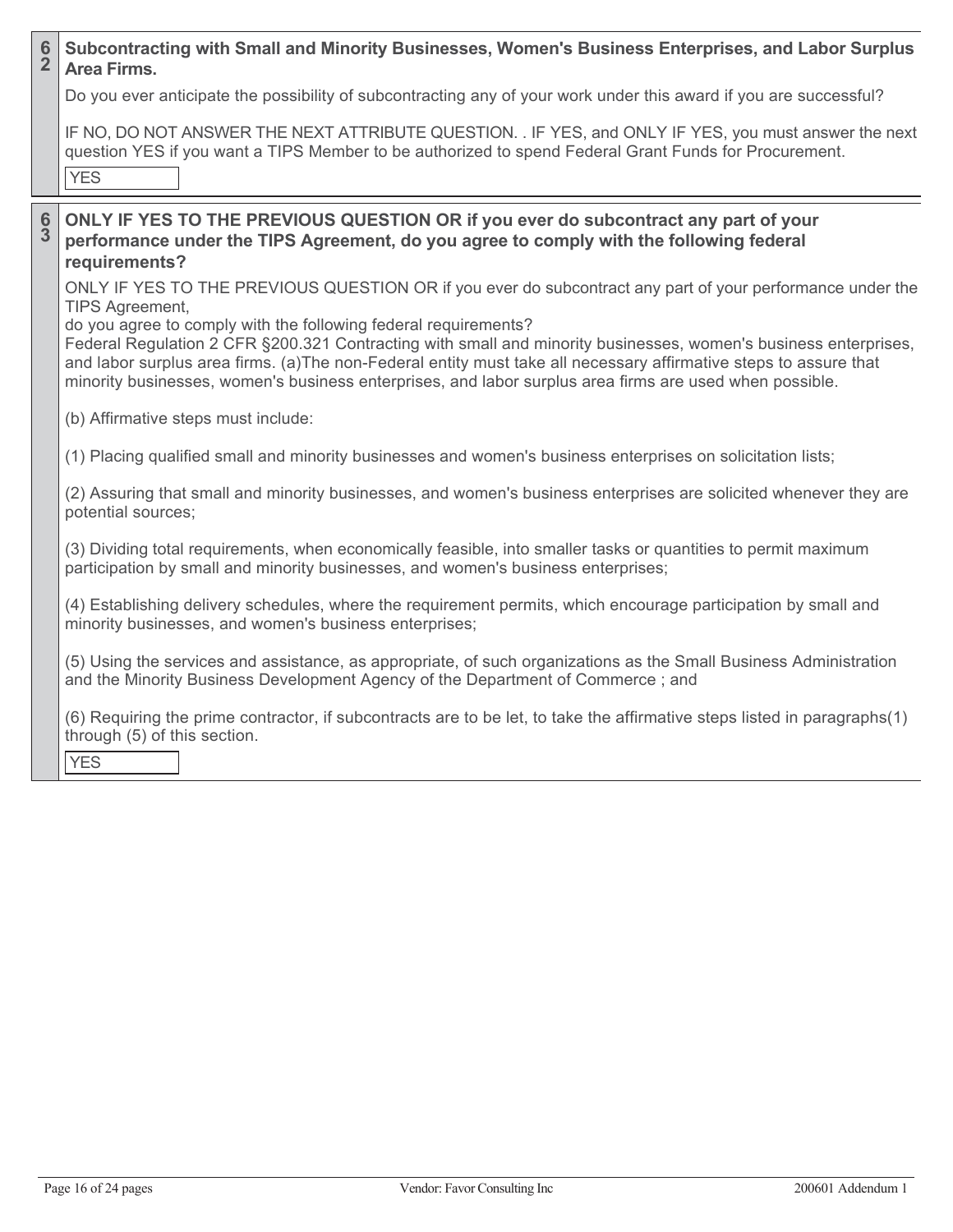| $6\phantom{1}6$<br>$\overline{\mathbf{4}}$ | <b>Indemnification</b>                                                                                                                                    |
|--------------------------------------------|-----------------------------------------------------------------------------------------------------------------------------------------------------------|
|                                            | The ESC Region 8 and TIPS is a Texas Political Subdivision and a local governmental entity; therefore, is prohibited                                      |
|                                            | from<br>indemnifying third parties pursuant to the Texas Constitution (Article 3, Section 52) except as specifically provided by<br>law or as             |
|                                            | ordered by a court of competent jurisdiction. A provision in a contract to indemnify or hold a party harmless is a<br>promise to pay for                  |
|                                            | any expenses the indemnified party incurs, if a specified event occurs, such as breaching the terms of the contract<br>or negligently                     |
|                                            | performing duties under the contract. Article III, Section 49 of the Texas Constitution states that "no debt shall be<br>created by or on                 |
|                                            | behalf of the State  " The Attorney General has counseled that a contractually imposed obligation of indemnity<br>creates a "debt" in                     |
|                                            | the constitutional sense. Tex. Att'y Gen. Op. No. MW-475 (1982). Contract clauses which require the System or<br>institutions to                          |
|                                            | indemnify must be deleted or qualified with "to the extent permitted by the Constitution and Laws of the State of<br>Texas." Liquidated                   |
|                                            | damages, attorney's fees, waiver of vendor's liability, and waiver of statutes of limitations clauses should also be<br>deleted or qualified              |
|                                            | with "to the extent permitted by the Constitution and laws of State of Texas."                                                                            |
|                                            | Not a negotiable term. Failure to agree will render your proposal non-responsive and it will not be considered. Do<br>you agree<br>to these terms?<br>Yes |
|                                            |                                                                                                                                                           |
| $\frac{6}{5}$                              | <b>Remedies</b><br>The parties shall be entitled to exercise any right or remedy available to it either at law or in equity, subject to the               |
|                                            | choice of law, venue<br>and service of process clauses limitations agreed herein. Nothing in this agreement shall commit the TIPS to an                   |
|                                            | arbitration resolution<br>of any disagreement under any circumstances. Any Claim arising out of or related to the Contract, except for those              |
|                                            | specifically waived<br>under the terms of the Contract, may, after denial of the Board of Directors, be subject to mediation at the request of            |
|                                            | either party. Any<br>issues not resolved hereunder MAY be referred to non-binding mediation to be conducted by a mutually agreed                          |
|                                            | upon mediator as a                                                                                                                                        |
|                                            | prerequisite to the filing of any lawsuit over such issue(s). The parties shall share the mediator's fee and any<br>associated filing fee                 |
|                                            | equally. Mediation shall be held in Camp or Titus County, Texas. Agreements reached in mediation shall be reduced<br>to writing, and                      |
|                                            | will be subject to the approval by the District's Board of Directors, signed by the Parties if approved by the Board of<br>Directors, and, if             |
|                                            | signed, shall thereafter be enforceable as provided by the laws of the State of Texas.                                                                    |
|                                            | Do you agree to these terms?                                                                                                                              |
|                                            | Yes, I Agree                                                                                                                                              |
| 6<br>6                                     | <b>Remedies Explanation of No Answer</b>                                                                                                                  |
|                                            |                                                                                                                                                           |

N/A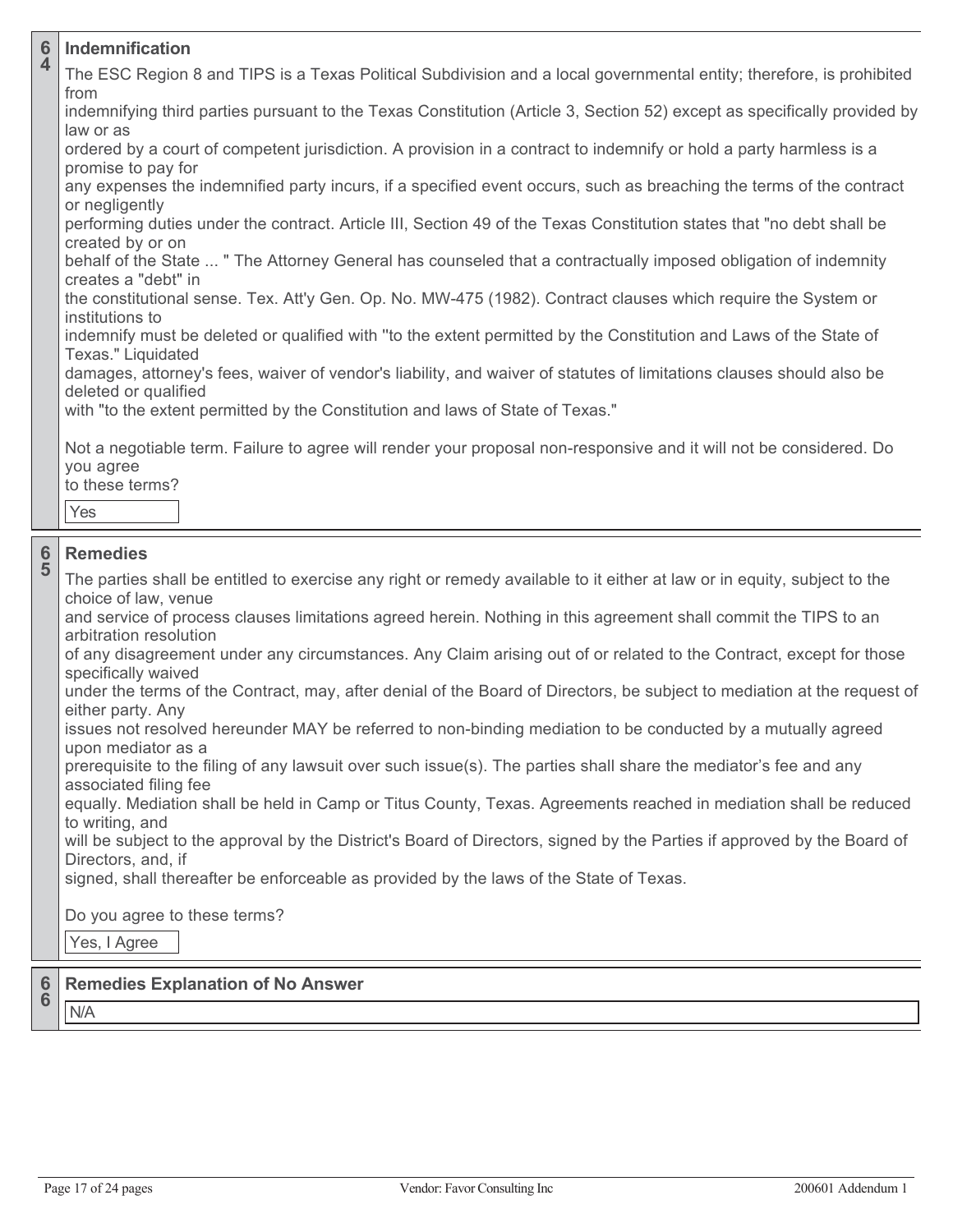| $rac{6}{7}$        | <b>Choice of Law</b><br>The agreement between the Vendor and TIPS/ESC Region 8 and any addenda or other additions resulting from this<br>procurement process, however described, shall be governed by, construed and enforced in accordance with the<br>laws of the State of Texas, regardless of any conflict of laws principles.<br>THIS DOES NOT APPLY to a vendor's agreement entered into with a TIPS Member, as the Member may be located<br>outside Texas.<br>Do you agree to these terms?<br>Agreed                                                                                                                                                                                                                                                                                                                                                                                                                                                                                                                                                                                                                                                                                                                                                                                                                                                                           |
|--------------------|---------------------------------------------------------------------------------------------------------------------------------------------------------------------------------------------------------------------------------------------------------------------------------------------------------------------------------------------------------------------------------------------------------------------------------------------------------------------------------------------------------------------------------------------------------------------------------------------------------------------------------------------------------------------------------------------------------------------------------------------------------------------------------------------------------------------------------------------------------------------------------------------------------------------------------------------------------------------------------------------------------------------------------------------------------------------------------------------------------------------------------------------------------------------------------------------------------------------------------------------------------------------------------------------------------------------------------------------------------------------------------------|
| $\frac{6}{8}$      | <b>Venue, Jurisdiction and Service of Process</b><br>Any Proceeding arising out of or relating to this procurement process or any contract issued by TIPS resulting from<br>or any contemplated transaction shall be brought in a court of competent jurisdiction in Camp County, Texas and<br>each of the parties irrevocably submits to the exclusive jurisdiction of said court in any such proceeding, waives any<br>objection it may now or hereafter have to venue or to convenience of forum, agrees that all claims in respect of the<br>Proceeding shall be heard and determined only in any such court, and agrees not to bring any proceeding arising<br>out of or relating to this procurement process or any contract resulting from or any contemplated transaction in any<br>other court. The parties agree that either or both of them may file a copy of this paragraph with any court as written<br>evidence of the knowing, voluntary and freely bargained for agreement between the parties irrevocably to waive any<br>objections to venue or to convenience of forum. Process in any Proceeding referred to in the first sentence of this<br>Section may be served on any party anywhere in the world. Any dispute resolution process other than litigation shall<br>have venue in Camp County or Titus County Texas.<br>Do you agree to these terms?<br>Agreed |
| $\frac{6}{9}$      | Infringement(s)<br>The successful vendor will be expected to indemnify and hold harmless the TIPS and its employees, officers, agents,<br>representatives, contractors, assignees and designees from any and all third party claims and judgments involving<br>infringement of patent, copyright, trade secrets, trade or service marks, and any other intellectual or intangible<br>property rights attributed to or claims based on the Vendor's proposal or Vendor's performance of contracts<br>awarded and approved.<br>Do you agree to these terms?<br>Yes, I Agree                                                                                                                                                                                                                                                                                                                                                                                                                                                                                                                                                                                                                                                                                                                                                                                                             |
| 7<br>$\bf{0}$<br>7 | Infringement(s) Explanation of No Answer<br>N/A<br><b>Contract Governance</b>                                                                                                                                                                                                                                                                                                                                                                                                                                                                                                                                                                                                                                                                                                                                                                                                                                                                                                                                                                                                                                                                                                                                                                                                                                                                                                         |
| 1                  | Any contract made or entered into by the TIPS is subject to and is to be governed by Section 271.151 et seq, Tex<br>Loc Gov't Code. Otherwise, TIPS does not waive its governmental immunities from suit or liability except to the extent<br>expressly waived by other applicable laws in clear and unambiguous language.<br>Yes                                                                                                                                                                                                                                                                                                                                                                                                                                                                                                                                                                                                                                                                                                                                                                                                                                                                                                                                                                                                                                                     |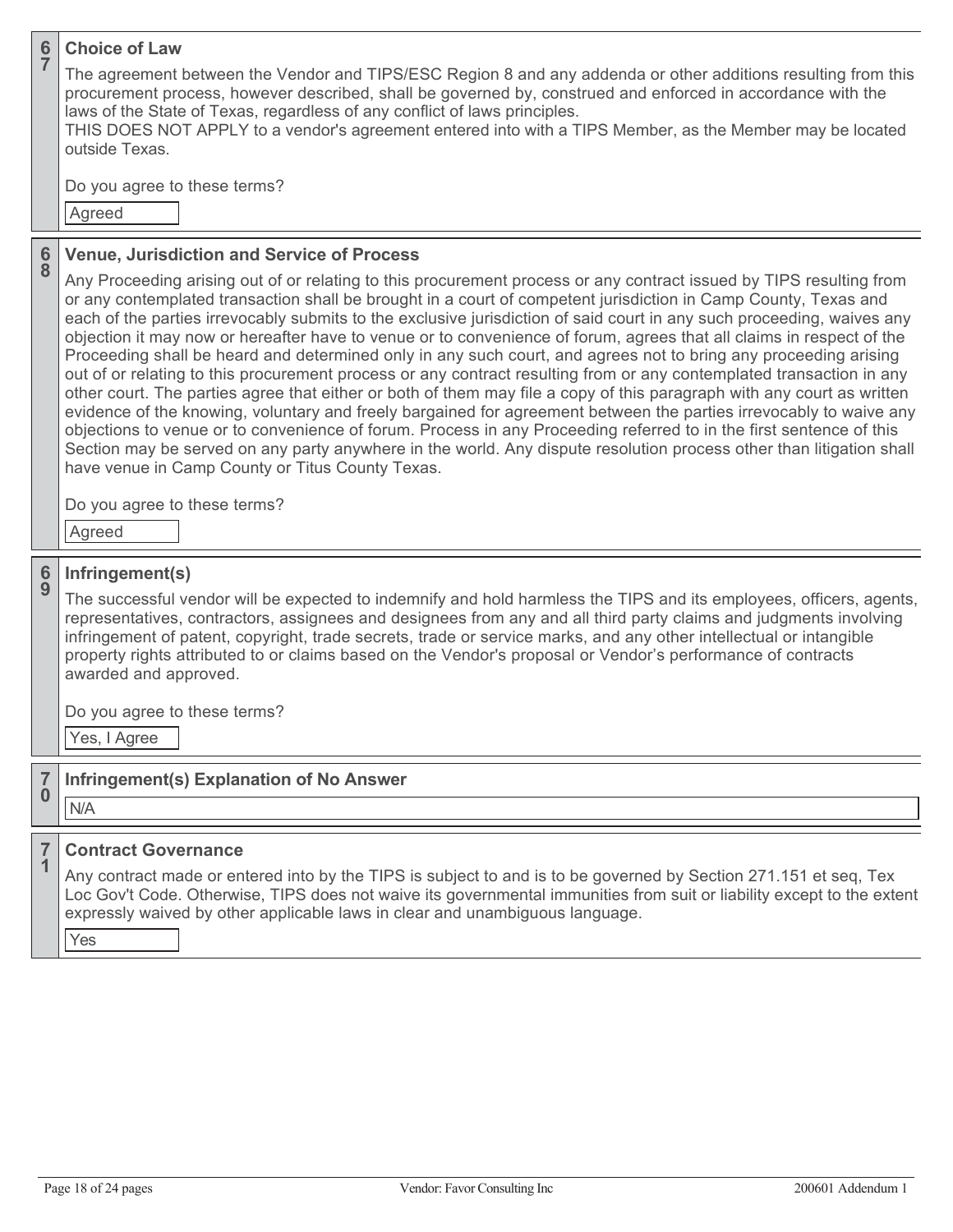### **7 <sup>2</sup> Payment Terms and Funding Out Clause**

Payment Terms:

TIPS or TIPS Members shall not be liable for interest or late payment fees on past-due balances at a rate higher than permitted by the laws or regulations of the jurisdiction of the TIPS Member.

Funding Out Clause:

Vendor agrees to abide by the laws and regulations, including Texas Local Government Code § 271.903, or any statutory or regulatory limitations of the jurisdiction of any TIPS Member which governs contracts entered into by the Vendor and TIPS or a TIPS Member that requires all contracts approved by TIPS or a TIPS Member are subject to the budgeting and appropriation of currently available funds by the entity or its governing body.

See statute(s) for specifics or consult your legal counsel.

Not a negotiable term. Failure to agree will render your proposal non-responsive and it will not be considered.

Do you agree to these terms?

Yes

**7**

# **<sup>3</sup> Insurance and Fingerprint Requirements Information**

# **Insurance**

If applicable and your staff will be on TIPS member premises for delivery, training or installation etc. and/or with an automobile, you must carry automobile insurance as required by law. You may be asked to provide proof of insurance.

# **Fingerprint**

It is possible that a vendor may be subject to Chapter 22 of the Texas Education Code. The Texas Education Code, Chapter 22, Section 22.0834. Statutory language may be found at: http://www.statutes.legis.state.tx.us/

If the vendor has staff that meet both of these criterion:

(1) will have continuing duties related to the contracted services; and

(2) has or will have direct contact with students

Then you have "covered" employees for purposes of completing the attached form.

TIPS recommends all vendors consult their legal counsel for guidance in compliance with this law. If you have questions on how to comply, see below. If you have questions on compliance with this code section, contact the Texas Department of Public Safety Non-Criminal Justice Unit, Access and Dissemination Bureau, FAST-FACT at NCJU@txdps.state.tx.us and you should send an email identifying you as a contractor to a Texas Independent School District or ESC Region 8 and TIPS. Texas DPS phone number is (512) 424-2474.

See form in the next attribute to complete entitled: Texas Education Code Chapter 22 Contractor Certification for Contractor Employees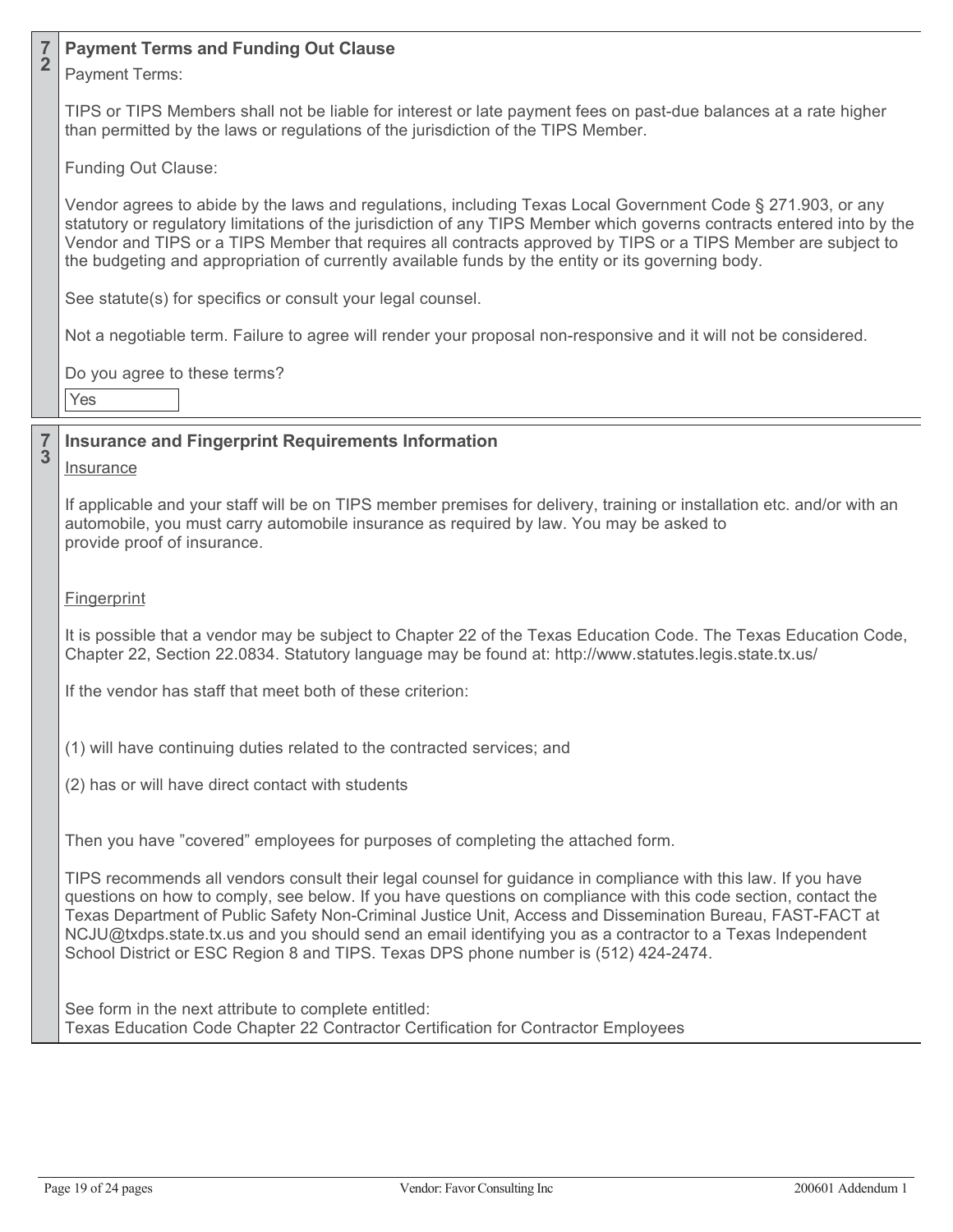### **7 <sup>4</sup> Texas Education Code Chapter 22 Contractor Certification for Contractor Employees**

Introduction: Texas Education Code Chapter 22 requires entities that contract with school districts to provide services to obtain criminal history record information regarding covered employees. Contractors must certify to the district that they have complied. Covered employees with disqualifying criminal histories are prohibited from serving at a school district.

Definitions: Covered employees: Employees of a contractor or subcontractor who have or will have continuing duties related to the service to be performed at the District and have or will have direct contact with students. The District will be the final arbiter of what constitutes direct contact with students. Disqualifying criminal history: Any conviction or other criminal history information designated by the District, or one of the following offenses, if at the time of the offense, the victim was under 18 or enrolled in a public school:

(a) a felony offense under Title 5, Texas Penal Code; (b) an offense for which a defendant is required to register as a sex offender under Chapter 62, Texas Code of Criminal Procedure; or (c) an equivalent offense under federal law or the laws of another state.

I certify that:

**NONE (Section A)** of the employees of Contractor and any subcontractors are covered employees, as defined above. If this box is checked, I further certify that Contractor has taken precautions or imposed conditions to ensure that the employees of Contractor and any subcontractor will not become covered employees. Contractor will maintain these precautions or conditions throughout the time the contracted services are provided.

# **OR**

**SOME (Section B)** or all of the employees of Contractor and any subcontractor are covered employees. If this box is checked, I further certify that:

(1) Contractor has obtained all required criminal history record information regarding its covered employees. None of the covered employees has a disqualifying criminal history.

(2) If Contractor receives information that a covered employee subsequently has a reported criminal history, Contractor will immediately remove the covered employee from contract duties and notify the District in writing within 3 business days.

(3) Upon request, Contractor will provide the District with the name and any other requested information of covered employees so that the District may obtain criminal history record information on the covered employees.

(4) If the District objects to the assignment of a covered employee on the basis of the covered employee's criminal history record information, Contractor agrees to discontinue using that covered employee to provide services at the District.

Noncompliance or misrepresentation regarding this certification may be grounds for contract termination.

None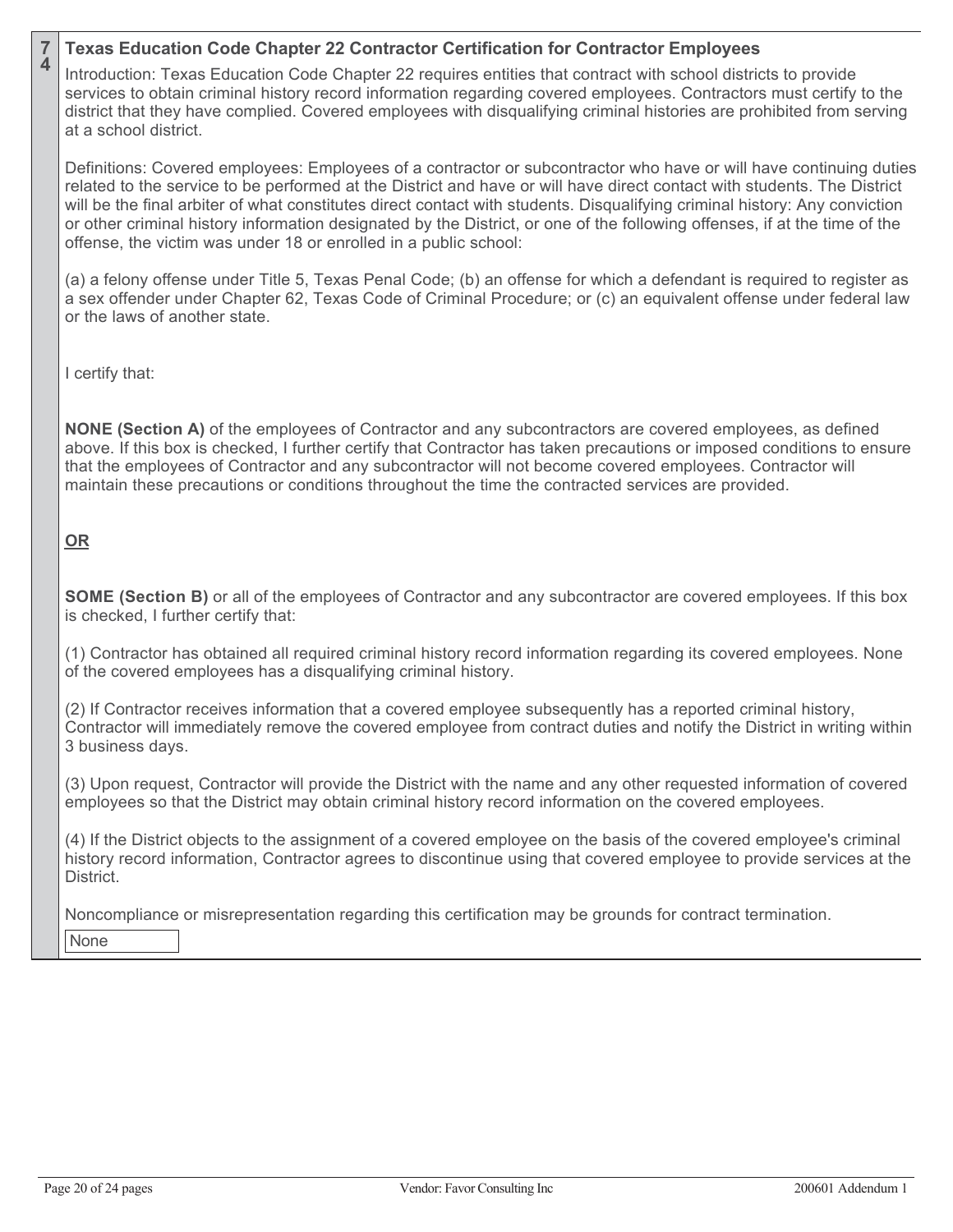|   | SB 807 prohibits construction contracts to have provisions requiring the contract to be subject to the laws of another<br>state, to be required to litigate the contract in another state, or to require arbitration in another state. A contract with<br>such provisions is voidable. Under this new statute, a "construction contract" includes contracts, subcontracts, or<br>agreements with (among others) architects, engineers, contractors, construction managers, equipment lessors, or<br>materials suppliers. "Construction contracts" are for the design, construction, alteration, renovation, remodeling, or<br>repair of any building or improvement to real property, or for furnishing materials or equipment for the project. The<br>term also includes moving, demolition, or excavation. BY RESPONDING TO THIS SOLICITATION, AND WHEN<br>APPLICABLE, THE PROPOSER AGREES TO COMPLY WITH THE TEXAS BUSINESS AND COMMERCE CODE §<br>272 WHEN EXECUTING CONTRACTS WITH TIPS MEMBERS THAT ARE TEXAS GOVERNMENT ENTITIES.                                            |
|---|-------------------------------------------------------------------------------------------------------------------------------------------------------------------------------------------------------------------------------------------------------------------------------------------------------------------------------------------------------------------------------------------------------------------------------------------------------------------------------------------------------------------------------------------------------------------------------------------------------------------------------------------------------------------------------------------------------------------------------------------------------------------------------------------------------------------------------------------------------------------------------------------------------------------------------------------------------------------------------------------------------------------------------------------------------------------------------------|
| 6 | <b>Texas Government Code 2270 Verification Form</b>                                                                                                                                                                                                                                                                                                                                                                                                                                                                                                                                                                                                                                                                                                                                                                                                                                                                                                                                                                                                                                 |
|   | Texas Government Code 2270 Verification Form                                                                                                                                                                                                                                                                                                                                                                                                                                                                                                                                                                                                                                                                                                                                                                                                                                                                                                                                                                                                                                        |
|   | If (a) Vendor is not a sole proprietorship; (b) Vendor has ten (10) or more full-time employees; and (c) this<br>Agreement has a value of \$100,000 or more, the following certification shall apply; otherwise, this certification is not<br>required. Pursuant to Chapter 2270 of the Texas Government Code, the Vendor hereby certifies and verifies that<br>neither the Vendor, nor any affiliate, subsidiary, or parent company of the Vendor, if any (the "Vendor Companies"),<br>boycotts Israel, and the Vendor agrees that the Vendor and Vendor Companies will not boycott Israel during the term<br>of this Agreement. For purposes of this Agreement, the term "boycott" shall mean and include refusing to deal with,<br>terminating business activities with, or otherwise taking any action that is intended to penalize, inflict economic harm<br>on, or limit commercial relations with Israel, or with a person or entity doing business in Israel or in an Israeli-<br>controlled territory, but does not include an action made for ordinary business purposes. |
|   | Our entity further certifies that it is is not listed on and we do not do business with companies that are on the Texas<br>Comptroller of Public Accounts list of Designated Foreign Terrorists Organizations per Texas Gov't Code 2270.0153<br>found at https://comptroller.texas.gov/purchasing/docs/foreign-terrorist.pdf                                                                                                                                                                                                                                                                                                                                                                                                                                                                                                                                                                                                                                                                                                                                                        |
|   | I swear and affirm that the above is true and correct.                                                                                                                                                                                                                                                                                                                                                                                                                                                                                                                                                                                                                                                                                                                                                                                                                                                                                                                                                                                                                              |
|   | <b>YES</b>                                                                                                                                                                                                                                                                                                                                                                                                                                                                                                                                                                                                                                                                                                                                                                                                                                                                                                                                                                                                                                                                          |
| 7 | Logos and other company marks                                                                                                                                                                                                                                                                                                                                                                                                                                                                                                                                                                                                                                                                                                                                                                                                                                                                                                                                                                                                                                                       |
|   | Please upload your company logo to be added to your individual profile page on the TIPS website. If any particular<br>specifications are required for use of your company logo, please upload that information under the "Logo and Other<br>Company Marks" section under the "Response Attachment" tab. Preferred Logo Format: 300 x 225 px - .png, .eps,<br>.jpeg preferred                                                                                                                                                                                                                                                                                                                                                                                                                                                                                                                                                                                                                                                                                                        |
|   | Potential uses of company logo:                                                                                                                                                                                                                                                                                                                                                                                                                                                                                                                                                                                                                                                                                                                                                                                                                                                                                                                                                                                                                                                     |
|   | * Your Vendor Profile Page of TIPS website                                                                                                                                                                                                                                                                                                                                                                                                                                                                                                                                                                                                                                                                                                                                                                                                                                                                                                                                                                                                                                          |
|   |                                                                                                                                                                                                                                                                                                                                                                                                                                                                                                                                                                                                                                                                                                                                                                                                                                                                                                                                                                                                                                                                                     |

**Texas Business and Commerce Code § 272 Requirements as of 9-1-2017** 

- \* Potentially on TIPS website scroll bar for Top Performing Vendors
- \* TIPS Quarterly eNewsletter sent to TIPS Members

\* Co-branding Flyers and or email blasts to our TIPS Members (Permission and approval will be obtained before publishing)

**7**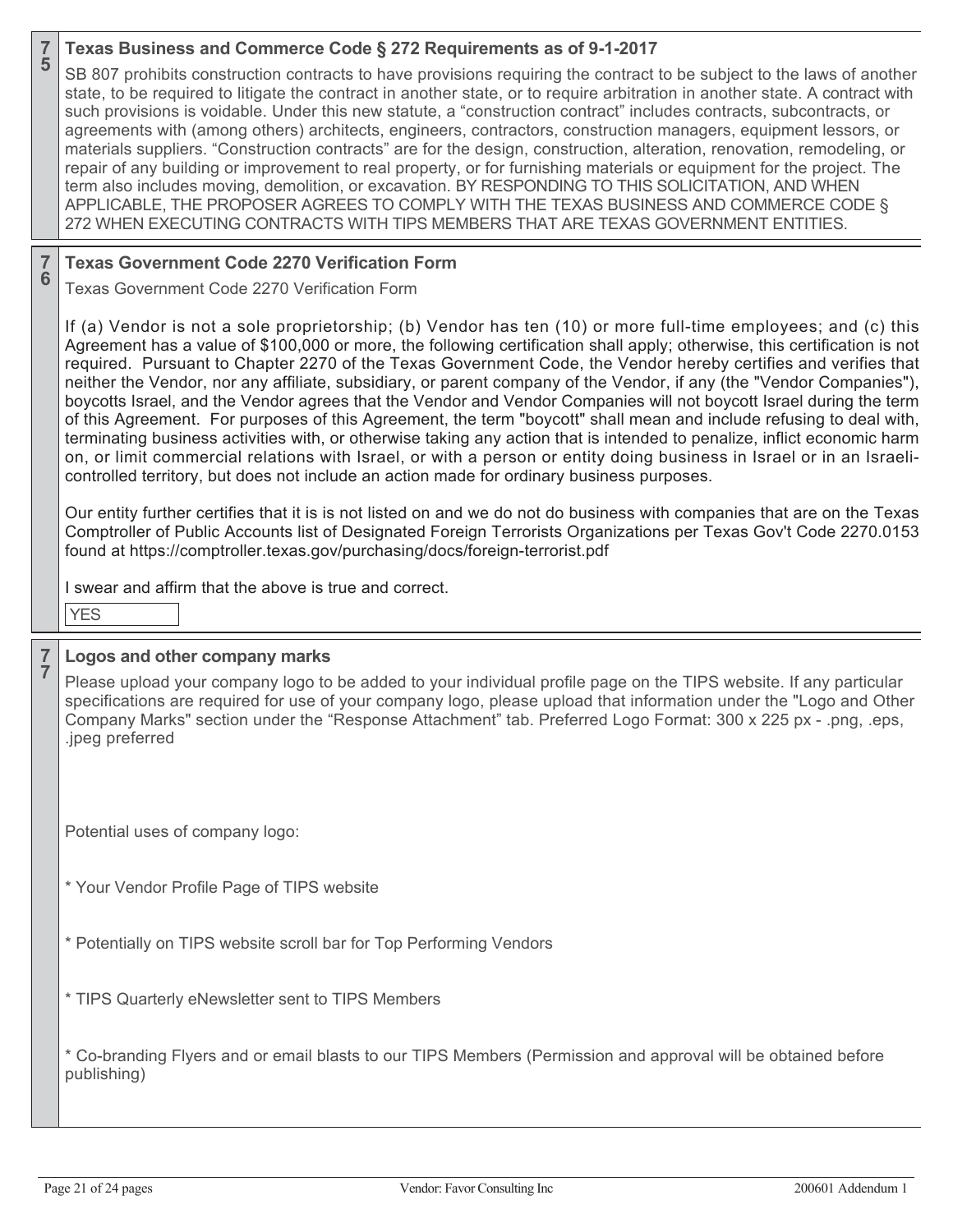### **7 <sup>8</sup> Solicitation Deviation/Compliance**

Does the vendor agree with the General Conditions Standard Terms and Conditions or Item Specifications listed in this proposal invitation?

Yes

### **7 <sup>9</sup> Solicitation Exceptions/Deviations Explanation**

If the bidder intends to deviate from the General Conditions Standard Terms and Conditions or Item Specifications listed in this proposal invitation, all such deviations must be listed on this attribute, with complete and detailed conditions and information included or attached.

TIPS will consider any deviations in its proposal award decisions, and TIPS reserves the right to accept or reject any bid based upon any deviations indicated below or in any attachments or inclusions.

In the absence of any deviation entry on this attribute, the proposer assures TIPS of their full compliance with the Standard Terms and Conditions, Item Specifications, and all other information contained in this Solicitation.

N/A

### **8 <sup>0</sup> Agreement Deviation/Compliance**

Does the vendor agree with the language in the Vendor Agreement?

Yes

### **8 <sup>1</sup> Agreement Exceptions/Deviations Explanation**

If the proposing Vendor desires to deviate form the Vendor Agreement language, all such deviations must be listed on this attribute, with complete and detailed conditions and information included. TIPS will consider any deviations in its proposal award decisions, and TIPS reserves the right to accept or reject any proposal based upon any deviations indicated below. In the absence of any deviation entry on this attribute, the proposer assures TIPS of their full compliance with the Vendor Agreement.

N/A

**8**

# **<sup>2</sup> Felony Conviction Notice**

Texas Education Code, Section 44.034, Notification of Criminal History, Subsection (a), states "a person or business entity that enters into a contract with a school district must give advance notice to the district if the person or an owner or operator of the business entity has been convicted of a felony. The notice must include a general description of the conduct resulting in the conviction of a felony." Subsection (b) states "a school district may terminate a contract with a person or business entity if the district determines that the person or business entity failed to give notice as required by Subsection (a) or misrepresented the conduct resulting in the conviction. The district must compensate the person or business entity for services performed before the termination of the contract." (c) This section does not apply to a publicly held corporation. The person completing this proposal certifies that they are authorized to provide the answer to this question.

Select A., B. or C.

A. My firm is a publicly held corporation; therefore, this reporting requirement is not applicable.

OR B.My firm is not owned nor operated by anyone who has been convicted of a felony, OR

C. My firm is owned or operated by the following individual(s) who has/have been convicted of a felony. (if you answer C below, you are required to provide information in the next attribute.

B. Firm not owned nor operated by felon; per above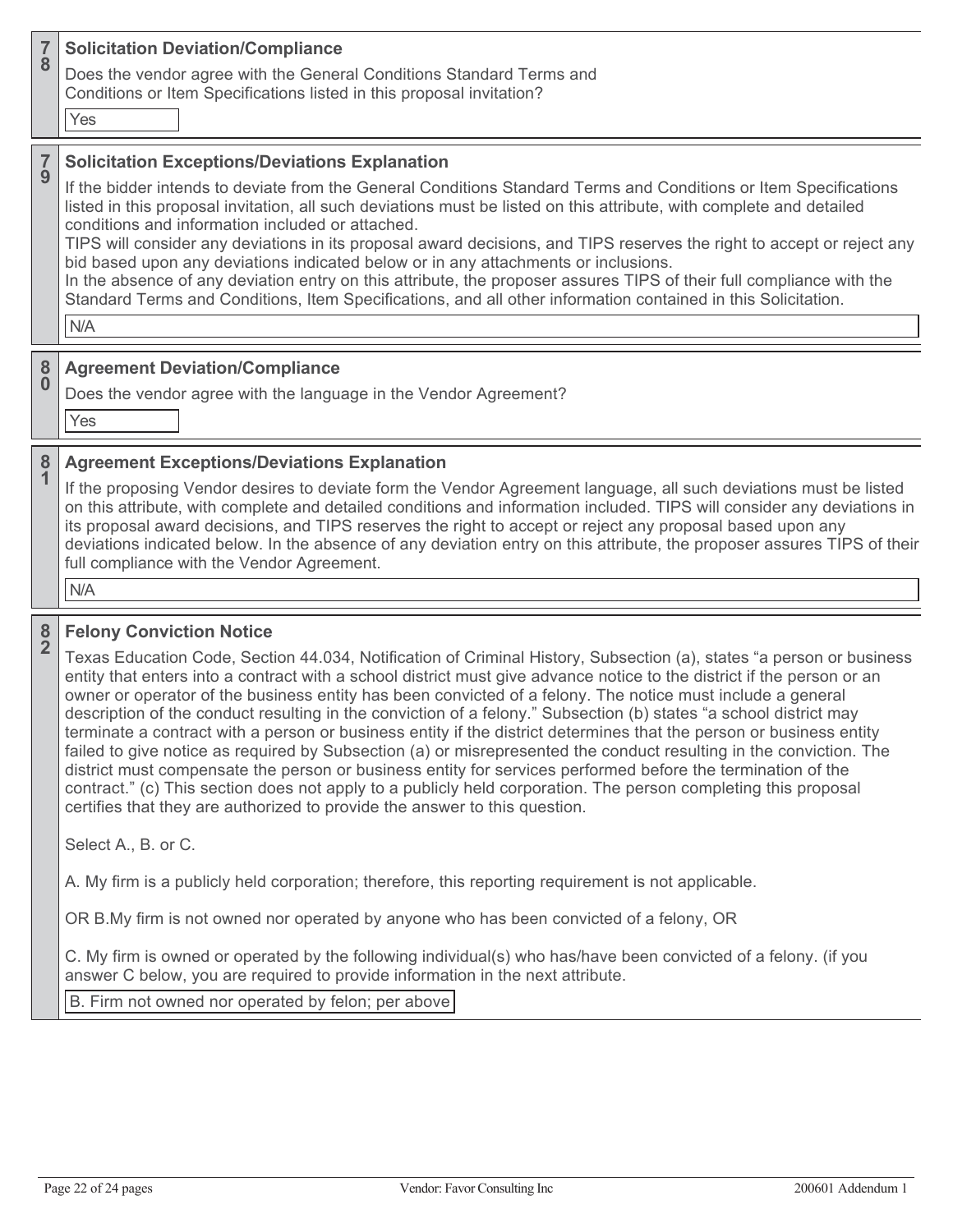| $\frac{8}{3}$                | If you answered C. My Firm is owned or operated by a felon to the previous question, you are<br><b>REQUIRED TO ANSWER THE FOLLOWING QUESTIONS.</b>                                                                                                                                                                                                                                                                                                                                                                                                                                                                                                                                                                                                                                                                                                                                                                                                                                                                                                                  |
|------------------------------|---------------------------------------------------------------------------------------------------------------------------------------------------------------------------------------------------------------------------------------------------------------------------------------------------------------------------------------------------------------------------------------------------------------------------------------------------------------------------------------------------------------------------------------------------------------------------------------------------------------------------------------------------------------------------------------------------------------------------------------------------------------------------------------------------------------------------------------------------------------------------------------------------------------------------------------------------------------------------------------------------------------------------------------------------------------------|
|                              | If you answered C. My Firm is owned or operated by a felon to the previous question, you must provide the following<br>information.                                                                                                                                                                                                                                                                                                                                                                                                                                                                                                                                                                                                                                                                                                                                                                                                                                                                                                                                 |
|                              | 1. Name of Felon(s)                                                                                                                                                                                                                                                                                                                                                                                                                                                                                                                                                                                                                                                                                                                                                                                                                                                                                                                                                                                                                                                 |
|                              | 2. The named person's role in the firm, and                                                                                                                                                                                                                                                                                                                                                                                                                                                                                                                                                                                                                                                                                                                                                                                                                                                                                                                                                                                                                         |
|                              | 3. Details of Conviction(s).                                                                                                                                                                                                                                                                                                                                                                                                                                                                                                                                                                                                                                                                                                                                                                                                                                                                                                                                                                                                                                        |
|                              | N/A                                                                                                                                                                                                                                                                                                                                                                                                                                                                                                                                                                                                                                                                                                                                                                                                                                                                                                                                                                                                                                                                 |
| 8<br>$\overline{\mathbf{4}}$ | Long Term Cost Evaluation Criterion #4.<br>READ CAREFULLY and see in the RFP document under "Proposal Scoring and Evaluation".<br>Points will be assigned to this criterion based on your answer to this Attribute. Points are awarded if you agree not<br>increase your catalog prices (as defined herein) more than X% annually over the previous year for years two and<br>three and potentially year four, unless an exigent circumstance exists in the marketplace and the excess price<br>increase which exceeds X% annually is supported by documentation provided by you and your suppliers and shared                                                                                                                                                                                                                                                                                                                                                                                                                                                      |
|                              | with TIPS, if requested. If you agree NOT to increase prices more than 5%, except when justified by supporting<br>documentation, you are awarded 10 points; if 6% to 14%, except when justified by supporting documentation, you<br>receive 1 to 9 points incrementally. Price increases 14% or greater, except when justified by supporting<br>documentation, receive 0 points.                                                                                                                                                                                                                                                                                                                                                                                                                                                                                                                                                                                                                                                                                    |
|                              | increases will be 5% or less annually per question                                                                                                                                                                                                                                                                                                                                                                                                                                                                                                                                                                                                                                                                                                                                                                                                                                                                                                                                                                                                                  |
|                              |                                                                                                                                                                                                                                                                                                                                                                                                                                                                                                                                                                                                                                                                                                                                                                                                                                                                                                                                                                                                                                                                     |
| $\frac{8}{5}$                | <b>Required Confidentiality Claim Form</b><br><b>Required Confidentiality Claim Form</b><br>This completed form is required by TIPS. By submitting a response to this solicitation you agree to download from<br>the "Attachments" section, complete according to the instructions on the form, then uploading the completed form,<br>with any confidential attachments, if applicable, to the "Response Attachments" section titled "Confidentiality Form"<br>in order to provide to TIPS the completed form titled, "CONFIDENTIALITY CLAIM FORM". By completing this<br>process, you provide us with the information we require to comply with the open record laws of the State of Texas as<br>they may apply to your proposal submission. If you do not provide the form with your proposal, an award will not be<br>made if your proposal is qualified for an award, until TIPS has an accurate, completed form from you.<br>Read the form carefully before completing and if you have any questions, email Rick Powell at TIPS at<br>rick.powell@tips-usa.com |
| $\frac{8}{6}$                | <b>Choice of Law clauses with TIPS Members</b><br>If the vendor is awarded a contract with TIPS under this solicitation, the vendor agrees to make any Choice of Law<br>clauses in any contract or agreement entered into between the awarded vendor and with a TIPS member entity to<br>read as follows: "Choice of law shall be the laws of the state where the customer resides" or words to that effect.<br>Agreed                                                                                                                                                                                                                                                                                                                                                                                                                                                                                                                                                                                                                                              |

Agreed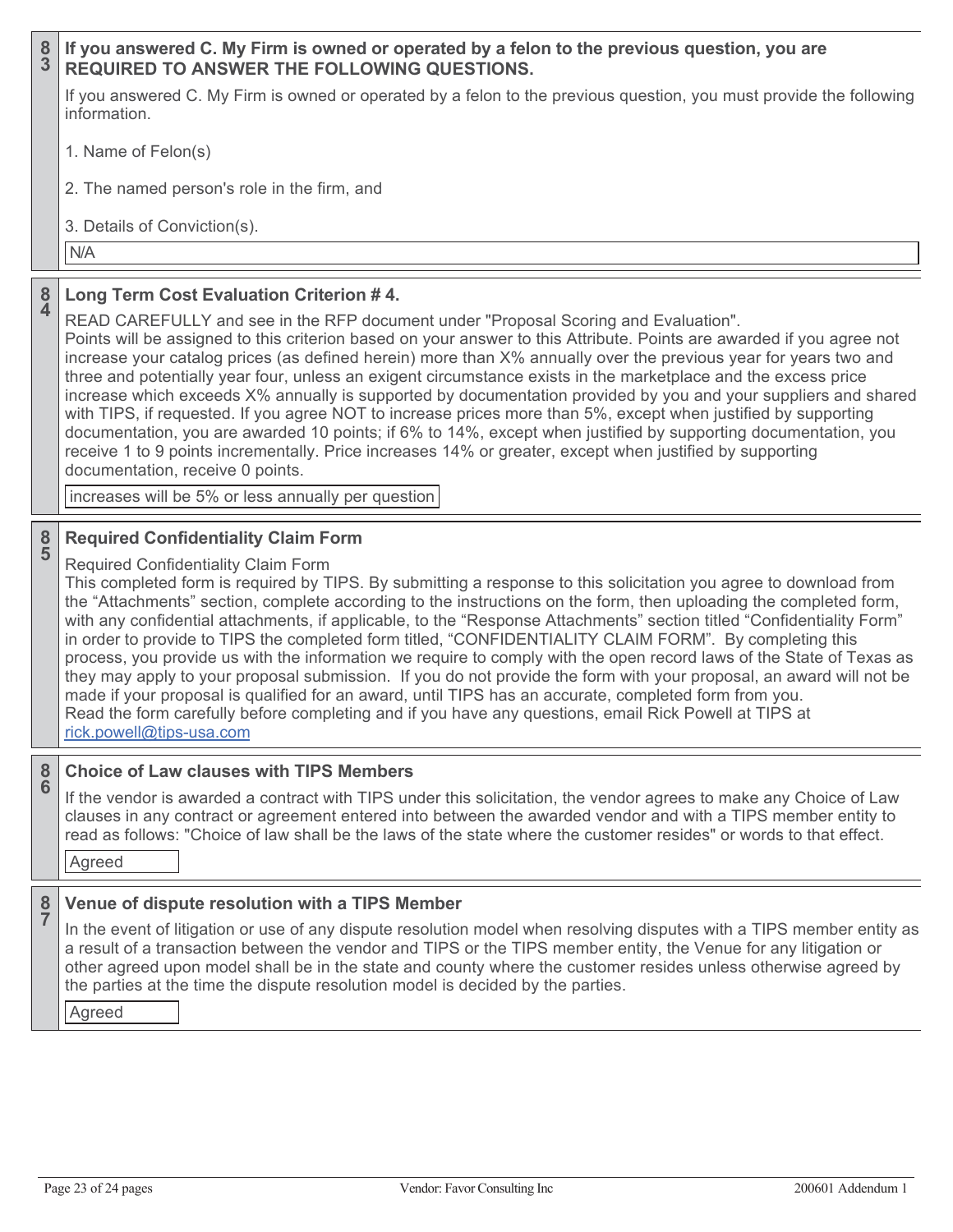| $\frac{8}{8}$ | Automatic renewal of contracts or agreements with TIPS or a TIPS member entity<br>This clause <b>DOES NOT</b> prohibit multiyear contracts or agreements with TIPS member entities.<br>Because TIPS and TIPS members are governmental entities subject to laws that control appropriations of funds<br>during their fiscal years for contracts and agreements to provide goods and services, does the Vendor agree to limit<br>any automatic renewal clauses of a contract or agreement executed as a result of this TIPS solicitation award to not<br>longer than "month to month" and at the TIPS contracted rate.<br>Agreed                                                                                                                                                                                                                                                                                                                                                                                                                                        |
|---------------|-----------------------------------------------------------------------------------------------------------------------------------------------------------------------------------------------------------------------------------------------------------------------------------------------------------------------------------------------------------------------------------------------------------------------------------------------------------------------------------------------------------------------------------------------------------------------------------------------------------------------------------------------------------------------------------------------------------------------------------------------------------------------------------------------------------------------------------------------------------------------------------------------------------------------------------------------------------------------------------------------------------------------------------------------------------------------|
| $\frac{8}{9}$ | <b>Indemnity Limitation with TIPS Members</b><br>Texas and other states restrict by law or state Constitution the ability of a governmental entity to indemnify others.<br>TIPS requires that any contract entered into between a vendor and TIPS or a TIPS Member as a result of an award<br>under this Solicitation limit the requirement that the Customer indemnify the Vendor by either eliminating any such<br>indemnity requirement clauses in any agreements, contracts or other binding documents OR by prefacing all<br>indemnity clauses required of TIPS or the TIPS Member entity with the following: "To the extent permitted by the laws<br>or the Constitution of the state where the customer resides, ".<br>Agreement is a required condition to award of a contract resulting from this Solicitation.<br>Agreed                                                                                                                                                                                                                                    |
| $\frac{9}{0}$ | <b>Arbitration Clauses</b><br>Except for certain circumstances, TIPS forbids a mandatory arbitration clause in any contract or agreement entered<br>into between the awarded vendor with TIPS or a TIPS member entity. Does the vendor agree to exclude any<br>arbitration requirement in any contracts or agreement entered into between TIPS or a TIPS member entity through<br>an awarded contract with TIPS?<br>Agreed                                                                                                                                                                                                                                                                                                                                                                                                                                                                                                                                                                                                                                            |
| $\frac{9}{1}$ | <b>Required Vendor Sales Reporting</b><br>By responding to this Solicitation, you agree to report to TIPS all sales made under any awarded Agreement with<br>TIPS. Vendor is required to report all sales under the TIPS contract to TIPS. If the TIPS Member entity requesting a<br>price from the awarded Vendor requests the TIPS contract, Vendor must include the TIPS Contract number on any<br>communications with the TIPS Member entity. If awarded, you will be provided access to the Vendor Portal. To report<br>sales, login to the TIPS Vendor Portal and click on the PO's and Payments tab. Pages 3-7 of the Vendor Portal User<br>Guide will walk you through the process of reporting sales to TIPS. Please refer to the TIPS Accounting FAQ's for<br>more information about reporting sales and if you have further questions, contact the Accounting Team<br>at accounting@tips-usa.com. The Vendor or vendor assigned dealers are responsible for keeping record of all sales<br>that go through the TIPS Agreement and submitting same to TIPS. |
| $\frac{9}{2}$ | <b>Upload of Current W-9 Required</b><br>Please note that you are required by TIPS to upload a current W-9 Internal Revenue Service (IRS) Tax Form for                                                                                                                                                                                                                                                                                                                                                                                                                                                                                                                                                                                                                                                                                                                                                                                                                                                                                                                |

your entity. This form will be utilized by TIPS to properly identify your entity. Additionally, if not designated "Confidential" in your proposal response, this W-9 may be accessed by TIPS Members for the purpose of making TIPS purchases from you in the event that you are awarded. If you wish to designate your required W-9 confidential, please do so according to the terms of the Confidentiality Claim Form which is an attachment to this solicitation.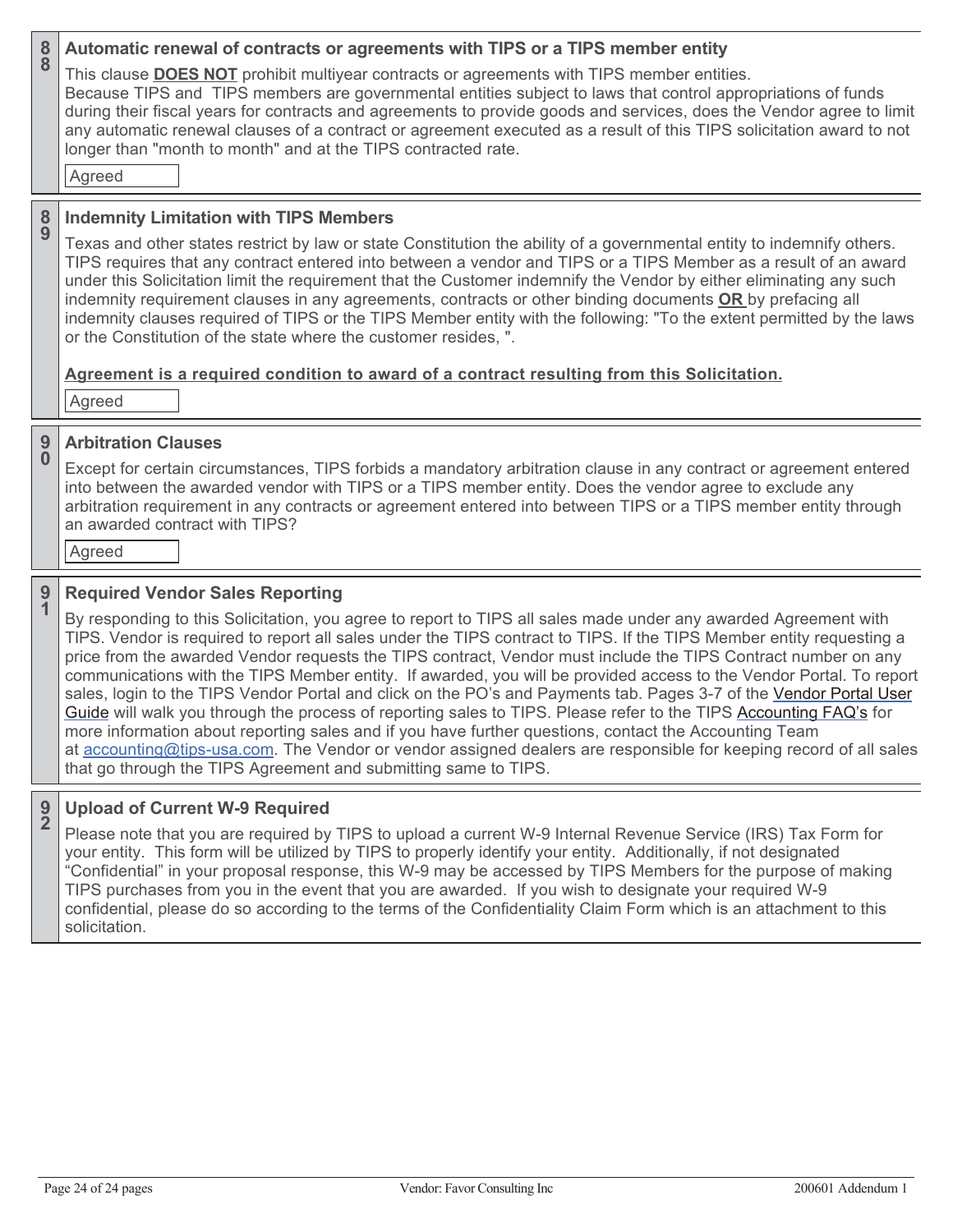# REFERENCES

Please provide three (3) references, preferably from school districts or other governmental entities who have used your services within the last three years. Additional references may be required. DO NOT INCLUDE TIPS EMPLOYEES AS A REFERENCE.

| <b>Entity Name</b>            | <b>Contact Person</b>   | <b>VALID EMAIL IS REQUIRED</b>    | Phone          |
|-------------------------------|-------------------------|-----------------------------------|----------------|
| YWCA El Paso Del Norte Region | <b>Arthur Westbrook</b> | a.westbrook@ywcaelpaso.org        | 915-519-0000   |
| YWCA El Paso Del Norte Region | Loretta Priest          | loretta.priest@borderplexjobs.com | 915-519-0000   |
| <b>UMI</b>                    | Michelle Hyder          | Hydermichelle@yahoo.com           | (469) 297-6442 |
| Trazo Design & Construction   | Raul Lopez              | rlopez@hotmail.com                | (214) 694-5633 |
|                               |                         |                                   |                |
|                               |                         |                                   |                |
|                               |                         |                                   |                |
|                               |                         |                                   |                |
|                               |                         |                                   |                |
|                               |                         |                                   |                |

You may provide more than three (3) references.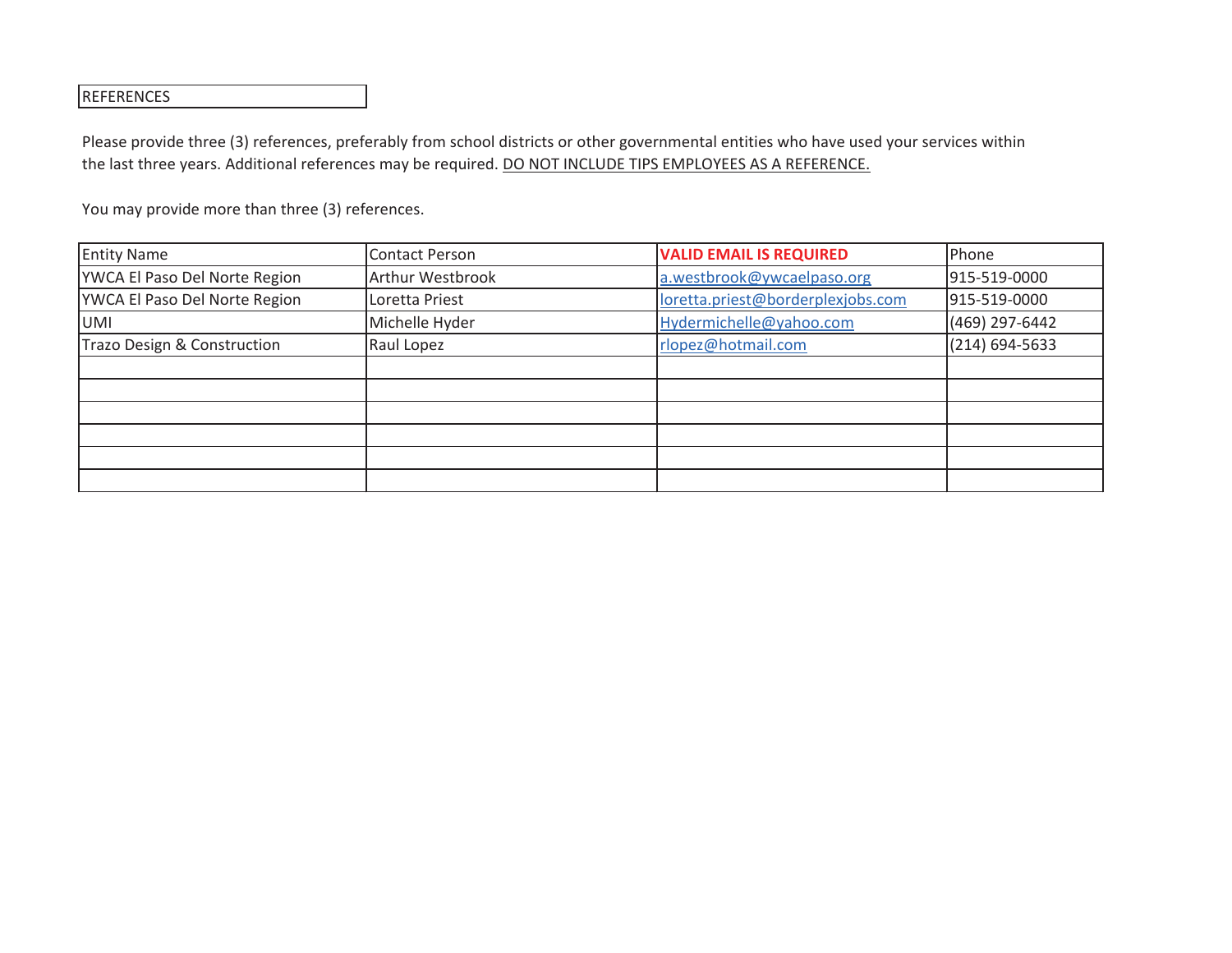# **Please provide a list of resellers the proposing company desires to be authorized to sell their products and services under the TIPS Agreement, if awarded.**

| Authorized Reselling Company Name Full Address |                                                  | <b>Main Phone</b> | Ext.1 Contact                     | <b>Contact Ph</b> | <b>Ext</b> Contact Email      | Website                    | Fax            |
|------------------------------------------------|--------------------------------------------------|-------------------|-----------------------------------|-------------------|-------------------------------|----------------------------|----------------|
| Demlan Solutions                               | 8008 Lone Oak Dr, North Richland Hills, TX 76182 | 1(800) 558-2209   | 238 Demlan Solutions              | 1(800) 558-2209   | 238 ann@demlansolutions.com   | www.demlansolutions.com    | (817) 423-7741 |
|                                                |                                                  |                   |                                   | 1(800) 558-       |                               |                            |                |
|                                                |                                                  |                   |                                   | 2209/(682) 444-   | customercare@favorconsultingi |                            | 1(800) 558-    |
| Favor Consulting, Inc.                         | PO. Box 92025, Southlake, TX 76092               | (800) 558-2209    | Ann Adekunle                      | 3832              | nc.com                        | www.favorconsultinginc.com | 2209           |
|                                                |                                                  |                   | Demlan Solutions,                 |                   |                               |                            |                |
| Demlan Solutions DBA Favor                     | 8008 Lone Oak Dr, NRH, TX 76182                  | (682) 444-3832    | Ann Adekunle, Favor<br>Consulting | 1(800) 558-2209   | ann@favorconsultinginc.com    | www.favorconsultinginc.com | (817) 423-7741 |
| Consulting                                     |                                                  |                   |                                   |                   |                               |                            |                |
|                                                |                                                  |                   |                                   |                   |                               |                            |                |
|                                                |                                                  |                   |                                   |                   |                               |                            |                |
|                                                |                                                  |                   |                                   |                   |                               |                            |                |
|                                                |                                                  |                   |                                   |                   |                               |                            |                |
|                                                |                                                  |                   |                                   |                   |                               |                            |                |
|                                                |                                                  |                   |                                   |                   |                               |                            |                |
|                                                |                                                  |                   |                                   |                   |                               |                            |                |
|                                                |                                                  |                   |                                   |                   |                               |                            |                |
|                                                |                                                  |                   |                                   |                   |                               |                            |                |
|                                                |                                                  |                   |                                   |                   |                               |                            |                |
|                                                |                                                  |                   |                                   |                   |                               |                            |                |
|                                                |                                                  |                   |                                   |                   |                               |                            |                |
|                                                |                                                  |                   |                                   |                   |                               |                            |                |
|                                                |                                                  |                   |                                   |                   |                               |                            |                |
|                                                |                                                  |                   |                                   |                   |                               |                            |                |
|                                                |                                                  |                   |                                   |                   |                               |                            |                |
|                                                |                                                  |                   |                                   |                   |                               |                            |                |
|                                                |                                                  |                   |                                   |                   |                               |                            |                |
|                                                |                                                  |                   |                                   |                   |                               |                            |                |
|                                                |                                                  |                   |                                   |                   |                               |                            |                |
|                                                |                                                  |                   |                                   |                   |                               |                            |                |
|                                                |                                                  |                   |                                   |                   |                               |                            |                |
|                                                |                                                  |                   |                                   |                   |                               |                            |                |
|                                                |                                                  |                   |                                   |                   |                               |                            |                |
|                                                |                                                  |                   |                                   |                   |                               |                            |                |
|                                                |                                                  |                   |                                   |                   |                               |                            |                |
|                                                |                                                  |                   |                                   |                   |                               |                            |                |
|                                                |                                                  |                   |                                   |                   |                               |                            |                |
|                                                |                                                  |                   |                                   |                   |                               |                            |                |
|                                                |                                                  |                   |                                   |                   |                               |                            |                |
|                                                |                                                  |                   |                                   |                   |                               |                            |                |
|                                                |                                                  |                   |                                   |                   |                               |                            |                |
|                                                |                                                  |                   |                                   |                   |                               |                            |                |
|                                                |                                                  |                   |                                   |                   |                               |                            |                |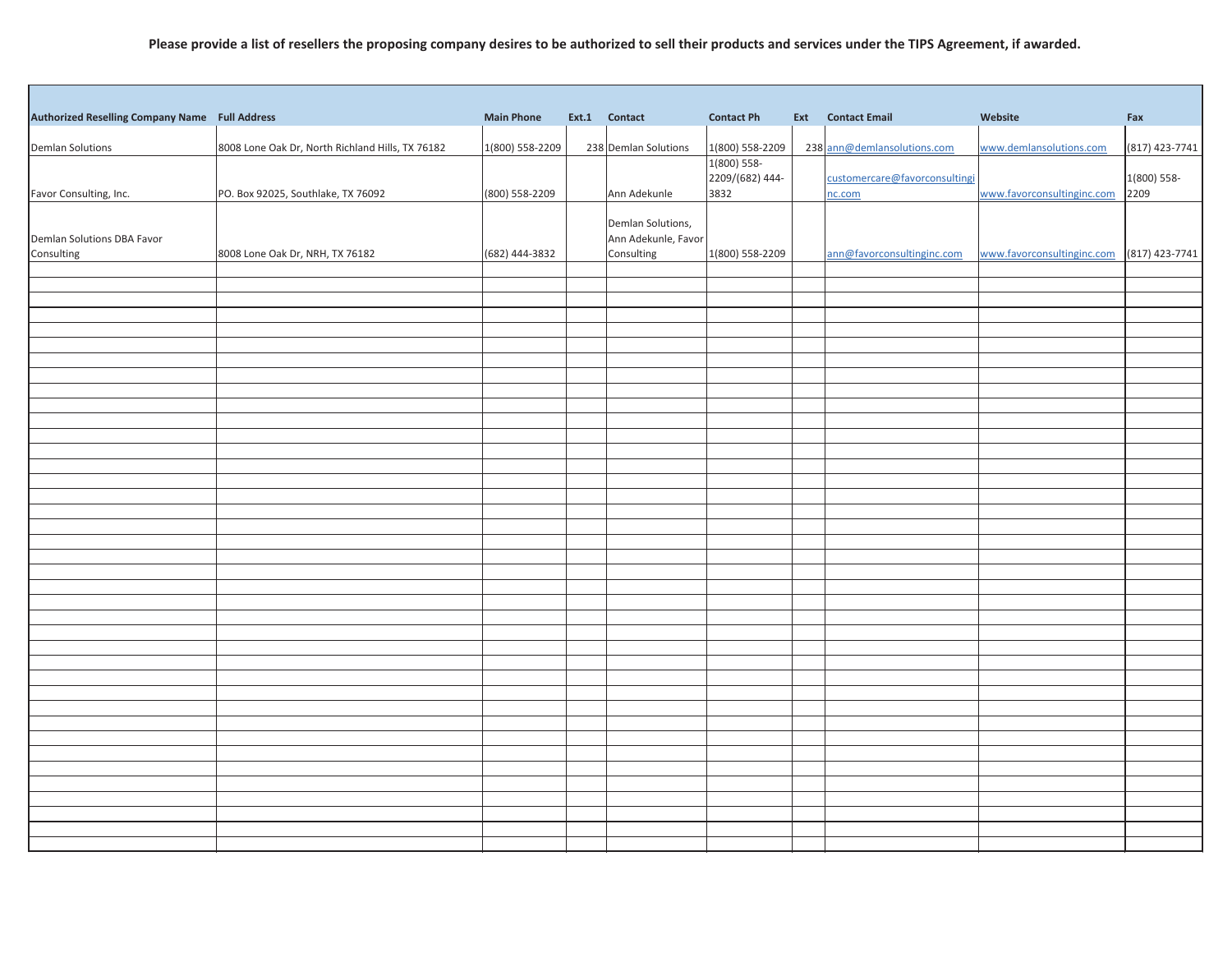# **CERTIFICATION BY CORPORATE OFFERER**

# **COMPLETE ONLY IF OFFERER IS A CORPORATION,**

**THE FOLLOWING CERTIFICATE SHOULD BE EXECUTED AND INCLUDED AS PART OF PROPOSAL FORM/PROPOSAL FORM.**

**OFFERER:** Demlan Solutions DBA Favor Consulting, Inc.

**(Name of Corporation)** 

Ann Adekunle

**certify that I am the Secretary of the Corporation** 

**I**, (Name of Corporate Secretary)

# **named as OFFERER herein above; that**

Ann Adekunle, Project Officer

**(Name of person who completed proposal document)**

**who signed the foregoing proposal on behalf of the corporation offerer is the authorized person that is acting as**

Ann Adekunle, Project Officer/Manager

**(Title/Position of person signing proposal/offer document within the corporation)** 

**of the said Corporation; that said proposal/offer was duly signed for and in behalf of said corporation by authority of its governing body, and is within the scope of its corporate powers.**

CORPORATE SEAL if available

**SIGNATURE** 

| 7/22/20 |  |  |
|---------|--|--|
| DATE    |  |  |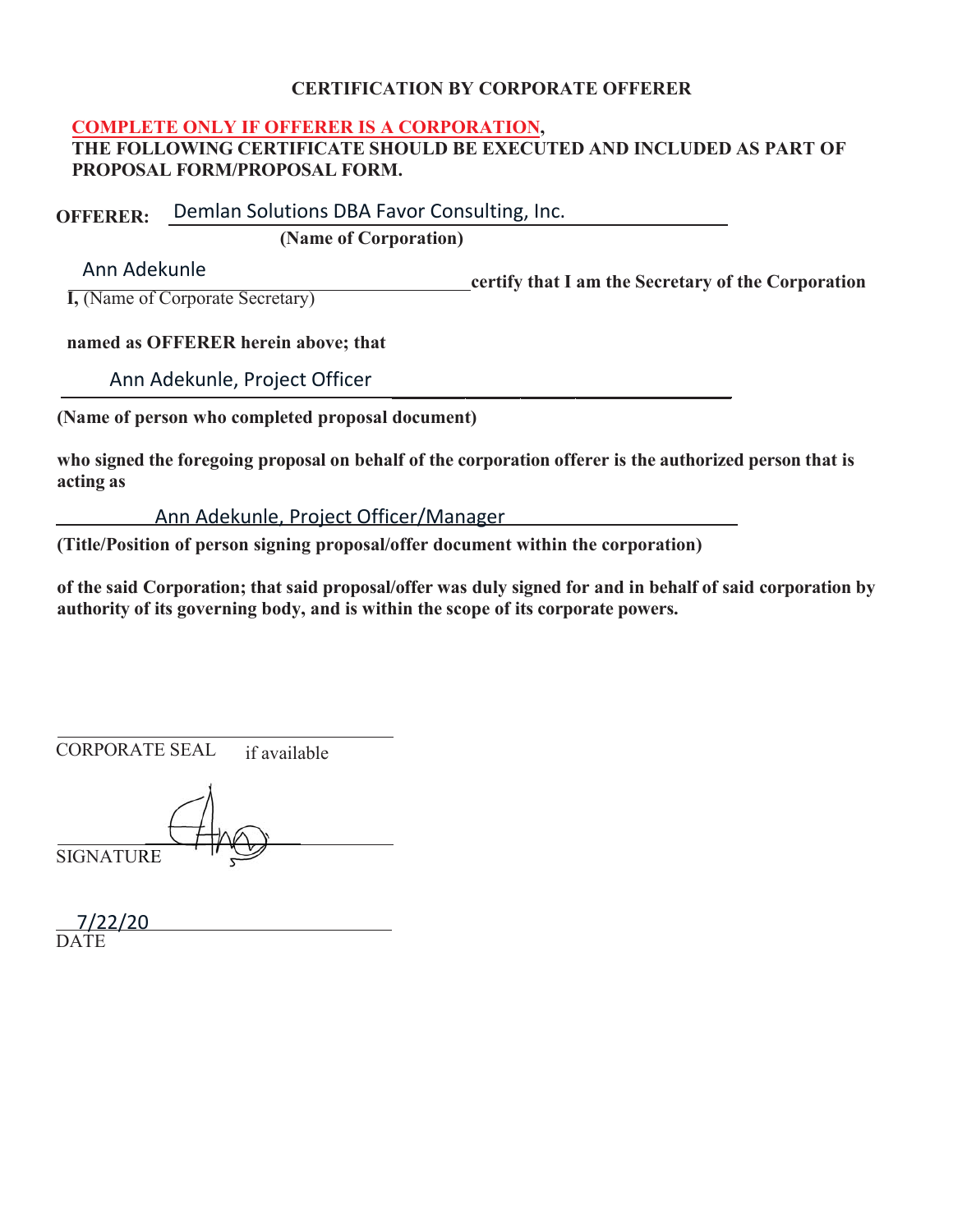# **Required Confidential Information Status Form**

CONFIDENTIAL INFORMATION SUBMITTED IN RESPONSE TO COMPETITIVE PROCUREMENT REOUESTS OF EDUCATION SERVICE CENTER REGION 8 AND TIPS (ESC8) IS GOVERNED BY TEXAS GOVERNMENT CODE, CHAPTER 552

If you consider any portion of your proposal to be confidential information and not subject to public disclosure pursuant to Chapter 552 Texas Gov't Code or other law(s), you must attach a copy of all claimed confidential materials within your proposal and put this COMPLETED form as a cover sheet to said materials then scan, name "CONFIDENTIAL" and upload with your proposal submission. (You must include all the confidential information in the submitted proposal. The copy uploaded is to indicate which material in your proposal, if any, you deem confidential in the event the receives a Public Information Request.) ESC8 and TIPS will follow procedures of controlling statute(s) regarding any claim of confidentiality and shall not be liable for any release of information required by law. Upon your claim and your defense to the Office of Texas Attorney General is required to make the final determination whether the information submitted by you and held by ESC8 and TIPS is confidential and exempt from public disclosure.

# Demlan Solutions DBA Favor Consulting Inc

| Name of company               |                                                                                                          |                  |          |              |  |  |  |
|-------------------------------|----------------------------------------------------------------------------------------------------------|------------------|----------|--------------|--|--|--|
| Ann Adekunle, Project Officer |                                                                                                          |                  |          |              |  |  |  |
|                               | Printed Name and Title of authorized company officer declaring below the confidential status of material |                  |          |              |  |  |  |
| 8008 Lone Oak Dr              | <b>NRH</b>                                                                                               |                  | TX 76182 | 6824443832   |  |  |  |
| <b>Address</b>                | <b>City</b>                                                                                              | State <b>ZIP</b> |          | <b>Phone</b> |  |  |  |

ALL VENDORS MUST COMPLETE THE ABOVE SECTION.

**I DO CLAIM parts of my proposal to be confidential and <b>DO NOT** desire to expressly waive a claim of confidentiality of all information contained within our response to the solicitation. The attached contains material from our proposal that I classify and deem confidential under Texas Gov't Code Sec. 552 or other law(s) and I invoke my statutory rights to confidential treatment of the enclosed materials.

**\$77\$&+('**\$5(&23,(62) 3\$\*(62)&/\$,0('&21),'(17,\$/0\$7(5,\$/)520285 - PROPOSAL THAT WE DEEM TO BE NOT PUBLIC INFORMATION AND WILL DEFEND THAT CLAIM TO THE TEXAS ATTORNEY GENERAL IF REQUESTED WHEN A PUBLIC INFORMATION REQUEST IS MADE FOR OUR PROPOSAL.

Signature  $\frac{1}{2}$ 

**25**

# **I DO NOT CLAIM** any of my proposal to be confidential, complete the section below.

**Express Waiver: I desire to expressly waive** any claim of confidentiality as to any and all information  $\overline{\text{contained within our response to the competitive procurrent process (e.g. RFP, CSP, Bid, RFQ, etc.)}$  by completing the following and submitting this sheet with our response to Education Service Center Region 8 and TIPS.

| 111 D.    |      |           |  |
|-----------|------|-----------|--|
| Signature | Date | $\bigcap$ |  |
|           |      |           |  |